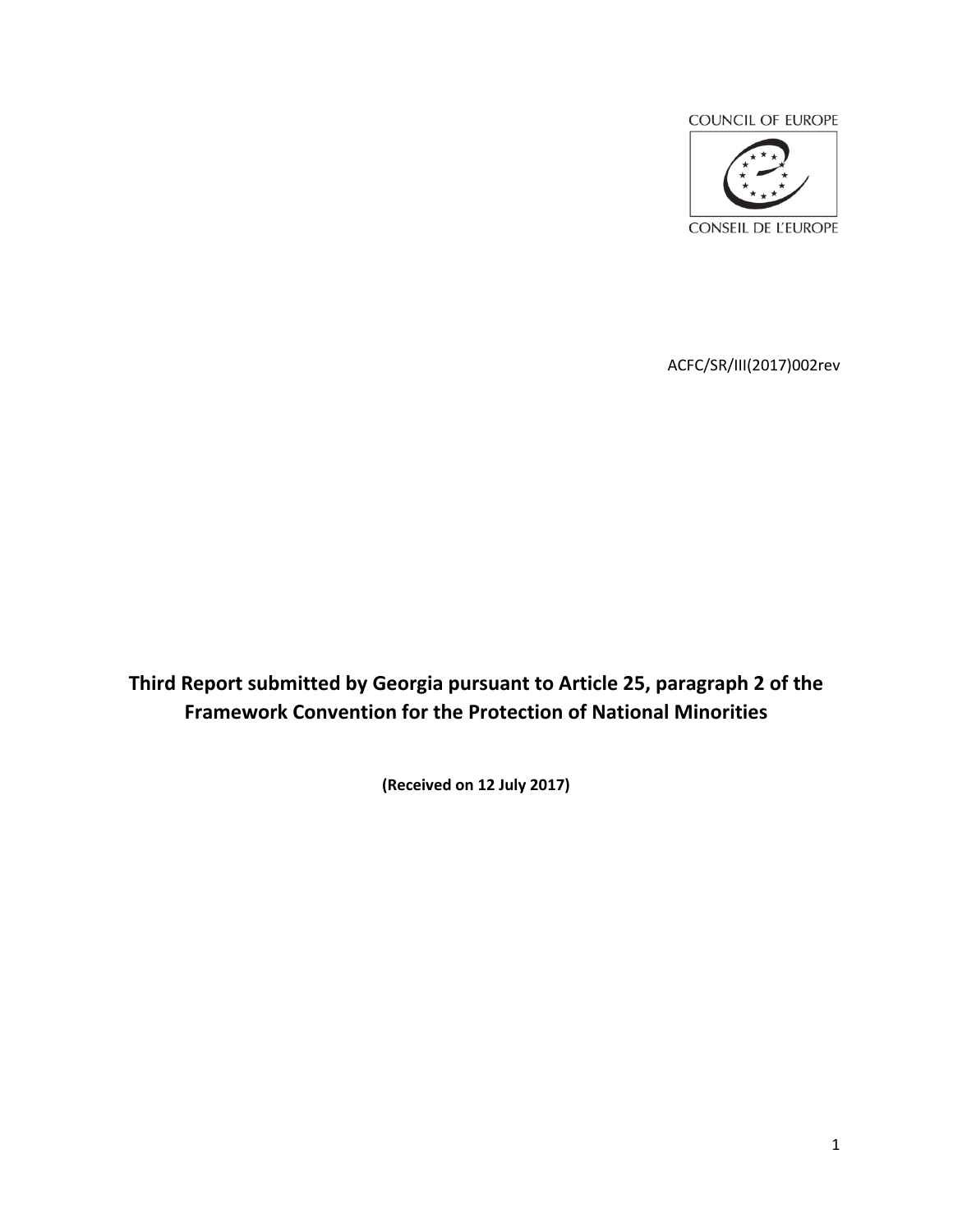

**Third Report of Georgia**

**According to Article 25 Paragraph 2 of the European Framework Convention for the Protection of National Minorities**

**(March 30, 2017)**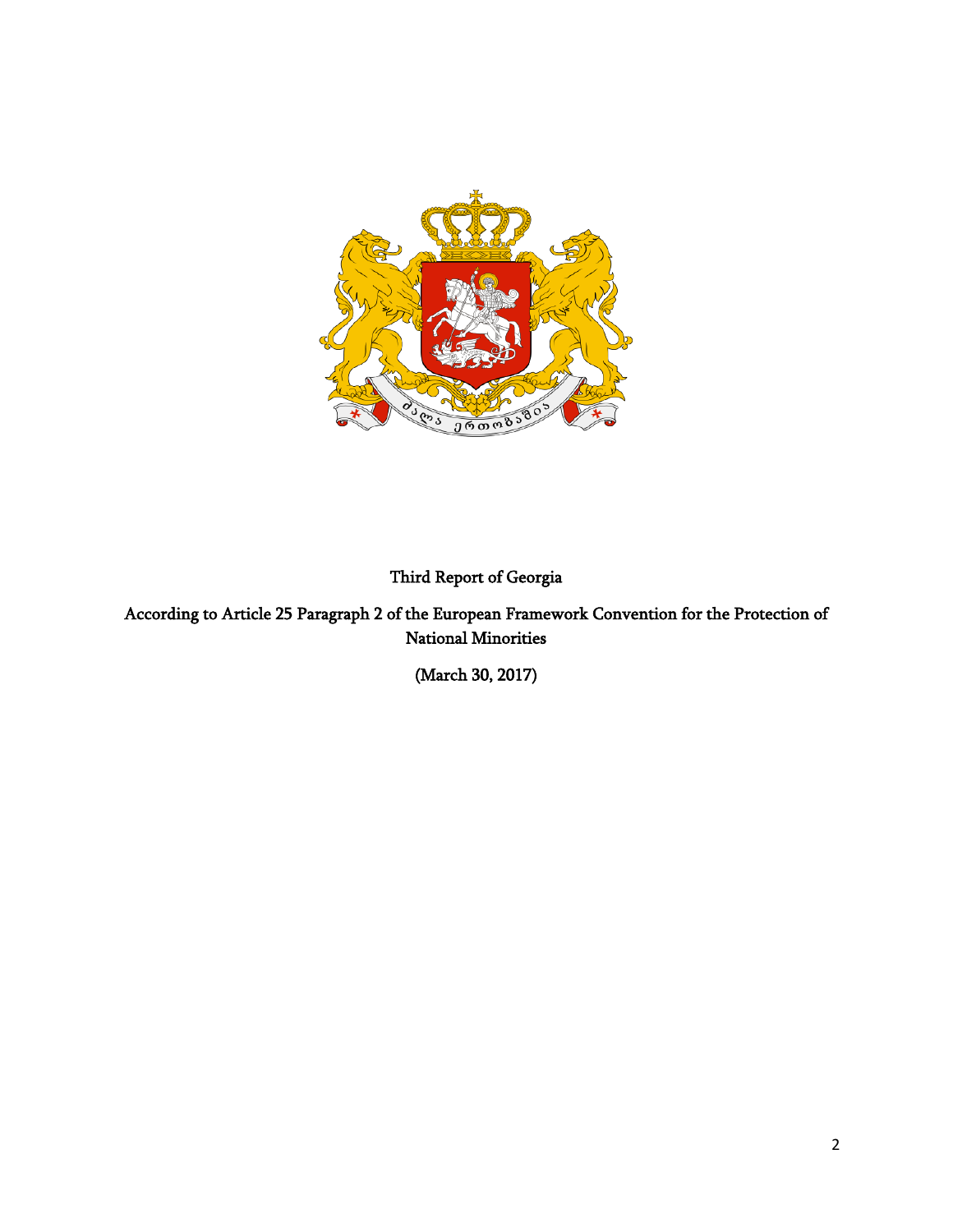# **Table of Contents**

<span id="page-2-0"></span>

| II. Measures Taken by the Government of Georgia according to the Articles of Operative<br>Part of the European Framework Convention for the Protection of National Minorities |  |
|-------------------------------------------------------------------------------------------------------------------------------------------------------------------------------|--|
|                                                                                                                                                                               |  |
|                                                                                                                                                                               |  |
| Annex2. List of Ethnic Groups of Georgia Indicating Statistical Data37                                                                                                        |  |
|                                                                                                                                                                               |  |
| Annex 4. Measures Carried Out to Preserve Culture and Identity of Ethnic Minorities 40                                                                                        |  |
| Annex 5. Bilateral Agreements Concluded between Georgia and Azerbaijan, Georgia and                                                                                           |  |
| Annex 6. Civic Equality and Integration State Strategy and Action Plan for 2015-                                                                                              |  |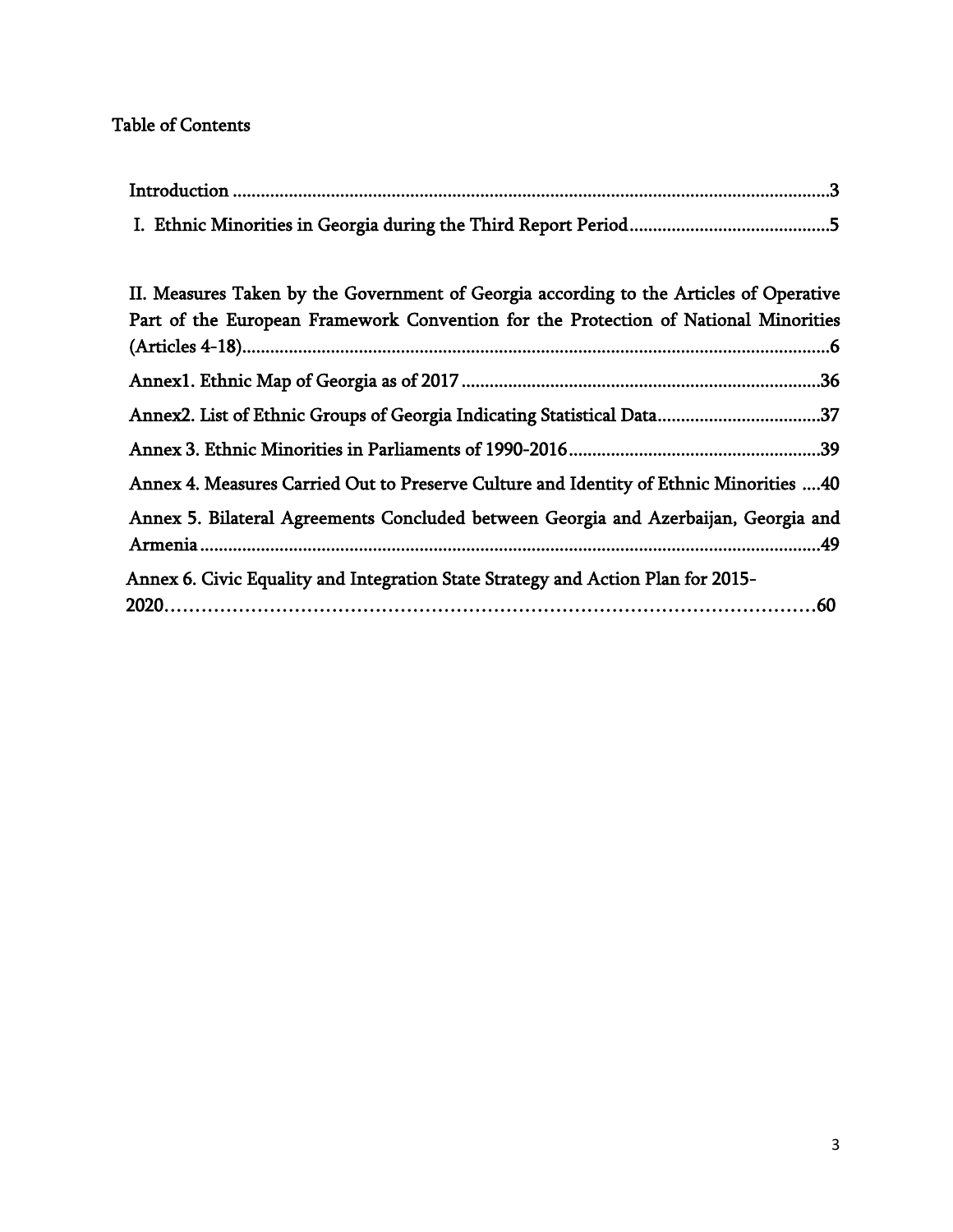### **Introduction**

In 2006, the Parliament of Georgia ratified the European Framework Convention for Protection of National Minorities and therefore took obligation before international community to protect ethnic minorities and ensure their decent participation in the development of the country. The Government of Georgia pays special attention to the protection of ethnic minorities living in the country, including its indigenous territories - Abkhazia and Tskhinvali region/South Ossetia, also to preservation of their identity and ensuring their civic integration. These regions are occupied by the Russian Federation and there is a threat of losing the identities of ethnic groups living there, especially when there are no mechanisms for monitoring the protection of their rights.

Since submission of the Second State Report on Georgia's implementation of the European Framework Convention for the Protection of Ethnic Minorities, significant changes have been made in Georgia's internal policy. As a result of the 2012 Parliamentary Elections, the peaceful and democratic transition of power took place. In particular, the governance of the "United National Movement" has been replaced by the ruling "Coalition Georgian Dream". After the Parliamentary Elections held in 2016, the Georgian Dream came to power again with the constitutional majority. Over the last five years, the significant positive changes have been made in the policy of the government in relation to ethnic minorities, including the improvements of the existing mechanisms for institutional management.

Important change is related to the Government's main responsibility towards ethnic minorities. Upon the change of Government in 2012, the Decree of the Prime Minister changed the name of the Office of the State Minister for Reintegration to the Office of the State Minister for Reconciliation and Civic Equality. Along with the change of name, steps have also been taken to implement the unified and coordinated policy in relation to the ethnic minorities. In the framework of the above-mentioned policy, one of the important novelties was the approval of the "Civic Equality and Integration State Strategy and Action Plan for 2015-2020" by the Government of Georgia in August 2015. The abovementioned document represents an immediate continuation of the National Concept of Tolerance and Civic Integration and the 2009-2014 Action Plan initiated by the Government of Georgia in 2009. The development of a new strategy was preceded by the previous Concept's Assessment Document. The assessment document, jointly prepared by the State Minister's Office and the Independent Experts Group, has revealed positive and negative trends that were observed during the implementation of the Concept. The positive results, as well as the shortcomings had been taken into account and new Strategy and Action Plan was based on the given analysis. A wide range of consultative activities with the participation of ethnic minorities were undertaken. The OSCE High Commissioner on National Minorities provided an international expertise of the document.

The elaboration of the document and the new Action Plan was assessed positively by local and international experts. The new document of civic integration relies on the principle of equality and the approach "more diversity, more integration". The general purpose of the document is to protect the cultural values and identity of each member of the society. Civic integration is perceived as the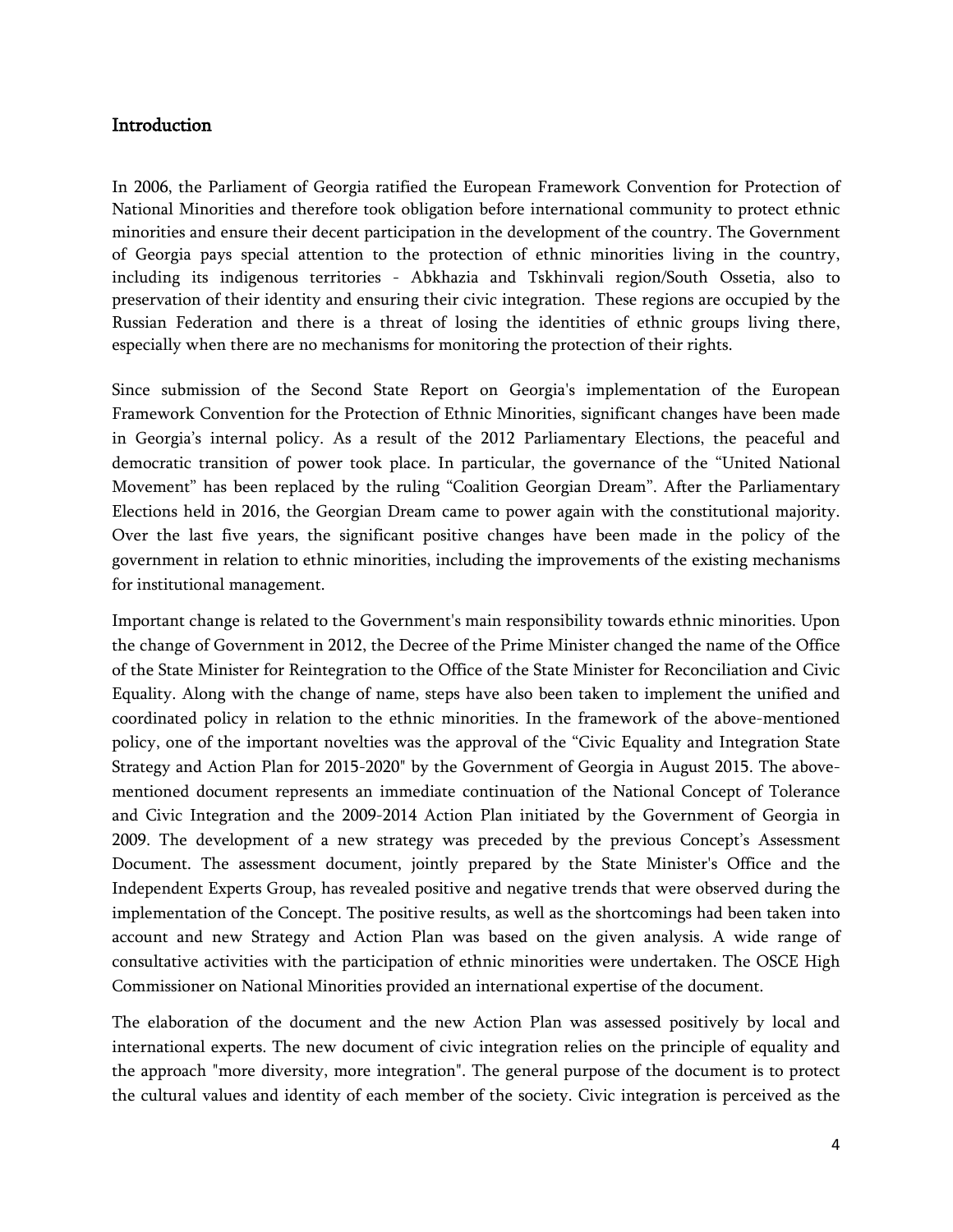establishment of adequate conditions for the full participation of all ethnic groups in the country's development.

According to the current vision, the strategic objectives of the State are united around four main directions: Equal and full participation in civic and political life; Creation of equal social and economic conditions and opportunities; Ensuring access to quality education and improvement of the knowledge of State language; Preservation of the culture of ethnic minorities and provision of tolerant environment.<sup>1</sup> The Strategy Action Plan provides a list of various concrete measures with reference to the relevant responsible departments within five years. The Strategy also envisages elaboration of one-year Action Plan by the end of each calendar year that has to be implemented. The document also establishes the reporting and evaluation mechanisms for implementation, according to which the implementation report is prepared annually; the elaboration of interim and final assessment document is also considered.

The approved strategic document envisages more interaction with the ethnic majority, because civic integration is a process involving the entire community, each member of it. The important novelty of the Strategy is taking into consideration the issues such as supporting small and vulnerable ethnic minorities. With the document, the State undertakes the obligation to respond to the educational and legal needs of small and vulnerable ethnic groups, as well as to introduce teaching of the languages of these groups in educational institutions. Another important novelty of the Strategy is gender mainstreaming. Specifically, the State's obligation to protect rights of ethnic minority women as well as to ensure their integration.

The State Minister's Office coordinates the Inter-Agency State Commission for all relevant ministries and other government agencies involved in the implementation of the policies of civic integration in order to ensure effective and efficient implementation of the measures envisaged by the State Strategy and Action Plan. Under the current management of the State Minister's Office, the work of the Commission became more effective and efficient and this is well-expected in the number of conducted meetings and a comprehensive list of the issues discussed. In parallel, with institutional management mechanisms in the field of ethnic minorities' protection and civic integration, in recent years, functional roles and duties of relevant state structures have also become clear. Within the framework of the Inter-Agency Commission, the thematic working groups were established, within which the Commission members and NGOs discuss joint issues and challenges and prepare proposals and recommendations. For the year 2017, the relevant measures and responsibilities are assigned to the following ministries and agencies:

- Ministry of Culture and Monument Protection of Georgia;
- Ministry of Labor, Health and Social Affairs of Georgia;
- Ministry of Regional Development and Infrastructure of Georgia;
- Ministry of Economy and Sustainable Development of Georgia;
- Ministry of Justice of Georgia;

<sup>1</sup>State Strategy for Civil Equality and Integration and Action Plan 2015-2020; Government of Georgia 2015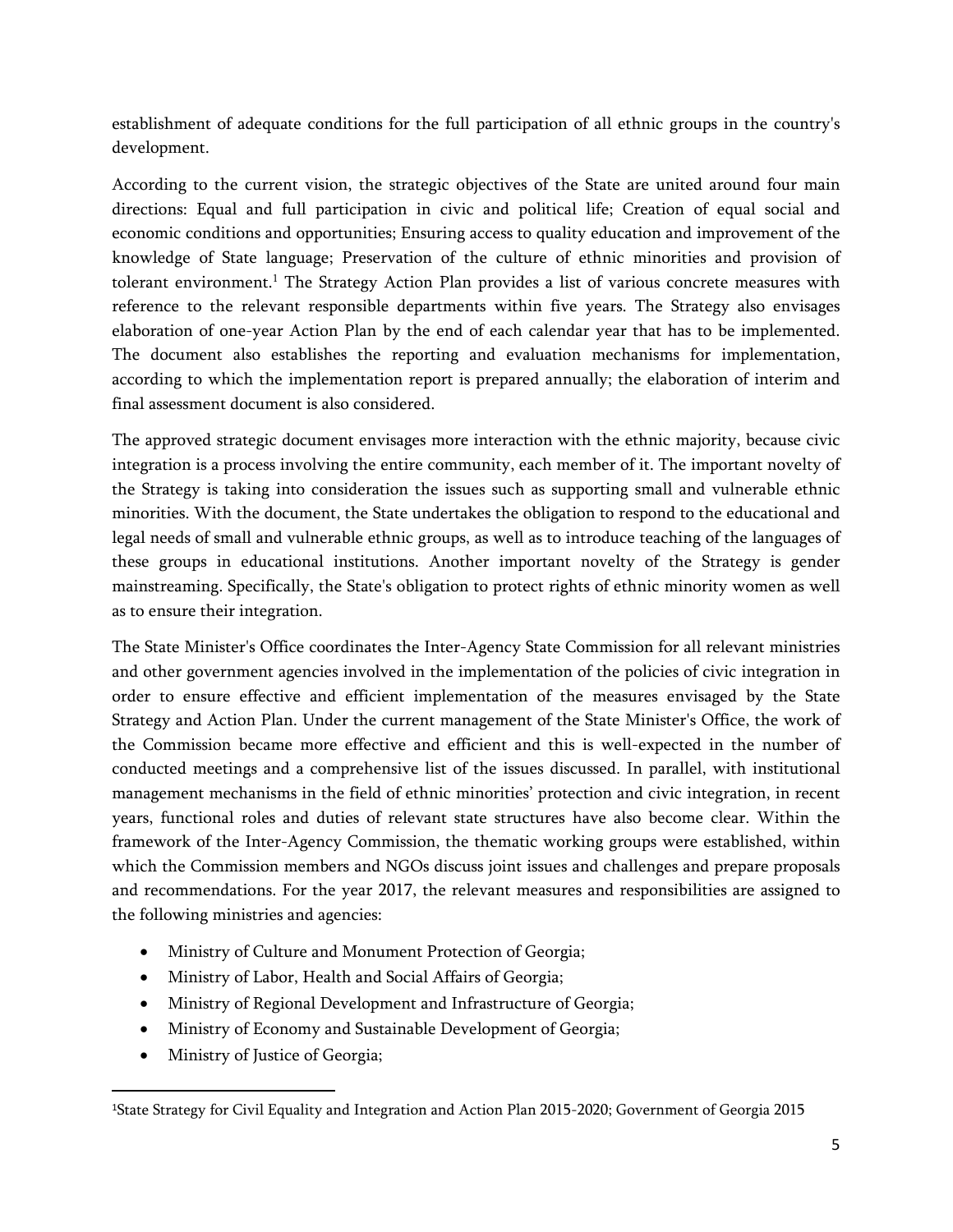- Ministry of Education and Science of Georgia;
- Ministry of Sports and Youth Affairs of Georgia;
- Ministry of Internal Affairs of Georgia;
- Office of the State Minister of Georgia on European and Euro-Atlantic Integration;
- Public Defender's Office of Georgia;
- Central Election Commission of Georgia;
- Tbilisi Municipality City Council;
- Batumi City Hall;
- Administration of the State Attorney-Governor in Kvemo Kartli;
- Administration of the State Attorney-Governor in Samtskhe-Javakheti;
- Administration of the State Attorney-Governor in Kakheti;
- Georgia's Public Broadcaster;
- LEPL National Center for Teachers Professional Development;
- LEPL National Assessment and Examination Center;
- LEPL Academy of Ministry of Internal Affairs;
- National Parliamentary Library of Georgia;
- Ministry of Corrections of Georgia;
- Ministry of Agriculture of Georgia;
- LEPL Zurab Zhvania State Administration School;
- LEPL David Aghmashenebeli National Defence Academy;
- National Statistics Office of Georgia

The important decision taken by the current Government of Georgia in the institutional management of ethnic minorities was the separation of policy on ethnic minorities and religious minorities. The component of the integration of ethnic minorities, as noted above, is coordinated by the Office of State Minister for Reconciliation and Civic Equality. As for the issues of religious diversity and religious minorities, it is managed and coordinated by the State Agency for Religious Issues, which was established in 2014 by the Government Order and was assigned to manage the religious policy of the State.

# <span id="page-5-0"></span>**I. Ethnic Minorities in Georgia during the Third Report Period**

The number of resettlement of ethnic minorities in the country, as well as their density and the number of ethnic groups in the country for the period of submission of the third report on the implementation of the European Framework Convention for the Protection of National Minorities by Georgia may be based on the results of 2014 Census conducted by the National Statistics Office of Georgia, officially published in 2016. Just as in the previous 2002 Census, the questionnaire prepared by the Statistics Office provided questions for establishment of ethnic and religious affiliation.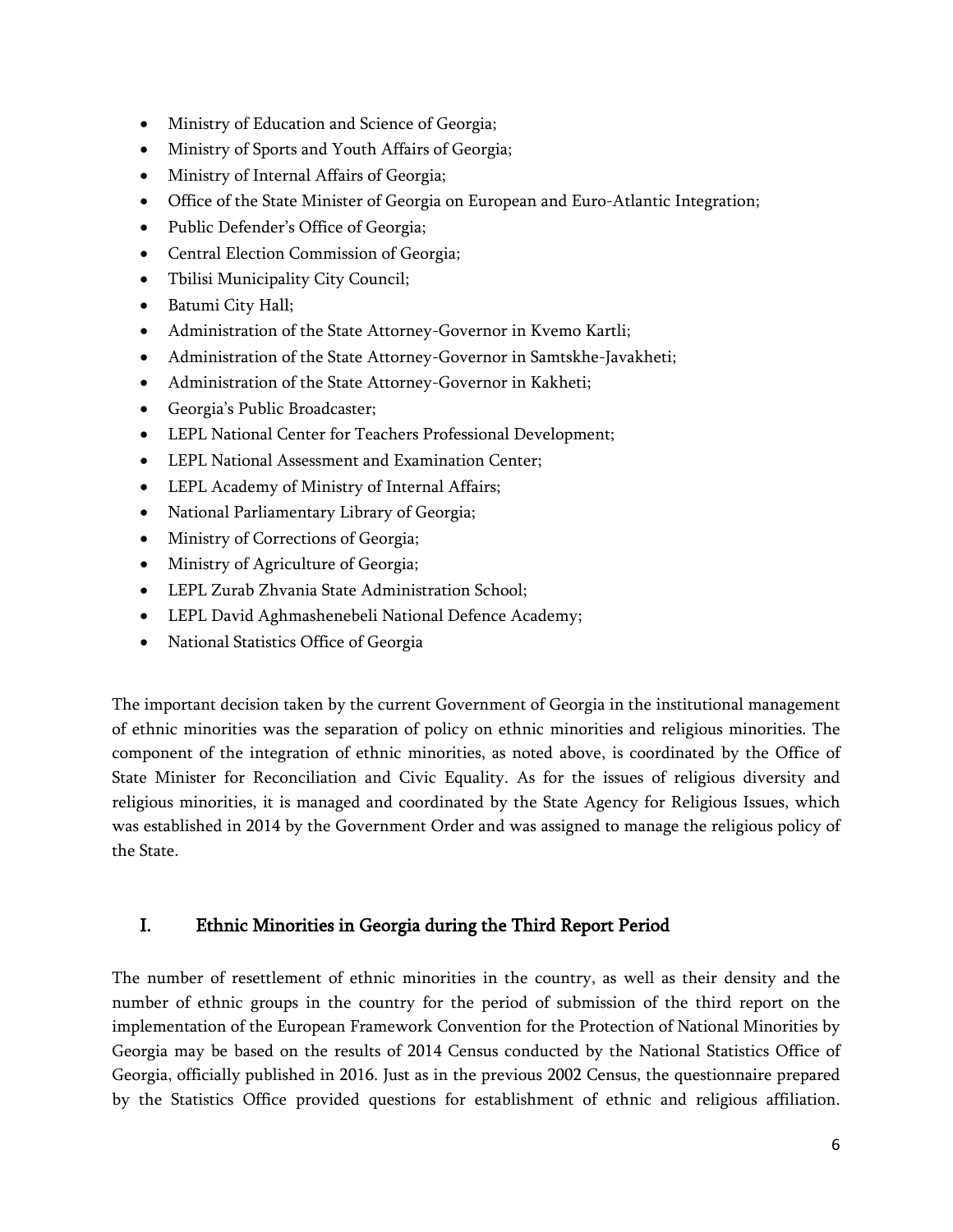According to the data, ethnic minorities constitute 13.2 percent<sup>2</sup> of the total population of Georgia. Among the largest groups are Azerbaijanis (6.2 percent) and Armenians (4.5 percent) compactly resettled in the southern regions of the country (Kvemo Kartli and Samtskhe-Javakheti regions), the remaining ethnic groups are less likely to create compact settlements and are dispersedly settled in various regions and urban centers.

As for the religion, the Georgian Orthodox Church (83.4 percent of the population) has the largest number of followers, the second largest religion is Islam (10.7 percent) followed by the Armenian Apostolic Church (2.9 percent). The number of other religions, according to official Census data, is less than one percent.

Information regarding statistical data on ethnic diversity of Georgia and minority resettlement regions is provided in the Annexes # 1 and # 2.

# <span id="page-6-0"></span>**II. Measures Taken by the Government of Georgia according to the Articles of Operative Part of the European Framework Convention for the Protection of National Minorities (Articles 4-18)**

# *Article 4*

- *1. The Parties undertake to guarantee to persons belonging to national minorities the right of equality before the law and of equal protection of the law. In this respect, any discrimination based on belonging to a national minority shall be prohibited.*
- 2. *The Parties undertake to adopt, where necessary, adequate measures in order to promote, in all areas of economic, social, political and cultural life, full and effective equality between persons belonging to a national minority and those belonging to the majority. In this respect, they shall take due account of the specific conditions of the persons belonging to national minorities.*

Based on general pathos of Article 4 of the Framework Convention, the Government of Georgia has taken a crucial step towards creating anti-discrimination legislation. In particular, the Government of Georgia initiated the Law of Georgia "On the Elimination of All Forms of Discrimination" which became effective in 2014 and prohibits any kind of discrimination; it envisages the legal interests of different minority groups. The law ensures equality regardless of race, skin color, language, gender, age, citizenship, place of birth, place of residence, property or social status, religion, national, ethnic

<sup>2</sup> It is noteworthy that in 2014 the Census was not carried out throughout the territory of Abkhazia and Tskhinvali region/South Ossetia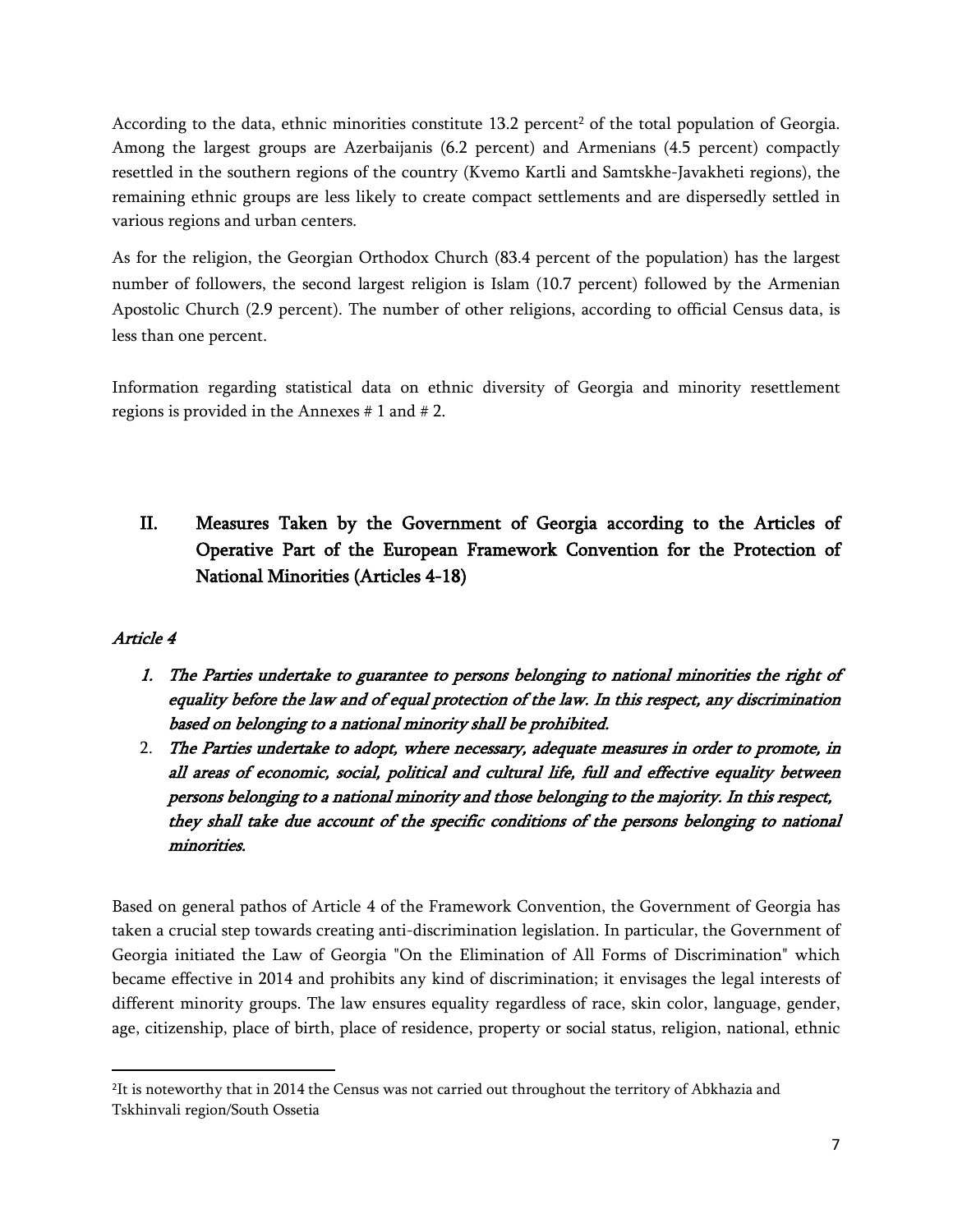or social origin, profession, marital status, health status, disability, sexual orientation, gender identity and expression, political or other views.

In 2014, the Government approved National Strategy for the Protection of Human Rights in Georgia for 2014-2020 and respective Action Plan, an important component of which is protection of ethnic/national minorities. Among other things, one of the priority directions of the National Strategy is religious freedom and minority rights, which implies taking measures to prevent and eliminate the discrimination, ensure the implementation of the activities of religious associations, improve the state language knowledge among ethnic minorities, increase the participation of minorities in the social, economic and cultural life, raise awareness regarding equality and tolerance and other important issues.

In addition to these two important state documents adopted during the reporting period, the legislative framework of Georgia has effective anti-discrimination mechanisms that are effectively implemented and are important guarantees for the protection of the rights of minorities. Firstly, the constitutional provisions of Georgia guarantee equality and prohibit discrimination on ethnic and religious basis. According to Article 14 of the Constitution, "everyone is free by birth and is equal before law regardless of race, color, language, sex, religion, political and other opinions, national, ethnic and social belonging, origin, property and title, place of residence". (Article 14).

Also, the active legislation of Georgia in different spheres is aimed at equality and elimination of discrimination. The sanctions imposed by the Criminal Code of Georgia for violation of human equality (Article 142) are also noteworthy. Sanctions are related to the racial discrimination that has been committed on grounds of national and racial enmity, in order to humiliate national honor and dignity. According to the amendment made in 2012, the Criminal Code of Georgia further aggravates punishment if the crime is committed under any kind of discrimination. According to the amendment, "a crime was committed on the grounds of discrimination of race, color, language, sex, sexual orientation, gender identity, age, religion, political or other opinion, citizenship, nationality, ethnicity or social belonging, origin, property or title status, or any other discrimination, there is an aggravating circumstance for all relevant crimes envisaged by the Code ".

Important anti-discrimination provisions were envisaged in the Law on Personal Data Protection adopted on 28 December, 2011. The law establishes that race or ethnicity of a person, as personal data of a person will be protected and person's right to privacy will not be violated.

Legal framework for determining the Georgian education policy is also distinguished by the antidiscrimination approach, namely, Law of Georgia on General Education and the Law of Georgia on Higher Education. The General Education Law provides the right to education for all (Article 9) and equal access to education for all (Article 3.2.a). The Law on Higher Education requires from higher education institutions to have equal treatment towards students and academic personnel (Article 16.1) and prohibits discrimination on religious or ethnic grounds (Article 3.2).

Legislative framework for determining the Georgian Media Policy is also distinguished by antidiscrimination provisions. In particular, according to the Law of Georgia on Broadcasting, it is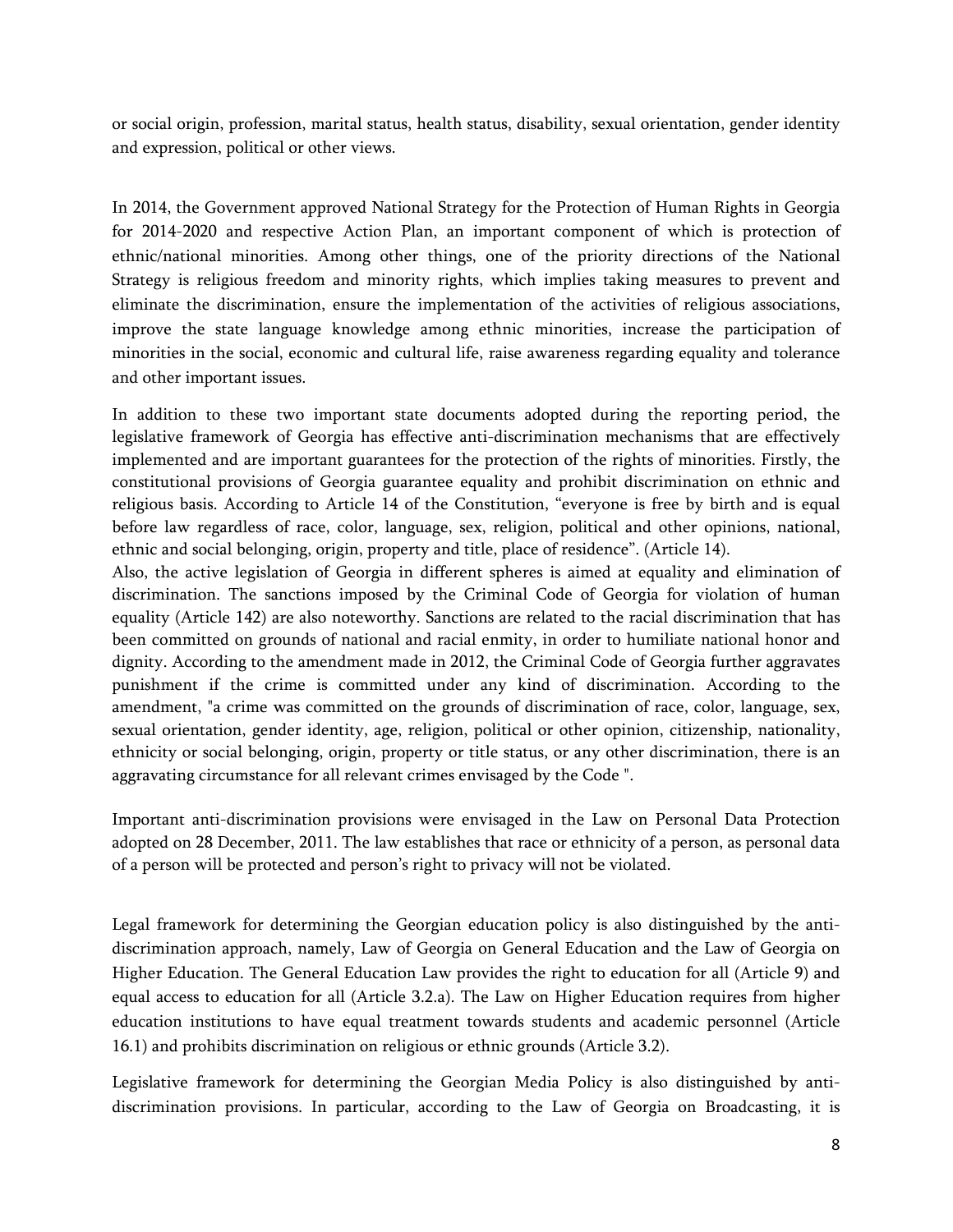prohibited to transfer programs that create a clear and direct threat to incitement of racial, ethnic, religious or other forms of discrimination, discrimination or violence against any group, and prohibits programs that are directed to emphasize person's or physical group's capabilities, ethnicity, religion, worldview, sex, sexual orientation or other qualities or status. (Article 56). The Public Broadcaster is obliged to cover the ethnic, cultural, linguistic, religious, age and gender diversity of the society in its programs.

The essential steps to eradicate discrimination are also considered in cultural policy of Georgia. Georgian cultural policy is defined by Law on Culture according to which Georgian citizens are equal in cultural life regardless of their national, ethnic, religious or linguistic origin (Article 6).

Furthermore, in order to establish equality in the economic, social, political and cultural life of ethnic minorities, the Organic Law of Georgia Local Self-Governance Code adopted on 5 February 2014 is worth mentioning, which was initiated by the Ministry of Regional Development and Infrastructure of Georgia. During the regulation of local self-governments, the new Code envisages Georgian citizens' including ethnic minorities' equality before the law as well as equal protection of their rights. According to Paragraph 2 of Article 6, the citizens of Georgia have the right to elect local authorities and be elected to these local self-government bodies in the manner prescribed by the given Law and other regulations, regardless of race, color, language, sex, religion, national, ethnic or social origin, property and position, political and other beliefs. Also, according to Paragraph 2 of Article 85, any person has the right, under the given Law, other laws and regulations, as well as normative legal acts of the Municipal Council, without prejudice to benefit from citizen's engagement in implementation of local governance. While Paragraph 4 of the same Article provides the specific forms for citizen's engagement in the implementation of the activities of local selfgovernance, these forms are: A) General meetings of communities, B) Petition, C) Civil Advisory Council, D) Participation in sessions of City Council and Municipality Council, E) Hearing Reports by Municipality Gamgebeli /Mayor and Municipality Council member on implemented activities. Any person has the right to attend public session of Municipality Council and Municipality Council Commissions without preliminary notice and/or prior permission.

In order to increase ethnic and national minority representatives' access to the Organic Law of Georgia Local Self-Government Code, in 2014 the Code was translated into Azerbaijani and Armenian languages and published with the financial support of USAID within the framework of the Democratic Governance in Georgia Program, and with the coordination of the Ministry of Regional Development and Infrastructure. The Code was delivered among ethnic minority representatives in the regions of their compact settlement.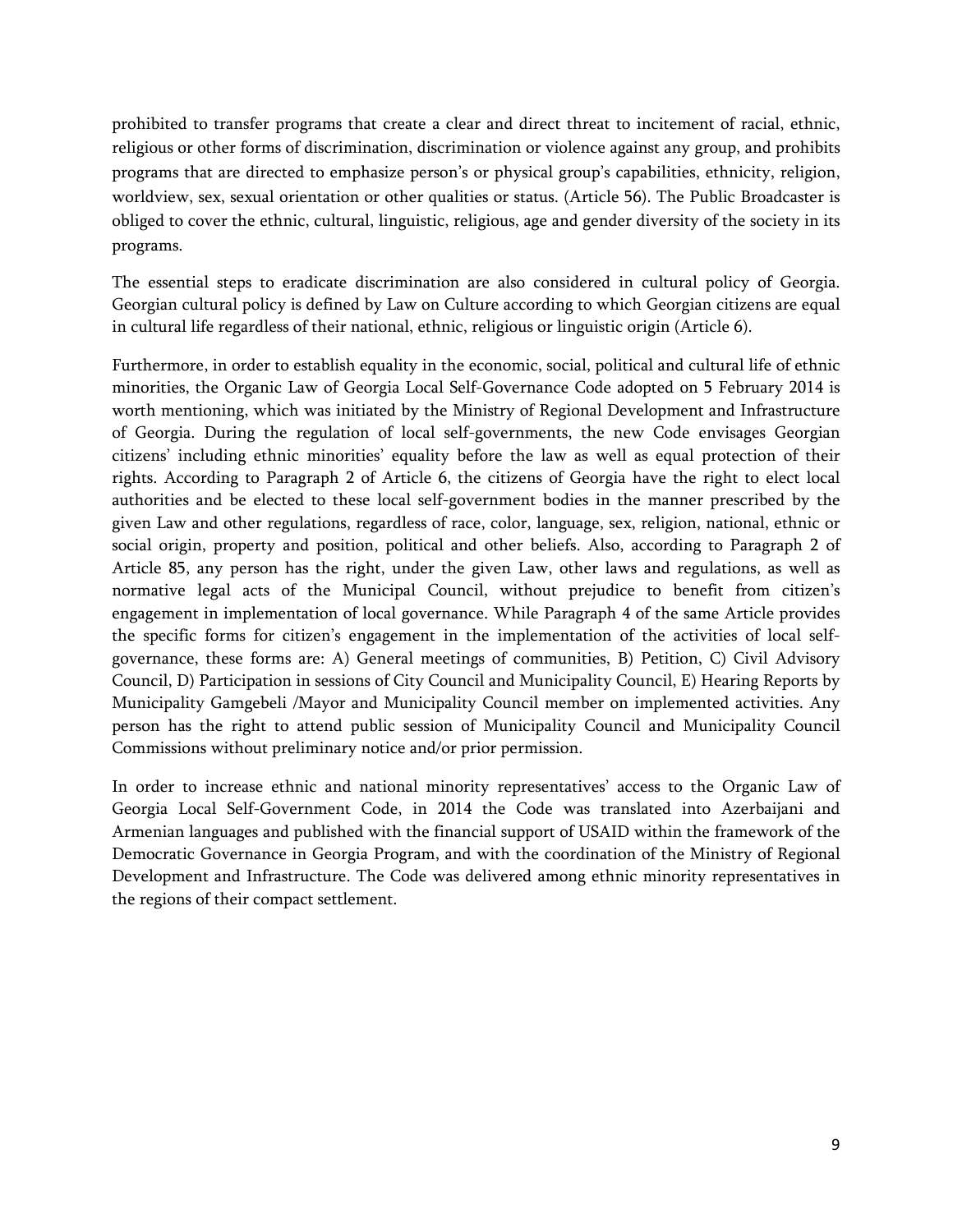### *Article 5*

- *1. The Parties undertake to promote the conditions necessary for persons belonging to national minorities to maintain and develop their culture, and to preserve the essential elements of their identity, namely their religion, language, traditions and cultural heritage.*
- *2. Without prejudice to measures taken in pursuance of their general integration policy, the Parties shall refrain from policies or practices aimed at assimilation of persons belonging to national minorities against their will and shall protect these persons from any action aimed at such assimilation.*

Development of cultural identity of persons belonging to ethnic minorities and protection from assimilation is one of the important principles of the Government of Georgia; this approach is noted in all important legislative and legal documents that define Georgia's cultural policy. In addition, the Civic Equality and Integration State Strategy has more specific goals and objectives in relation to ethnic minorities. According to this conception, for the coming years the State has the following three interim goals:

- Reflecting the role and importance of ethnic minorities while developing and implementing cultural policy;
- Protection and promotion of cultural heritage of ethnic minorities;
- Encourage cultural diversity.

On July 1, 2016 the Government of Georgia approved "Cultural Strategy 2025". The document was elaborated by the Ministry of Culture and Monument Protection of Georgia and the representatives of different groups of society, including ethnic minority communities and organizations protecting their cultural rights were also involved in the consultation processes.

The priority directions and objectives of the Georgian culture policy are set out in the "Cultural Strategy 2025". One of the priorities of the document is "access to culture and cultural diversity." Consequently, the goal of the above-mentioned priority is focused on the integration of ethnic minorities in cultural life. To achieve the given goal, such tasks as supporting cultural and creative initiatives of ethnic minorities and organizing various events with their involvement, development of various media programs, etc. have been defined.

Besides determining the basic issues of Cultural Policy and conceptually understanding the cultural diversity, the Ministry of Culture and Monument Protection of Georgia, as well as various state agencies continue funding and implementation of series of practical projects that are aimed at protection and popularization of cultural heritage of ethnic minorities. Different Ministries and agencies are involved in planning and implementation of various cultural projects.

Hundreds of small or large-scale activities and projects have been carried out for the last four years that were aimed at popularization of material culture and ethnography of minorities as well as the inter-cultural education initiatives, cultural sharing among young people, protection and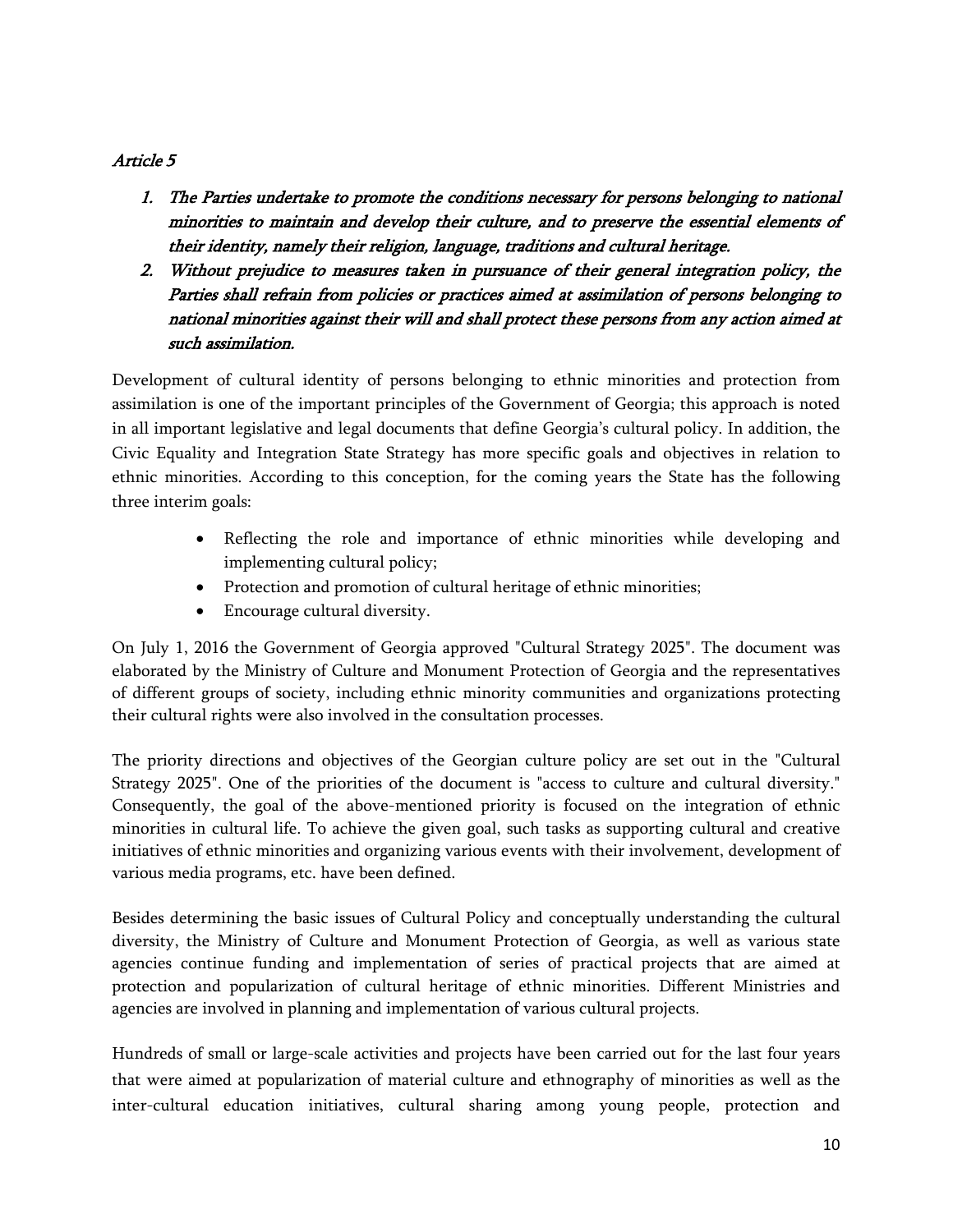development of tangible and intangible cultural values of minorities. The main part of the activities of various government agencies can be divided into the following categories:

1. Supporting theaters and museums of ethnic minorities:The Government of Georgia continued active support of cultural life of ethnic minorities through functioning of cultural centers such as theaters and museums. By 2017, the following museums and theaters are funded by the State:

- David Baazov Museum of History of Georgian Jews and Georgian-Jewish Relations (in 2016 funding equaled to 128 000 GEL)
- Mirza-Fatali Akhundov Azerbaijan Cultural Museum (in 2016 funding equaled toto 35 000 GEL)
- Smirnoff Museum (in 2015 funding equaled to 53,000 GEL, in 2016 68 000 GEL)
- Petros Adamyan Armenian State Drama Theater (funding in 2012 -35 000 GEL, in 2013 -402,000 GEL; in 2016 - 440,000 GEL)
- Heydar Aliyev Tbilisi Azerbaijani State Drama Theater (funding in 2013 -130 000 GEL; in 2016 - 160 000 GEL)
- Aleksander Griboedov Russian State Drama Theater (funding in 2013 -1 mln. GEL; in 2016 - 1 210 000 GEL).
- 2. Protection of Monuments of Cultural Heritage:The Ministry of Culture and Monument Protection of Georgia has implemented a number of activities related to the full documentation of monuments of cultural heritage ethnic minorities living in Georgia and granting them the relevant status. By the time of submission of the given document, the status of cultural heritage has already been granted to: *Batumi Armenian Church, Batumi Synagogue, Batumi Mosque, Akhaltsikhe Rabati District, two oldest synagogues in Akhaltsikhe as well as synagogues in Tbilisi and Kutaisi*. Rehabilitation projects are underway and reconstruction works have already been conducted in Vani, Poti, Banza, Lailash and Oni synagogues. Similar works were carried out in Kobuleti Mosque and Armenian Church of Norasheni in Tbilisi. The monuments have been monitored throughout Georgia, also the full documentation and inventory of German settlements and German cultural heritage in Georgia in Tetritskaro, Tsalka, Marneuli and Dmanisi municipalities, Didube district of Tbilisi have been carried out. Overall, about 150 facilities/monuments have been identified, out of which the status of cultural heritage status was granted to 40 facilities/monuments of German cultural heritage.
- 3. The activities carried out for preservation of identity and culture of ethnic minorities and popularization of cultural diversity:the measures taken in this direction included organization of cultural exhibitions, performances, publications, festivals and concerts. Various cultural events and projects were carried out by the National Library of the Georgian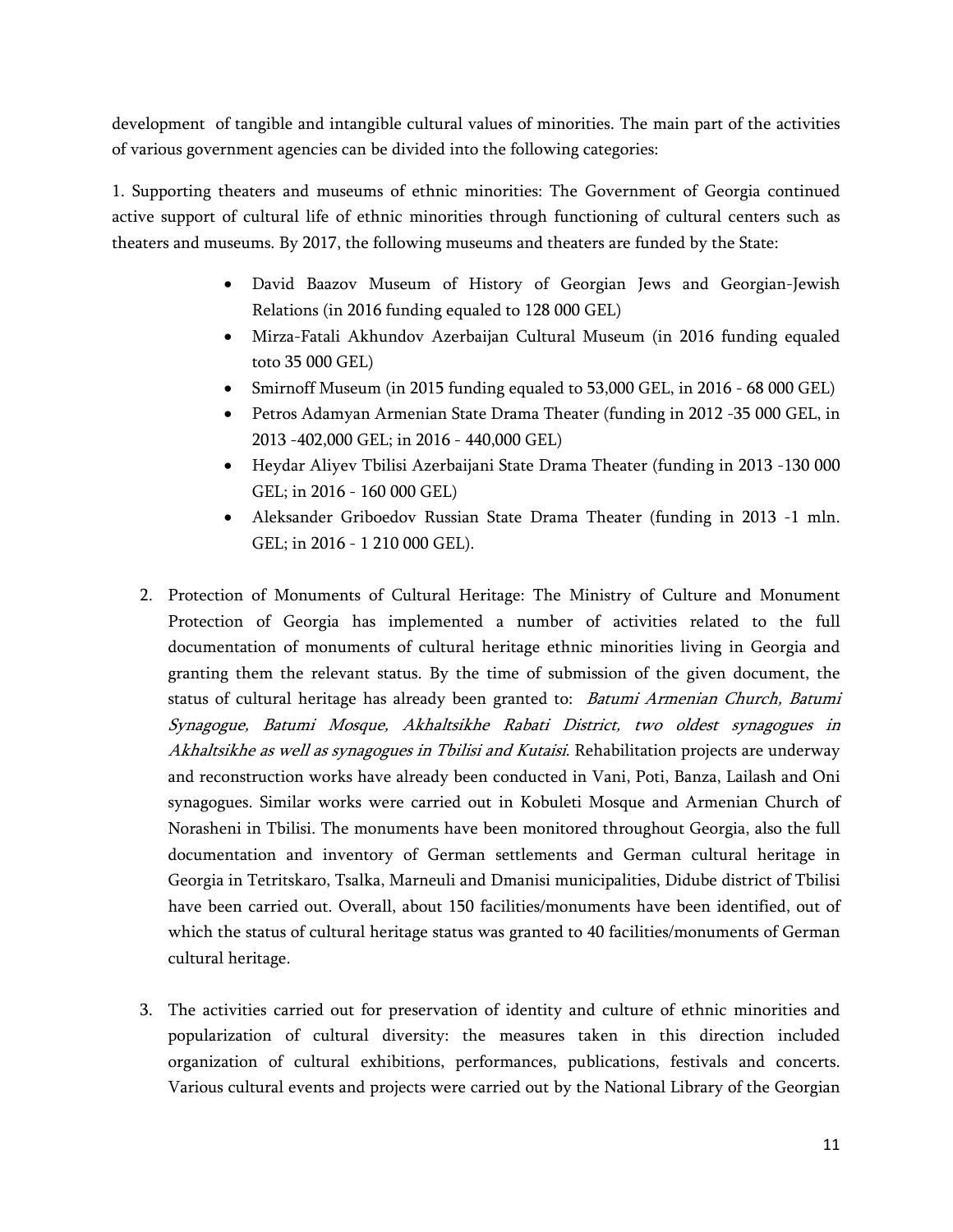Parliament (publications, translations, and other cultural events), and the Ministry of Sports and Youth Affairs (various sports competitions), and Ministry of Corrections (cultural and sports activities, libraries), Administrations of State Attorney-Governors in the regions of compact settlement of minorities (funding local museums and cultural centers, organizing cultural exhibitions, concerts with the participation of ethnic minorities, etc.), Tbilisi City Council (Azerbaijani art exhibition, organizing ethnic minorities' hubs at Tbilisoba, etc.). (More information regarding the activities carried out for preservation of culture and identity of ethnic minorities is provided in Annex 4)

#### *Article 6*

- *1. The Parties shall encourage a spirit of tolerance and intercultural dialogue and take effective measures to promote mutual respect and understanding and co-operation among all persons living on their territory, irrespective of those persons' ethnic, cultural, linguistic or religious identity, in particular in the fields of education, culture and the media.*
- 2. *The Parties undertake to take appropriate measures to protect persons who may be subject to threats or acts of discrimination, hostility or violence as a result of their ethnic, cultural, linguistic or religious identity.*

The activities of the Government of Georgia in recent years in order to protect groups, the general condition of which was extremely unstable, are in full compliance with the provisions of the given Article. In this regard, the important novelty of Georgian Government was to plan and implement activities for the most vulnerable groups of society. This policy of the Government of Georgia is also reflected in Civic Equality and Integration State Strategy, with special attention being paid to the support of small and vulnerable ethnic minorities. Within the framework of the Strategy, the Government of Georgia has taken obligation to establish a working group within the State Interagency Commission studying problems related to small and vulnerable ethnic groups, which should ensure the development and implementation of policies focused on the integration of these groups. First and foremost, Roma and other groups associated with Roma are perceived among the ethnic minorities. According to official data of 2014, 604 Roma reside in Georgia. However, according to the data provided by local self-government bodies, the number of Roma exceeds 1200. The main priority of the Government of Georgia is to address the legal problems of this category, which is reflected in definition of the status of citizenship and managing the documentation of the Roma. On the other hand, to study and respond to the educational needs.

The Government of Georgia draws serious attention to training and development of the employees of the relevant governmental structures in terms of protection of the ethnic minority rights and elimination of their discrimination, especially the employees of the Ministry of Internal Affairs. The key governmental institutions working on solving these problems are: Ministry of Justice of Georgia, Ministry of Education and Science of Georgia and the Ministry of Internal Affairs of Georgia.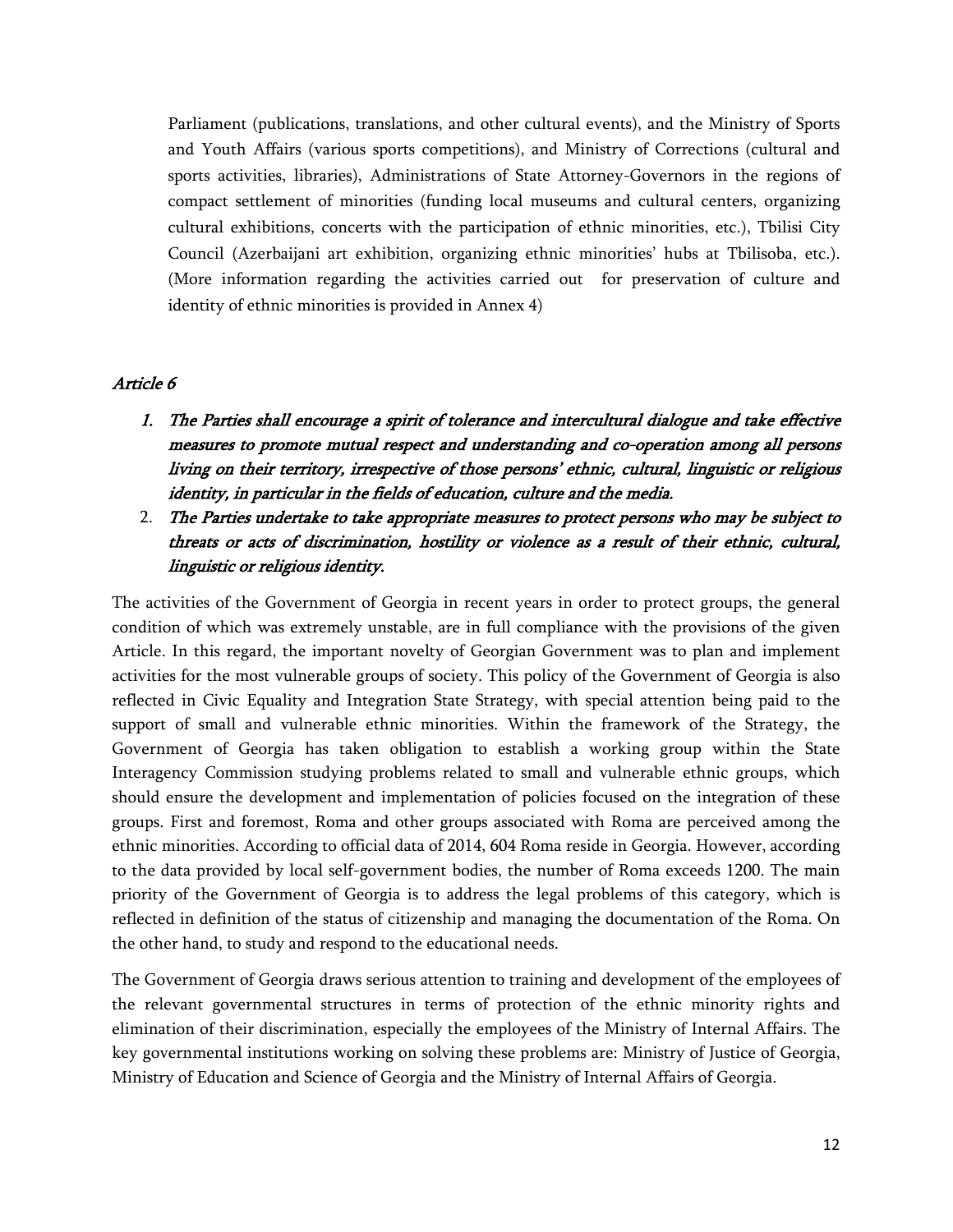At current stage, the measures taken in this direction include the following:

- 1. Since 2016 the format of interagency coordination meetings under coordination of the Office of the State Minister for Reconciliation and Civic Equality has functions, involving various relevant governmental agencies (Ministry of Education and Science, Ministry of Justice, National Statistics Office, Ministry of Culture and Monument Protection), as well as various NGOs discussing problems of vulnerable ethnic groups and working on concrete ways to respond to their needs.
- 2. Define the legal status of vulnerable ethnic groups and manage their legal documentation: In order to support the realization of the rights of the Roma community living in Georgia and ensure their representatives' integration in society, since 2011 LEPL State Services Development Agency within the Ministry of Justice in cooperation with the NGO "Center for Innovation and Reform" implements the project "Reduction of Stateless Persons and Prevention of Statelessness in Georgia" which aims at registration of Roma. In 2012-2016, 47 Roma were granted the relevant legal status (14 persons were granted residence certificate, 12 persons got ID cards and 21 persons received birth certificate).
- 3. Ensuring the educational needs of vulnerable ethnic groups:For this purpose, the Ministry of Education and Science of Georgia is implementing the policy of integration the Roma in the general education system. Specifically, in 2016, within the framework of the sub-program "Social Inclusion Support Program" implemented by the Ministry, 225 Roma were enrolled in various public schools. For comparison, it is noteworthy that according to an independent survey conducted in 2008 (Working Report of the European Center for Minority Issues) only 5 Roma children were enrolled in Georgian public schools. In addition, in the framework of the above-mentioned sub-program, a training module was developed in 2016, which aims at awareness raising on Roma issues.
- 4. Capacity building of law enforcement agencies in regards of protection of the rights of ethnic minorities and elimination of discrimination: Academy of the Ministry of Internal Affairs of Georgia conducts three types of training programs (special district police training program, patrol police officers training program and border police officers preparatory training program) for future policemen (including ethnic minorities), which focuses on issues such as human rights, multi-ethnic society, the police, community policing, non-discrimination and gender equality, domestic violence. In addition, the Ministry of Internal Affairs actively cooperates with the Public Defender's Office, in the scope of which the representatives of Public Defender's Office periodically conduct seminars and meetings at the Academy of the Ministry of Internal Affairs regarding the importance of tolerance and cultural rights of ethnic minorities. In 2014-2015 the European Union within its Program "Supporting the Ministry of Internal Affairs of Georgia" encouraged a series of training for police officers conducted in cooperation with the Public Defender's Office. These trainings envisaged provision of information regarding the innovations that had been introduced after adoption of the Law on Elimination of All Forms of Discrimination. In total, 222 officers were trained.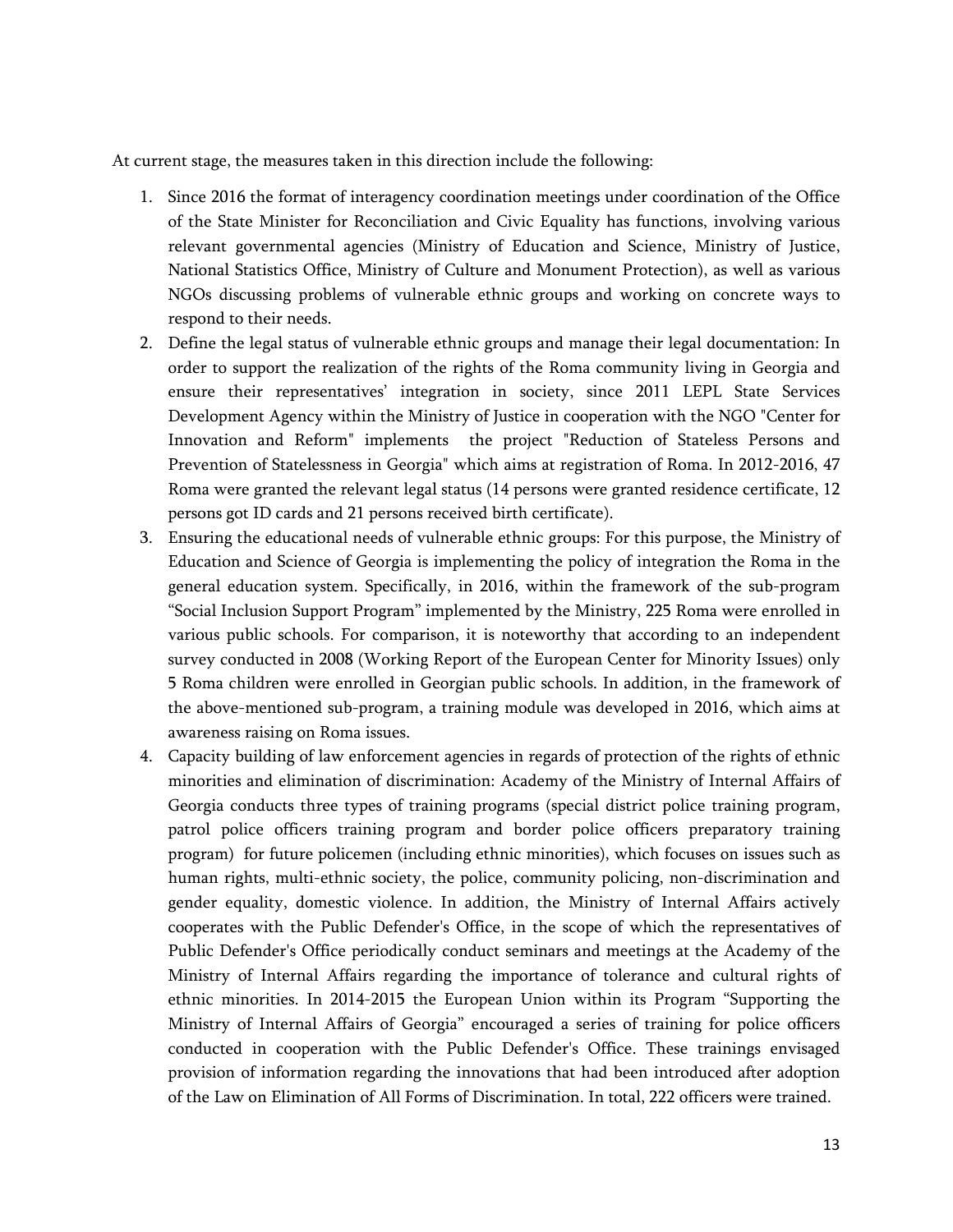**5.** Support for the investigation of hate crimes. The Ministry of Internal Affairs has begun to identify and prepare those investigators who will be authorized to investigate the hate crimes. For this purpose, in cooperation with the Public Defender's Office, in 2016, training on the issue of hate crimes was conducted; 44 investigators from various units of the police participated in the training.

### *Article 7*

# *The Parties shall ensure respect for the right of every person belonging to a national minority to freedom of peaceful assembly, freedom of association, freedom of expression, and freedom of thought, conscience and religion.*

The provision of the above-mentioned Article is envisaged in the Georgian legislation that guarantees the freedom of expression to all citizens. The provisions of Article 14, 19 and 24 of the Constitution are also noteworthy. Also, everyone is free by birth and is equal before law regardless of race, color, language, sex, religion, political and other opinions, national, ethnic and social belonging, origin, property and title, place of residence. (Article 14). Also, every person has the freedom of speech, conscience, religion and belief. It is prohibited to persecute a person because of one's expression, opinion, belief, as well as to force him/her to express his/her opinion about them (Article 19). Everyone has the right to freely receive and disseminate information, express and disseminate his or her opinion orally, in written form or through other means (Article 24).

#### *Article 8*

# *The Parties undertake to recognize that every person belonging to a national minority has the right to manifest his or her religion or belief and to establish religious institutions, organizations and associations.*

Freedom of religion is a fundamental right that is guaranteed by the Constitution of Georgia. According to the Constitution, the State declares full freedom of faith and belief (Article 9). Also, everyone is free by birth and is equal before law regardless of race, color, language, sex, religion, political and other opinions, national, ethnic and social belonging, origin, property and title, place of residence. (Article 14). According to Article 19 of the Constitution, every person has the freedom of speech, opinion, conscience, religion and belief. It is impermissible to persecute people because of their speech, opinion, or belief, as well as to force someone express his/her opinion about them.

The current institutional arrangement of the state separates the policies towards ethnic minorities and religious minorities. Freedom of religion and the policy towards religious minorities is coordinated by the State Agency for Religious Issues, which was established in 2014 by the Government Order as a legal entity of public law and is responsible for maintaining the State's religious policy. The main activities of the Agency include the following issues: to study and present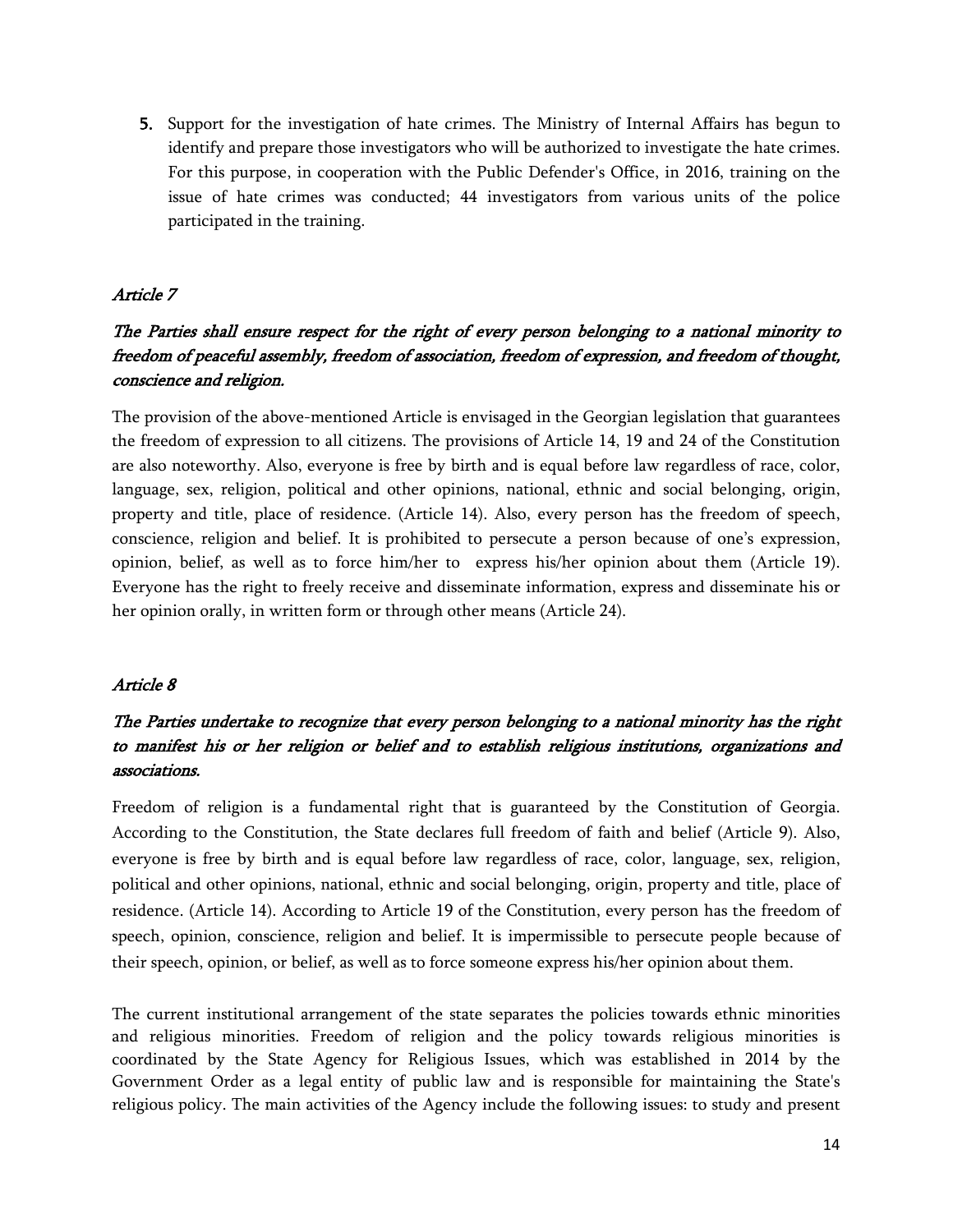to the Government of Georgia the situation in the field of religion; to prepare recommendations, including legal acts, and to provide consultations on problematic religious issues; to prepare recommendations on the fulfillment of the goals and objectives set out in the Constitutional Agreement; to examine the systems of relations between the governments and religious organizations in the countries of the European Union; to study the experience and standards of international and regional organizations in the field of religion; to elaborate relevant recommendations and submit to the Government of Georgia; to support communication and cooperate with the similar organizations of different States; to create and manage the information data on religious associations; to make recommendations to the authorities for the construction of religious/cult buildings, their location determination, as well as for transformation of other buildings into a religious-purpose buildings. On behalf of the Government of Georgia, the Agency is authorized to perform mediation and participate in resolving disputes and issues that may arise between religious organizations operating in Georgia; Also, to elaborate proposals on education in the field of religion In the manner prescribed by the legislation, to develop proposals and recommendations for civil society, especially in support of tolerant environment and tolerance in youth; to strengthen the inter-religious and intercultural dialogue between religious associations.

Since 2014, the Government's policy on religious issues aims at elimination of discrimination, provision of equality and support for tolerance. The following main activities were implemented:

- Considering the principle of equality between religious organizations and confessions, the Government of Georgia adopted a Resolution on January 27, 2014 "On the Partial Recovery of Losses to Religious Unions of Georgia, affected by Soviet Totalitarian Regime". Beneficiaries of financial support according to the Government Resolution are Islamic, Jewish, and Roman Catholic and Armenian Apostolic Church associations of Georgia registered as a Legal Entity of Public Law. Financial support for religious associations received in 2014 equaled to 1 800 000 GEL, in 2015 - 3 500 000 GEL, in 2016 - 4 500 000 GEL and in 2017 - 4,500 000 GEL.
- The State also ensures the return of the religious building confiscated during the Soviet period to the religious minorities. In particular, 160 mosques have been returned to the Muslim community, 16 synagogues to the Jewish community and 2 churches to the Protestant community so far. Also, the Recommendation Commission on Studying Financial and Property Needs of Religious Associations within the State Agency for Religious Issues have issued positive recommendations regarding transferring buildings and construction of new ones for religious minorities. In particular, such recommendations apply to the Georgian Muslims' Directorate, Evangelical-Protestant Church of Georgia, the Yezid Community of Georgia and Tbilisi Christian Baptist Church and other religious organizations.
- In order to ensure the tolerance environment, the State promotes inter-religious dialogue between different religious confessions in Georgia. In this regard, an open interreligious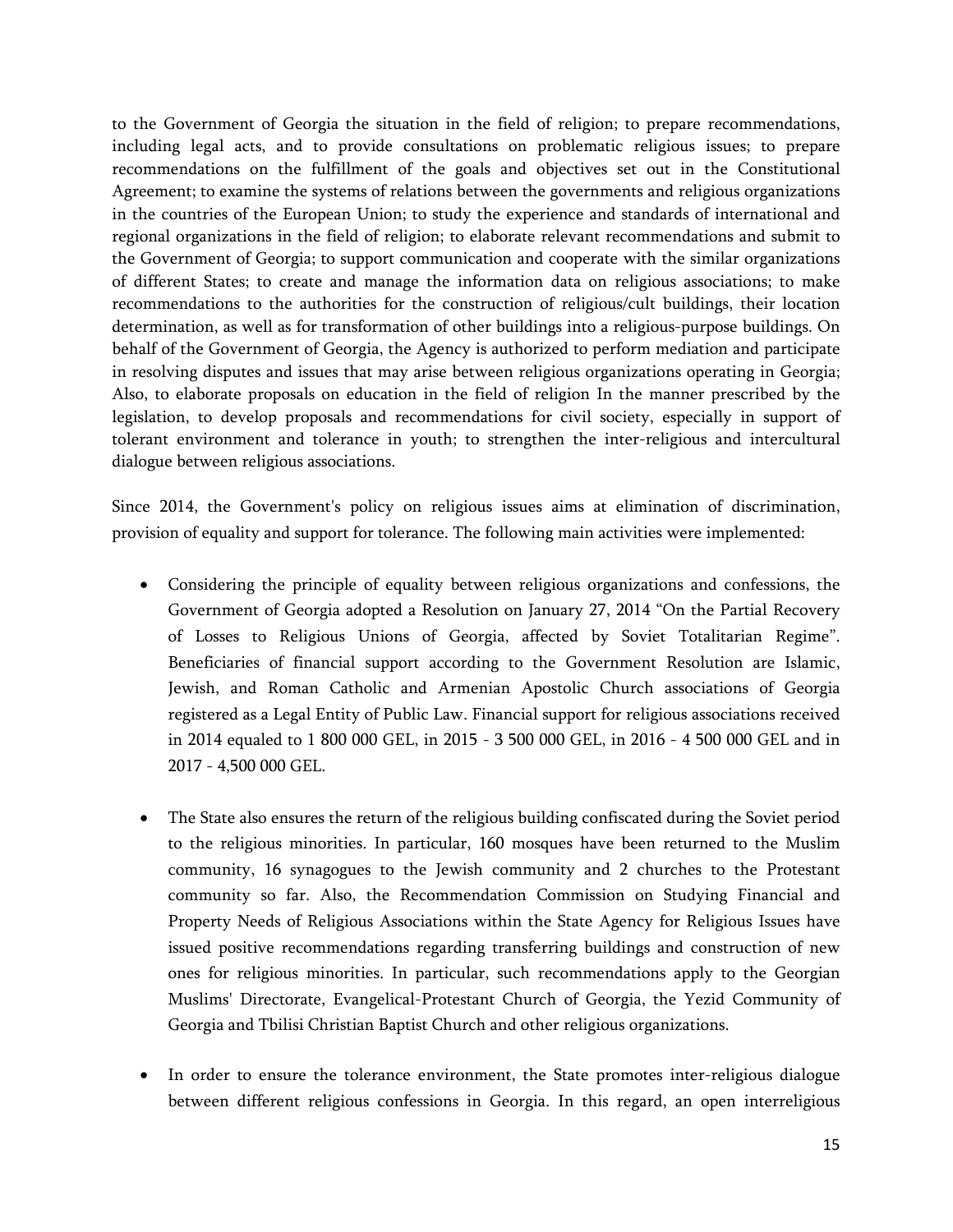consultation format was established by the State Agency for Religious Issues in 2015, which unites all religious communities based on their will and interest. The issues initiated by the religious communities as well as the Agency are discussed within the consultation format.

Within the framework of the inter-religious consultation format, religious organizations in Georgia have prepared and signed a Declaration on Women's Rights - "Woman - Peace Envoy". Also, after the International Conference conducted with the support of State Agency for Religious Issues, the "Inter-Religious Dialogue for Peace" Declaration was signed.

- Since 2014, the State Agency for Religious Issues publishes an inter-religious calendar that combines religious celebration of 12 religious confessions in Georgia with the aim to promote tolerant environment and support religious diversity. The calendar is disseminated free of charge in local municipalities, state agencies and all interested organizations. For the same purposes, with support and participation of the National Statistics Office of Georgia, based on the results of the 2014 general census of the population, a religious map is being prepared. On the map the distribution of the population is based on religious affiliation. The State Agency for Religious Issues issued a series of publications called "State and Religion" which provides the following information in Georgian language a) the case law of the European Court of Human Rights in relation to the Article 9 of the European Convention on Human Rights (freedom of opinion, conscience and religion) b) Documents of The United Nations, the Council of Europe, the OSCE, the Venice Commission and the Oslo Coalition on Freedom of Religion, as well as the laws of foreign States on religious organizations and the freedom of religion.
- Within the framework of the Resolution # 338 of the Government of Georgia "On Approval of the Government Action Plan of Georgia on Human Rights (2016-2017), the State Agency for Religious Issues conducted a series of trainings -" Secularism and Religious Neutrality" for public officials. The trainings included 9 cycles; more than 200 public servants, including the employees of municipal and city councils, mayors and regional administrations were trained.

Council of Religions operating under the Public Defender's Office of Georgia since 2005, deals with religious tolerance and religious organizations problematic in Georgia. The principles of the Council are the protection of freedom of religion, encouragement of multilateral dialogue between different religious groups, tolerance and equality, promotion of peaceful environment, joint sharing of social responsibility, and engaging in religious integration of religious minorities. Council of Religions includes following organizations: the Jewish Community in Georgia, the Armenian Apostolic Orthodox Church in Georgia, Georgian Muslim Department, the Union of Muslims of the Transcaucasus Latin Catholics Administration, Yezid Spiritual Council, the Evangelical Baptist Church, the Evangelical-Lutheran Church, the Seventh-day Adventist Church, the Evangelical Protestant Church, Holy Trinity Protestant Church, the Evangelical Church, Evangelical Church of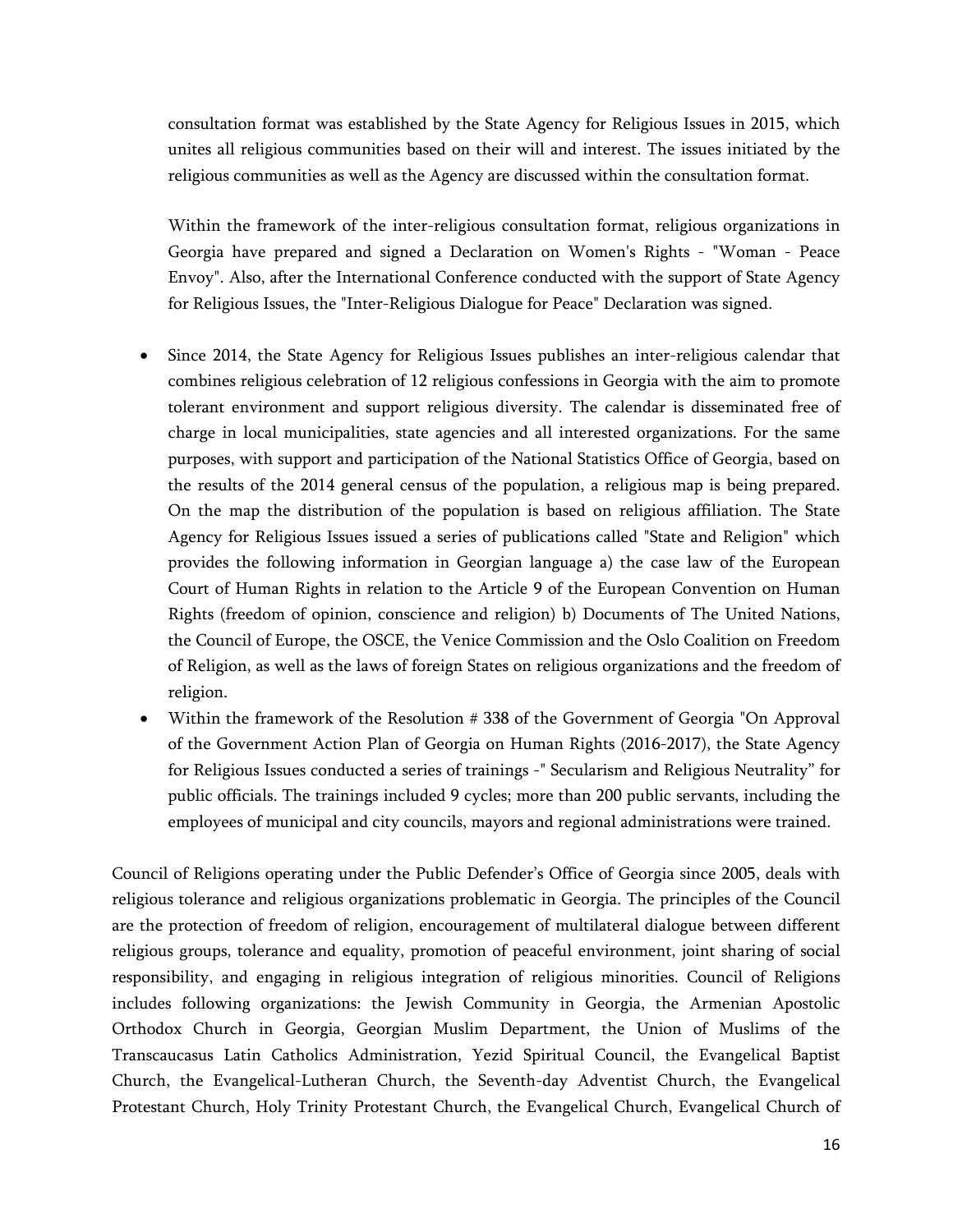the Word of Life, Evangelical Baptist Church of Grace, Last-day Saints Church (Mormons), International Organization of the Salvation Army, Krishna Awareness Society, the Evangelical Church of God Embassy, Evangelical Church's Foundation, the Religious Society of Friends - Quakers, Bahai Society of Georgia, Georgia Swedenborgian Society, Wholy Gospel Church of God.

#### *Article 9*

- *1. The Parties undertake to recognize that the right to freedom of expression of every person belonging to a national minority includes freedom to hold opinions and to receive and impart information and ideas in the minority language, without interference by public authorities and regardless of frontiers. The Parties shall ensure, within the framework of their legal systems that persons belonging to a national minority are not discriminated against in their access to the media.*
- *2. Paragraph 1 shall not prevent Parties from requiring the licensing, without discrimination and based on objective criteria, of sound radio and television broadcasting, or cinema enterprises.*
- *3. The Parties shall not hinder the creation and the use of printed media by persons belonging to national minorities. In the legal framework of sound radio and television broadcasting, they shall ensure, as far as possible, and taking into account the provisions of paragraph 1, that persons belonging to national minorities are granted the possibility of creating and using their own media.*
- *4. In the framework of their legal systems, the Parties shall adopt adequate measures in order to facilitate access to the media for persons belonging to national minorities and in order to promote tolerance and permit cultural pluralism.*

Ensuring freedom of information and access to information for ethnic minorities in their native and understandable language is one of the main priorities of the Government of Georgia. Such an approach is foreseen in the main legislative database, as well as the Civic Equality and Integration State Strategy, which defines broadcasting policy. In terms of access to media and information Georgian Public Broadcaster plays a crucial role, it provides ethnic minorities with information on social, economic and political developments, as well as expanding and strengthening national and democratic values, increasing public awareness on ethnic minorities' issues. Georgia's Law on Broadcasting imposes an obligation on public broadcaster to reflect ethnic, cultural, linguistic, religious, age and gender diversity in its programs. The same law prohibits broadcasting of the programs, which contains in any form racial, ethnic, religious discrimination or provokes other kinds of conflict, discrimination, violence and danger, it is also prohibited to air programs that are directed against a person or group with special emphasis on physical ability, ethnicity, religion, ideology, gender, sexual orientation or other feature or status (Article 56). According to Civic Equality and Integration State Strategy, there are three main objectives set to ensure ethnic minorities' access to media and information: *to broadcast programs in minority languages and ensure electronic/printed*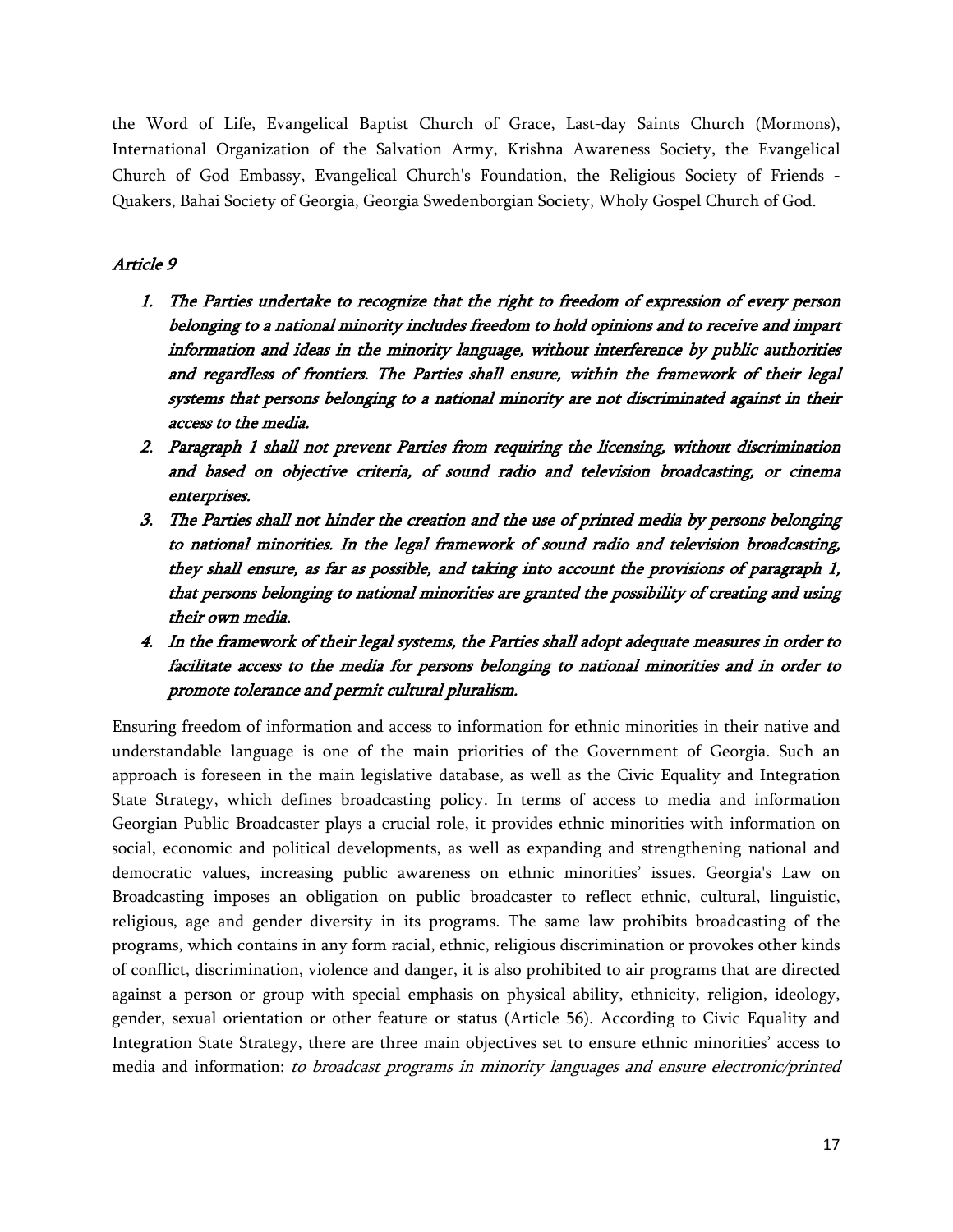*media accessibility; to cover ethnic minorities problematic in programs and ensure their participation; promoting tolerance and cultural pluralism in media.*

Within the reporting period the following measures were carried out to ensure completion of the objectives defined:

- In terms of freedom of expression and access to media, the Government of Georgia continues established practice, which implies to air news program on the Georgian Public Broadcaster in minority languages. In 2013-2016 the Second Channel of the Public Broadcaster aired daily news program "Moambe" in five languages (Abkhaz, Ossetian, Armenian, Azerbaijani and Russian, duration -11 minutes each).
- In 2014 Georgia's Public Broadcaster purchased the airtime of regional TV, therefore, since 2015 the program "Moambe" started to broadcast in Armenian, Azerbaijani and Abkhaz languages through partner regional TV channels: Bolnisi TV Channel "Bolneli", Ninotsminda TV "Parvana", Akhalkalaki TV "ATV12" and Zugdidi TV "Odishi". Public Broadcaster also used Public Radio in 2015 for short information edition in Abkhaz, Ossetian, Azerbaijani, Armenian and Russian languages.
- Since August 2016 news program "Moambe" has been daily broadcasted in live on Second Channel of Public Broadcaster in Armenian and Azerbaijani languages; as a result of international support, the program is simultaneously translated in Armenian and Azerbaijani languages. The agreements are concluded with local broadcasters, which deliver the received signal to the audience. It is a joint project of the Association of Regional Broadcasters and Public Broadcaster supported by the US Embassy. In parallel, the news programs on three minority languages (in Abkhaz language – at 23:00 pm, in Ossetian language – at 23:30 pm, in Russian language – at 00:00 am, duration 26 minutes each) are daily prepared and aired on the Second Chanel of the Public Broadcaster. The novelty was weekly information program in Kurdish language.
- Weekly program "Our Yard" in a form of TV journal was aired from 2014 till October 2015; it was focused on the coverage of ethnic minority's culture and traditions. The talk show "Our Yard" has changed its format from October 1, 2013 and in 2014 it was aired 4 times a week as a documentary series "Multinational Georgia" on different ethnic and religious groups living in Georgia. The crew also produced movies featuring traditions and holidays of Dukhabors, Azerbaijanis and other ethnic or religious minorities living in Georgia.
- Since October 2014 a Russian-language TV information-analytical program "Real Time" («Настоящее время») is aired daily, except weekends, at 23:00, on the second Channel, which is supervised by the Broadcasting Group of the National Minority Languages of the Second Channel. This program is a joint project of Free Europe/Radio Liberty and Voice of America and is implemented in cooperation with public and private broadcasters operating in Georgia, Estonia, Latvia, Lithuania, Moldova and Ukraine. This program is based on impartiality principle and offers an interesting analysis of the current political processes worldwide.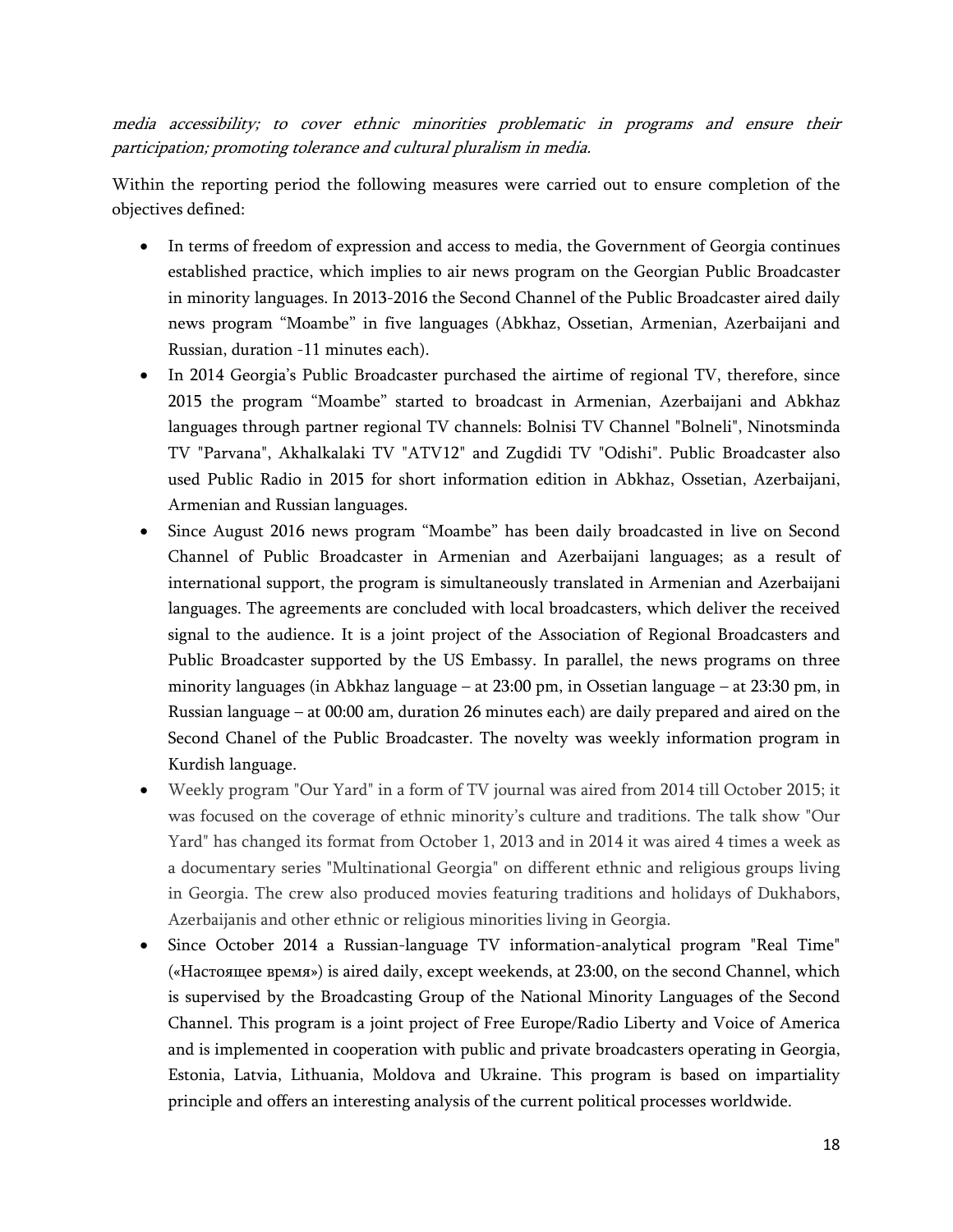- At the penitentiary institutions, the Ministry of Corrections of Georgia ensures access to the TV channels that are suitable for the defendants/convicts of all nationalities within the technically possible limit (15 channels). In addition, the Ministry provides television channels in satellite broadcasting for free. At the penitentiary institutions TV channels are broadcasted in four languages: Georgian, Russian, Turkish and Azerbaijani.
- The audio version of the news program "Moambe" is daily aired in Abkhaz, Ossetian, Azerbaijani, Armenian and Russian languages on the Public Broadcaster's radio. News program in Kurdish language is aired once a week.
- Weekly radio program "Our Georgia" (40 minutes) provides coverage of cultural peculiarities, traditions, ethnic and religious minorities problematic, as well as violations of ethnic and religious minority rights and challenges in terms of civic integration.
- Ministry of Culture and Monument Protection of Georgia has financially supported printed media in minority languages within the framework of "National Minority Culture Promotion Program". In 2013-2015, 52 editions for each of Armenian-language newspaper "*Vrastan*" (circulation 3500 copies) and Azerbaijani-language newspaper "*Gurjistan*" (circulation 2000 copies) and Russian-language newspapers: *"Svobodnaya Gruzia*" and "Vecherni Tbilissi". The printed press is distributed in the regions populated by ethnic minorities. In 2016, the State continued to support the publication of the Armenian and Azerbaijani newspapers "*Vrastan*" (52 editions, circulation 4000) and "*Gurjistan*" (53 editions, circulation 2000). Newspapers were delivered both in Tbilisi and in regions with compact settlement of ethnic minorities, as well as at penitentiary institutions.
- The newspaper "*Bolnisi*" is being published in Kvemo Kartli region from 2015 in Georgian and Azerbaijani languages; internet portal *[www.bolnisi.ge](http://www.bolnisi.ge)* is also operational. The newspaper "*Trialeti Express*" is published in Tsalka; monthly newspaper "*Didgorelebi*" which provides non-Georgian population with the necessary information is published in Tetritskaro municipality; also, regional newspaper "*Samkhretis Karibche*" is published in Samtskhe-Javakheti region.
- In 2016, the following websites were launched in five languages under the umbrella of the Public Broadcaster: *<http://multitolerant.gpb.ge/>* which includes sub-pages (*[www.abkh.gpb.ge](http://www.abkh.gpb.ge); [www.os.gpb.ge](http://www.os.gpb.ge); [www.am.gpb.ge;](http://www.am.gpb.ge) [www.az.gpb.ge](http://www.az.gpb.ge); [www.ru.gpb.ge](http://www.ru.gpb.ge)*). Along with news, web pages cover the unique archive materials stored in the "golden fund" of the television in all five languages. In parallel, five different-language pages are created in social network, which are even more interactive. The entire TV shows/programs of the Georgian Public Broadcaster, as well as separate news and exclusive stories are uploaded on YouTube.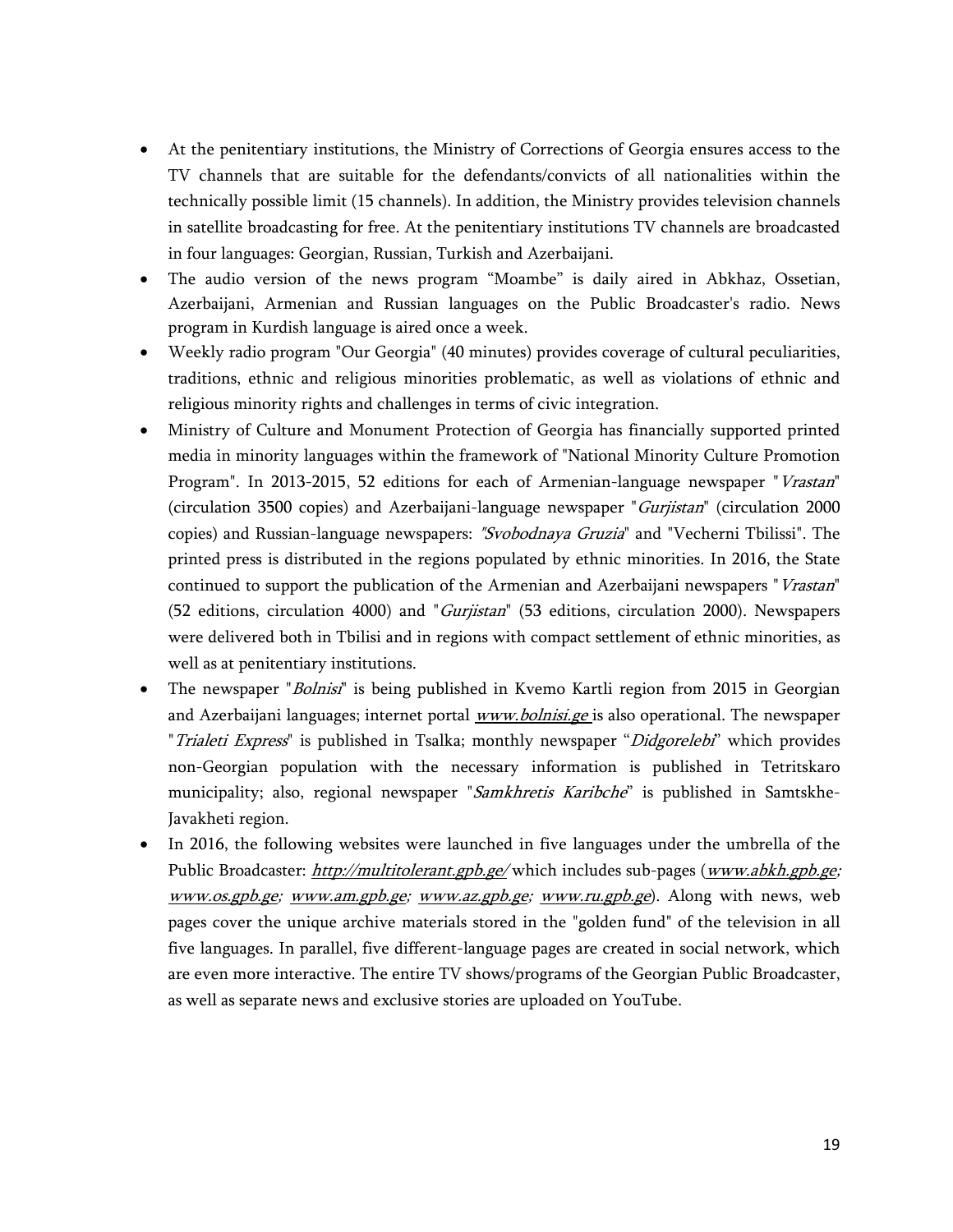### *Article 10*

- *1. The Parties undertake to recognize that every person belonging to a national minority has the right to use freely and without interference his or her minority language, in private and in public, orally and in writing.*
- *2. In areas inhabited by persons belonging to national minorities traditionally or in substantial numbers, if those persons so request and where such a request corresponds to a real need, the Parties shall endeavor to ensure, as far as possible, the conditions which would make it possible to use the minority language in relations between those persons and the administrative authorities.*
- 3. *The Parties undertake to guarantee the right of every person belonging to a national minority to be informed promptly, in a language which he or she understands, of the reasons for his or her arrest, and of the nature and cause of any accusation against him or her, and to defend himself or herself in this language, if necessary with the free assistance of an interpreter.*

The Government of Georgia fully shares the principles of Article 10 that are fully implemented in practice. In particular, the following legislative and practical steps are undertaken:

- Ethnic minorities residing in Georgia, whether compactly settled or dispersedly, enjoy the opportunity to speak in their native language in public space. In addition, ethnic minorities use their native language while communicating with local administrative units, including written communications, in the compactly settled municipalities; however, decisions and other official documents by administrative units are made and disseminated in the state language. In case of necessity, provision of translator to the person belonging to an ethnic minority is regulated by Article 38 of the Criminal Procedure Code of Georgia.
- The legislative norms of Georgia are also in full compliance with the provisions of Article 10. For example, Article 9 of the Law of Georgia on State Language states: "In the municipality where the national minority members live compactly, the state shall ensure the assistance of the translator to the person belonging to a national minority for communication with the state and local self-government bodies".
- The Law on State Language also regulates application of the minority languages at local level, in particular according to paragraph 4 of Article 11 "the municipality, where the representatives of national minorities live, the State and local government agencies are authorized to determine the rule separate from the General Administrative Code, which implies, translation of the document, appeal, complaint or its response documents to minority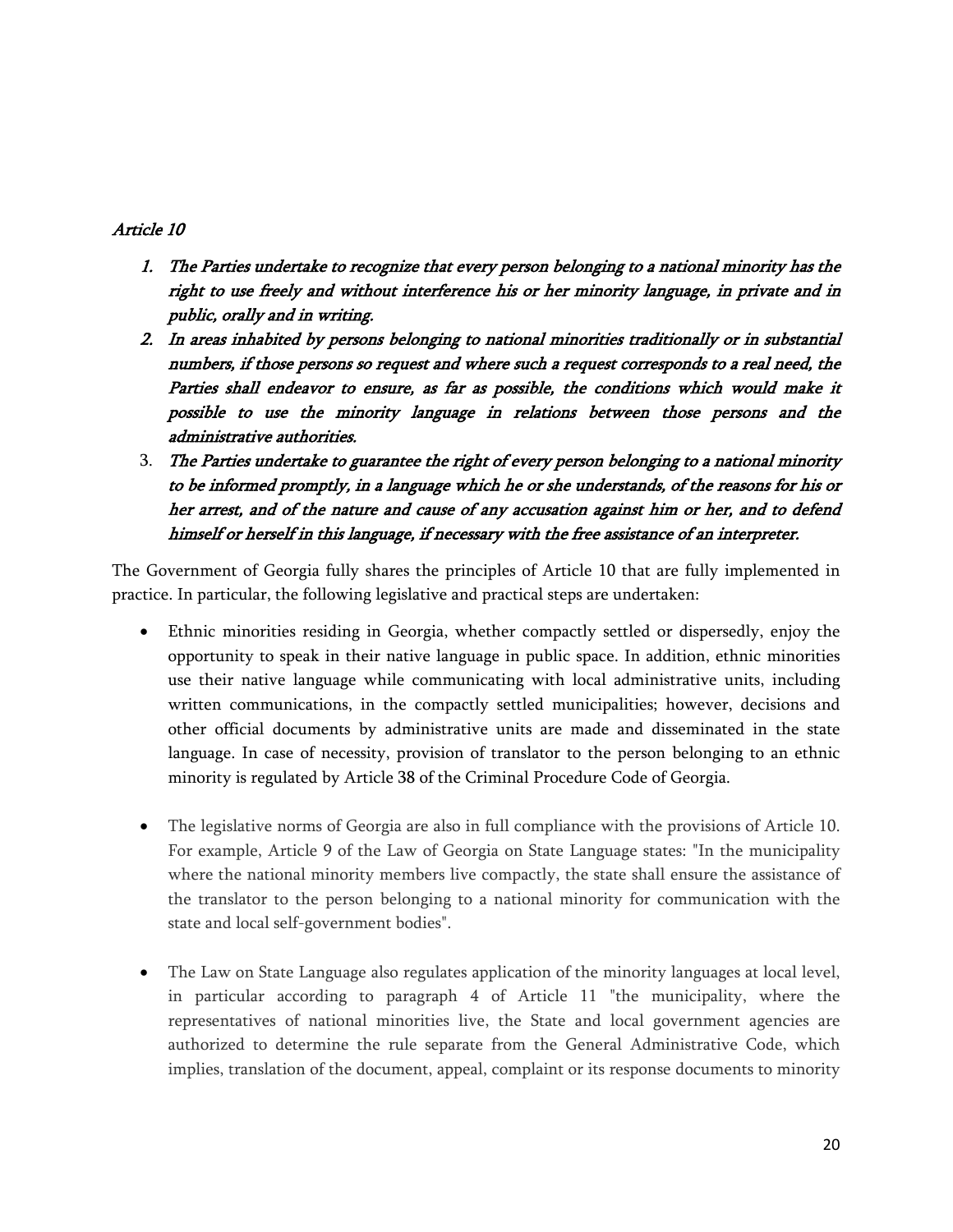language of the person belonging to national minorities. At the same time, only original text had the official, legal power".

- Under Article 23 (1) of the Law on State Language, the official name of the local selfgovernment body together with the state language may be used in one of the non-state languages and in the municipalities where the national minorities compactly live in the national minority language as well. Article 24 of the same Law provides that the text of the application, notification, title, poster, advertisement and other visual information intended for public, to be in State language as well as in the non-state language and in the municipalities where national minorities live, in their minority language as well".
- According to Article 73 of Administrative Code, at the administrative bodies, the administrative proceedings are carried out in Georgian language and in Abkhazian language (in Abkhazia). If an application or other document submitted by interested parties are in nonstate language, the party shall, within the time given by the administrative body, provide notarized translation of the document or application, and if the law determines the period within which the interested party is obliged to submit any appeal or document, this term will be considered secure while submitting the document in non-state language.

### *Article 11*

- *1. The Parties undertake to recognize that every person belonging to a national minority has the right to use his or her surname (patronym) and first names in the minority language and the right to official recognition of them, according to modalities provided for in their legal system.*
- *2. The Parties undertake to recognize that every person belonging to a national minority has the right to display in his or her minority language signs, inscriptions and other information of a private nature visible to the public.*
- 3. *In areas traditionally inhabited by substantial numbers of persons belonging to a national minority, the Parties shall endeavor, in the framework of their legal system, including, where appropriate, agreements with other States, and taking into account their specific conditions, to display traditional local names, street names and other topographical indications intended for the public also in the minority language when there is a sufficient demand for such indications.*

Maintaining patronym for ethnic minorities is considered as a step towards the preservation and development of cultural identity of ethnic minorities, in this sense the practical experience in Georgia is characterized by a liberal approach, particularly the following practices were established for the last period: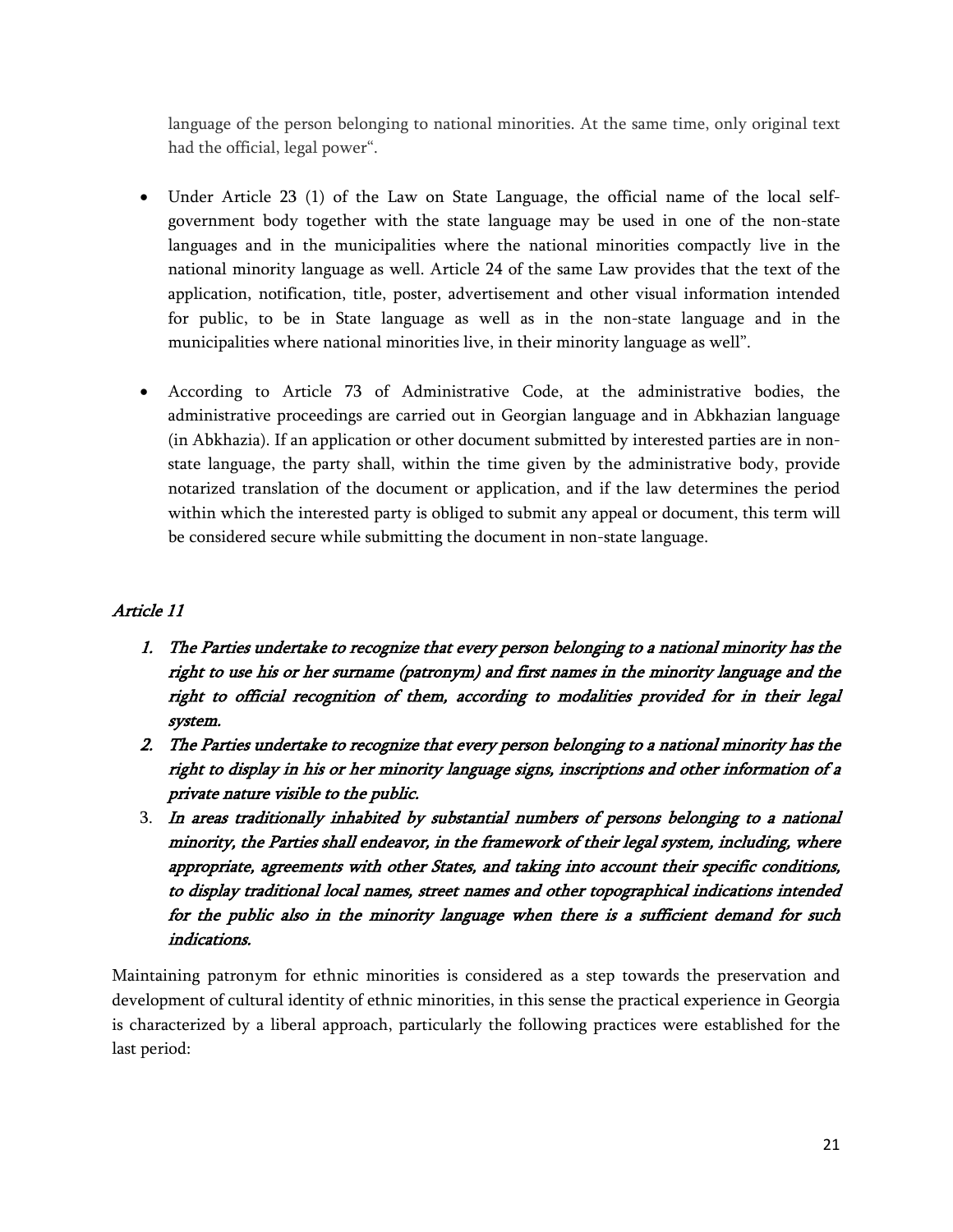- Surnames of citizens of Georgia shall be defined and officially registered according to the will of the citizens themselves. Practice demonstrates that the no official complaint or claim have been made by Georgian citizens in recent years regarding the forced change of surnames.
- Also, the already established tradition in Georgia is publishing of the information and other informative inscriptions in the languages of ethnic minorities. In particular, except State and international languages, the information is published in Armenian and Azerbaijani languages in the municipalities of compact settlement of ethnic minorities. The Law on State Language defines: "The text of the application, notification, title, poster, advertisement and other visual inscription intended for public information is completed in the state language. In case of necessity, relevant information can be indicated in a non-state language, and in the municipality where the representatives of the national minority live compactly - in the language of this national minority".
- Georgian legislation also provides free translator services to persons who do not speak the state language (Article 10 of the Law on Common Courts). Similarly, according to the "Criminal Code of Georgia", free translator services are envisaged for persons who do not speak the state language during interrogation and investigation activities ("Criminal Code of Georgia", Article 38).

# *Article 12*

- *1. The Parties shall, where appropriate, take measures in the fields of education and research to foster knowledge of the culture, history, language and religion of their national minorities and of the majority.*
- *2. In this context, the Parties shall inter alia provide adequate opportunities for teacher training and access to textbooks, and facilitate contacts among students and teachers of different communities.*
- 3. *The Parties undertake to promote equal opportunities for access to education at all levels for persons belonging to national minorities*.

Each level of education is available for ethnic minority representatives. This approach is clearly reflected in the Civic Equality and Integration State Strategy, which aims to increase access to preschool education and quality secondary education in the State and native languages as well as to increase access to higher education.

During the reporting period, the Ministry of Education and Science of Georgia has continued its activities aimed at increasing ethnic minorities' access to quality education. A number of important steps have been taken in this direction, namely: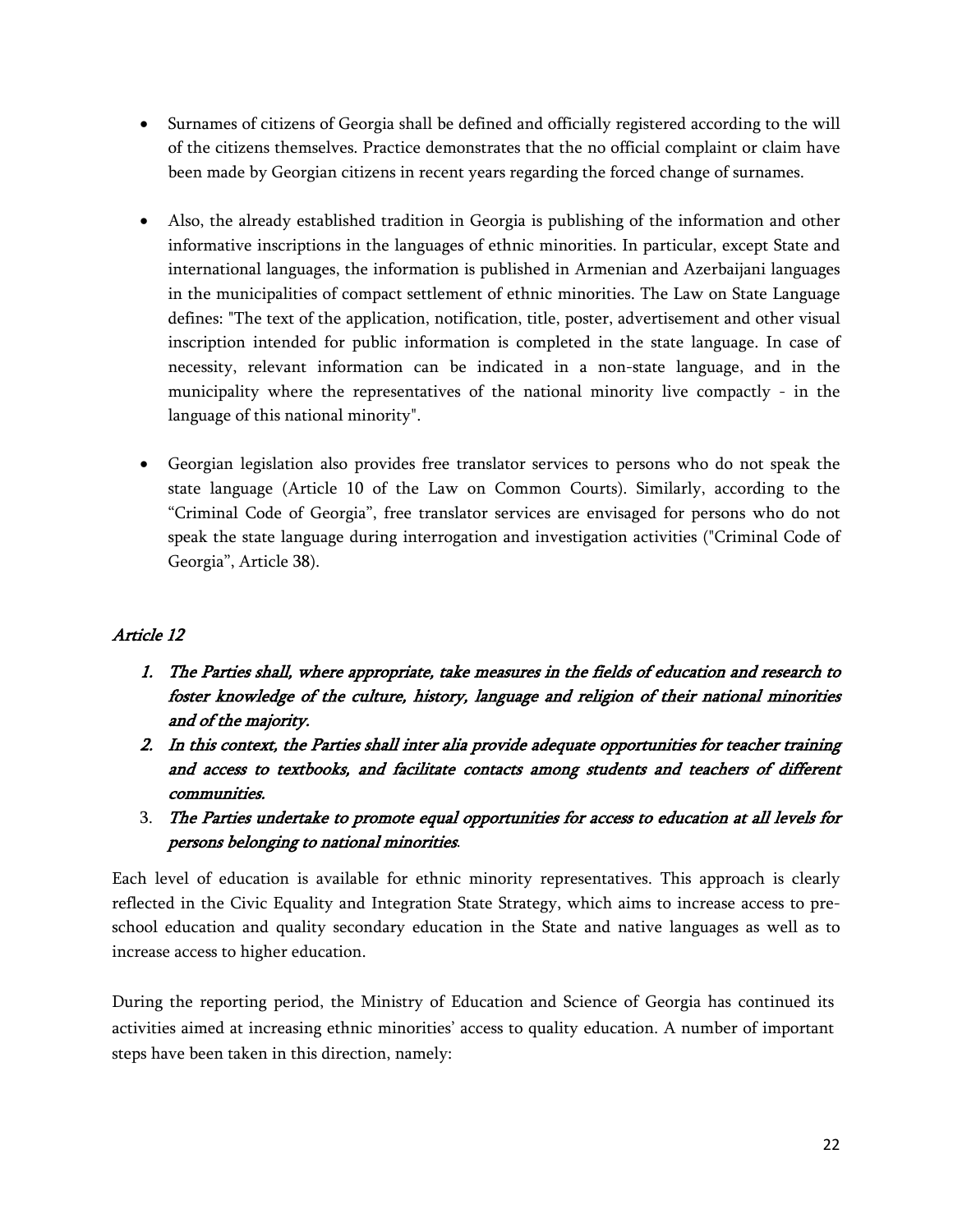- The Law on Early and Pre-School Education was prepared and approved in June 2016 according to which "the institution is authorized to offer relevant programs and resources to ethnic minority children in state as well as in their native languages in accordance with their language needs and relevant state educational standards defined by the given Law". "The institution is entitled to provide children with educational services in their native and/or non-state languages and use educational programs and resources relevant to the state educational standards defined by the given Law".
- Strategy document "Education Policy for Integration of Society" has been developed, which focuses on the improvement of qualification of non - Georgian language teachers.
- The Ministry of Education and Science of Georgia and legal entities of public law subordinated to the Ministry have carried out various programs and projects during the reporting period. Teachers' professional training and qualification improvement is a priority for the Ministry of Education and Science of Georgia. In this regard, important steps have been taken in regions compactly populated by ethnic minorities, namely: in 2015, the National Center for Teacher Professional Development elaborated and approved the Program of Professional Development and Career Advancement of Teachers of Public Schools in the Regions Compactly Populated by National Minorities. In the scope of the program, Part I of the Teacher's Development and Career Advancement Scheme was translated and published in the Azerbaijani, Armenian and Russian; Teacher's selfassessment questionnaire was translated into Azerbaijani, Armenian and Russian languages. Currently, the program has 3301 Azerbaijani beneficiaries, 2933 Armenian beneficiaries and 1208 Russian speaking beneficiaries.
- Training programs and other related training materials developed by the National Center for Teacher Professional Development in 2016 were fully translated into Azerbaijani and Russian languages; Azerbaijani teachers of non-Georgian school were trained in the following subjects: physics, history, mathematics.
- During the reporting period, the Ministry of Education and Science of Georgia approved 1-6 level books in all subjects and translated them into Armenian, Azerbaijani and Russian languages (30% in Georgian and 70% in ethnic minority languages). The textbooks have been distributed to non-Georgian schools.
- The National Curriculum Department of the Ministry of Education and Science of Georgia completed developing the first version of Resources for the Bilingual Lessons in Art and Biology for the 7th grade students of non-Georgian schools in December 2014. These resources are based on the standards and guidelines of the National Curriculum, and methodologically - modern technologies for bilingual learning (integrated language and subject learning). In this sense, it is a new type of innovative educational resource.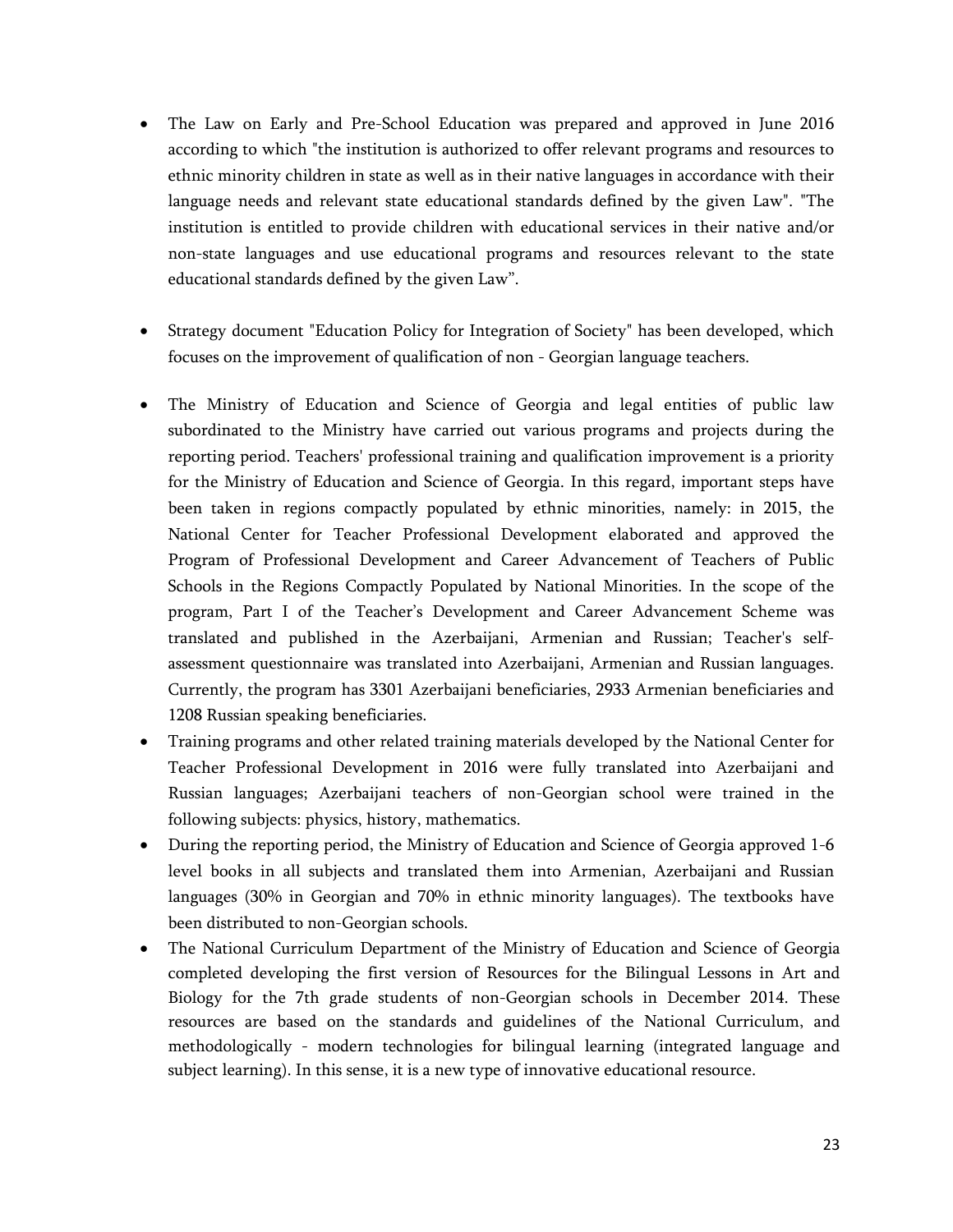- The issue of introduction of multilingual education remains an important priority in the education policy of the Government of Georgia. Results of Bilingual Program implemented since 2009, were actively monitored during 2015 in pilot schools of Kvemo Kartli and Samtskhe-Javakheti regions.
- Four schools (№1 School in Vakhtangisi, also schools in Tazakendi, Aktaklia and Karajala) are involved in the Multilingual Education Pilot Program. "Teaching Georgian as a Second Language" textbooks were distributed in all these schools (according to levels - 9 Levels in total). Bilingual Learning Coordinator at the Educational Resource Center has been conducting trainings and meetings regarding new methods and approaches to bilingual teaching ("Evaluation and testing of language competence", "Reading competences development according to "Reading Ladder" "Language and subject integrated teaching methods").
- In 2011-2014, the Georgian language textbooks for the first phase of the program "Georgian Language for Future Success" were created for the non-Georgian language students of I-XII grades. A set of textbooks consists of a student's textbook, a student's notebook, a teacher's manual and an audio disc. The textbooks were handed over to non-Georgian schools upon request.
- In the framework of the sub-program "Multicultural Summer School" in 2016, two events were implemented: "Multicultural Summer School for Teachers" and "Multicultural Summer School for Students". In "Multicultural Summer School for Teachers" participated 30 teachers from non-Georgian schools/sectors of Kakheti, KvemoKartli, Samtskhe-Javakheti regions and 20 teachers from public schools of mountainous regions. Teachers had 12-day summer school in Bakuriani, which included trainings/interactive programs on intercultural dialogue and non-academic programs. In "Multicultural Summer School for Students" participated 30 students of VIII, IX, X and XI grade of non-Georgian schools from the regions of Kakheti, KvemoKartli, Samtskhe-Javakheti, who were selected on the basis of the Essay Competition results (essay competition was organized by the Ministry of Education and Science of Georgia throughout 2015-2016 academic year) and 20 students (with the best assessment results) of VIII, IX, X and XI grades of public schools from mountainous regions. 12-day summer school was held for students in Bakuriani. Summer school envisaged implementation of activities aimed at developing intercultural dialogue.
- During the reporting period National Center for Teacher Professional Development at the Ministry of Education and Science of Georgia was implementing the program "Georgian Language for Future Success". The aim of the program is to integrate ethnic minorities living in Georgia into the society and improve Georgian language learning/teaching quality at non-Georgian schools. To achieve this goal, the program has two main directions: to deploy teachers in non-Georgian schools and create educational resources. In 2013, 274 persons were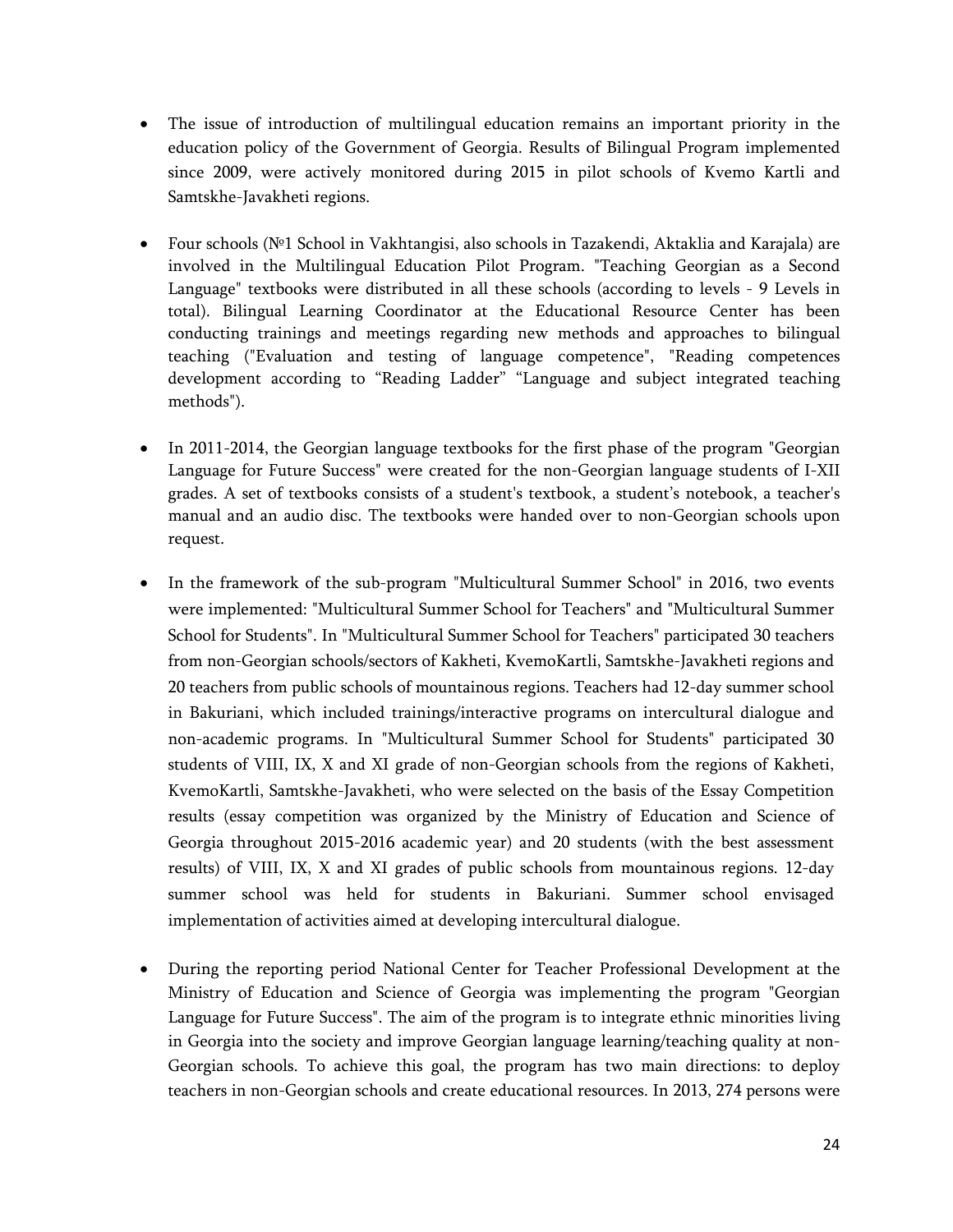employed within the program. As of 2014, 210 assistant-teachers were involved in the program. During the 2015-2016 academic year, 105 Georgian as a second language consultant-teachers as well as 135 assistant-teachers of Georgian language, history and geography and 14 bilingual teachers of any subject provided by the National Curriculum were deployed in non-Georgian schools.

- In 2015, an integrated summer camp for Azerbaijani and Armenian students was organized within the framework of the program "Georgian Language for Future Success" in which 150 ethnic minority students were involved. A program developed by the consultant-teachers of "Georgian Language for Future Success" program, envisaged cultural-cognitive activities, sports competitions, acquaintance of national traditions of different ethnic groups, creation of a debate club. Camp activities encouraged the development of harmonious coexistence between the students of different cultural origin and the adaptation to different cultures.
- In 2016, the programs "Georgian Language for Future Success" and "Support for Professional Development and Career Leadership Program for Teachers of Public Schools of Settlements with National Minorities" were merged under the title "Professional Development Program for Non-Georgian Schools". The aim of the program is to facilitate professional development of non-Georgian schools'/sectors' teachers and improve the quality of teaching/learning through strengthening the teaching of the State language. In addition, the program (implementation period 2016-2019) aims at preparation of non-Georgian schools teachers for subject examination as well as improvement of their knowledge in State language.
- In 2016 the first batch of local teachers (in total 609) from non-Georgian schools of Samtskhe-Javakheti, Kvemo Kartli and Kakheti regions were trained by the consultantteachers of the program "Professional Development of Non-Georgian School Teachers". The final evaluation was successfully completed by 368 attendants.
- In 2013-2015, 53% of the participants of the Program "Teach Georgian as Second Language" were involved in the planning and implementation of exchange programs. Armenian and Azerbaijani language schools befriended Georgian-speaking schools of different regions. Trainers have found partner schools in various cities of Georgia (Tbilisi, Gurjaani, Gori, Gardabani, Sagarejo, Chakvi, Zestafoni, Khashuri and others) and exchanged the events: visit and coexist with each other for 1 week; attend classes; organizing concert/performance; introducing various dishes; visiting Georgian Orthodox, Armenian Apostolic Churches, Mosques and other cultural monuments.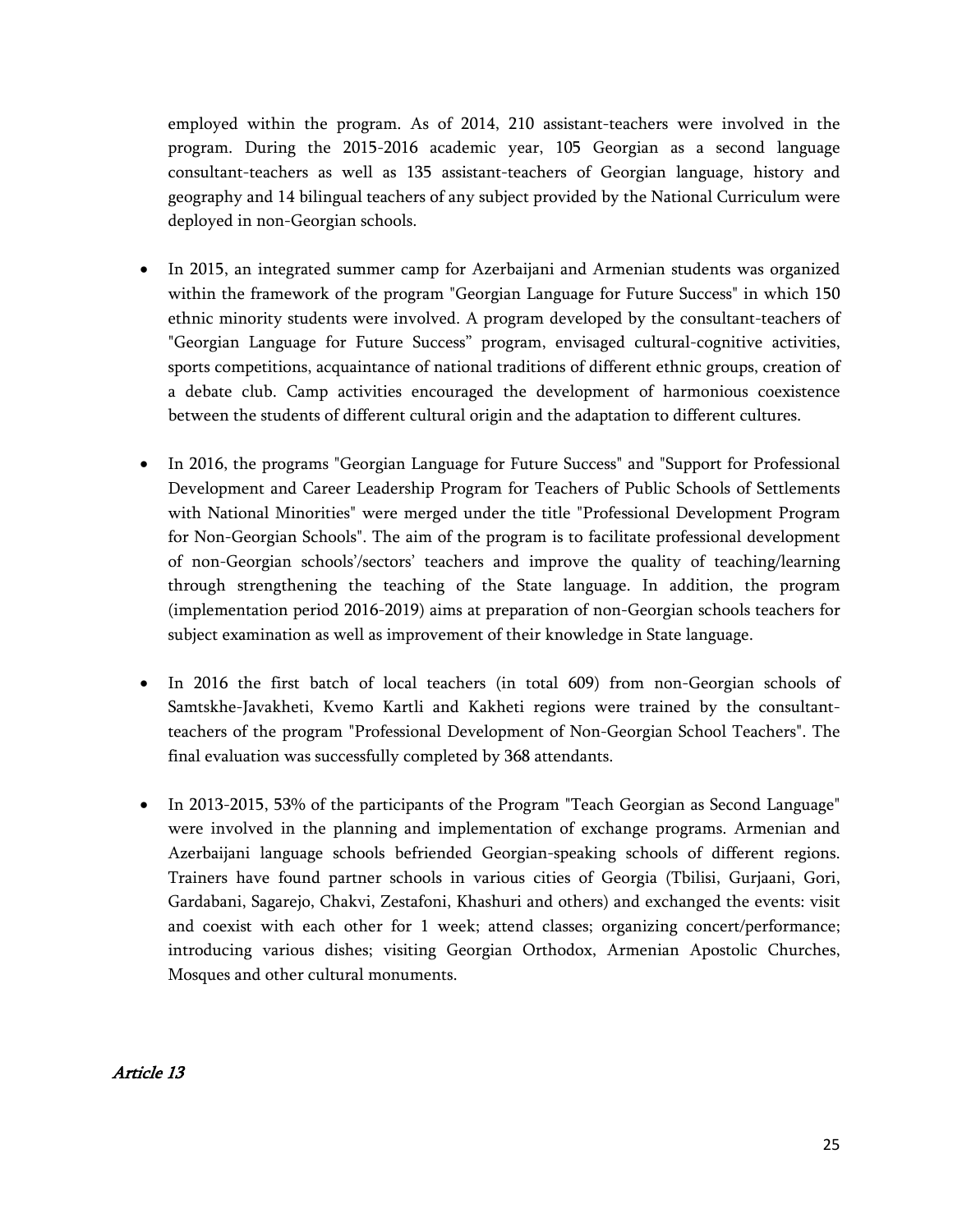- *1. Within the framework of their education systems, the Parties shall recognize that persons belonging to a national minority have the right to set up and to manage their own private educational and training establishments.*
- 2. *The exercise of this right shall not entail any financial obligation for the Parties.*

The Government of Georgia recognizes the right referred in Article 13 and does not limit the establishment of private educational institutions in any form. On the contrary, the Georgian legislation is distinguished by this flexibility, therefore, there is a number of private schools as well as the universities functioning according to the Curriculum developed by the Ministry of Education and Science of Georgia. In this regard, Turkish, Russian and other private public schools are operational.

### *Article 14*

- *1. The Parties undertake to recognize that every person belonging to a national minority has the right to learn his or her minority language.*
- *2. In areas inhabited by persons belonging to national minorities traditionally or in substantial numbers, if there is sufficient demand, the Parties shall endeavor to ensure, as far as possible and within the framework of their education systems, that persons belonging to those minorities have adequate opportunities for being taught the minority language or for receiving instruction in this language.*
- 3. *Paragraph 2 of this article shall be implemented without prejudice to the learning of the official language or the teaching in this language*.

The requirements set out in the given Article are fully implemented within the framework of various long-term programs and projects implemented by the Government of Georgia. The Ministry of Education and Science of Georgia has established the following practices:

- The Ministry of Education and Science of Georgia supports non-Georgian schools and non-Georgian language sectors. Several non-Georgian schools (especially Russian-speaking) have stopped the existence as a result of the optimization process, but the State maintains those schools upon need and request. There are 298 non-Georgian public schools and 81 non-Georgian sectors. Among them, 118 Azerbaijani, 131 Armenian and 49 Russian schools. The Georgian-Azerbaijani sector - 32, Georgian-Russian sector 42, Georgian-Armenian sector - 10, Georgian-Azerbaijani-Russian sector - 1, Georgian-Russian-Armenian sector -1. Non-Georgian schools constitute 14% of all public schools nationwide.
- It used to be problematic to teach the languages of smaller ethnic groups. There was a tradition of teaching a number of languages (e.g., Greek, Ossetia, Kurdish) in the Soviet period, however, at present stage this issue relates to the standardization and methodology. In this regard, a significant change was made in 2016, by the Decree No.1255 of the Minister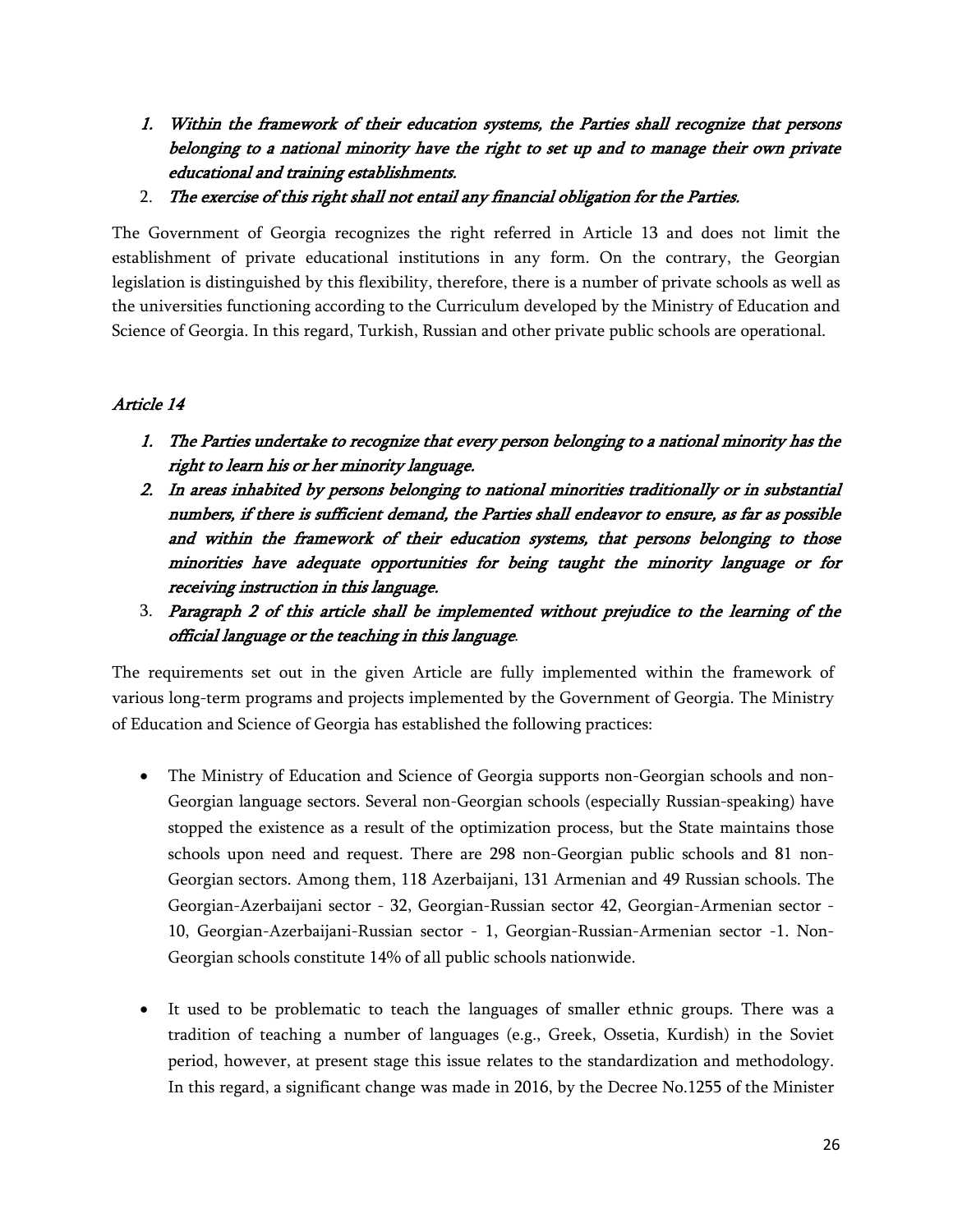of Education and Science of 20 November 2015, which defined the schools/classes where the following languages of ethnic minorities were introduced: Ossetian, Avar, Udi, Assyrian, Kurdish. Specifically, the teaching of these languages was introduce in the following schools and classes: Ossetian language for I-IX grades in public school of Tsitskanaantseri village of Kvareli municipality, for I-XII grades in public schools of Phona and Areshperani villages of Lagodekhi municipality; Avar language for I-IX grades in public schools of Tiva, Chantliskuriand Shorokhi villages of Kvareli municipality; Udi Language - for I-VI grades in public school of village Zinobiani of Kvareli municipality; Assyrian language for V-XI grades in public school of village Old Kanda of Mtskheta municipality; Kurdish (Kurmanji) –for X-XI grades of Tbilisi N 79 public school.

- In accordance with the Order No.702 of 13 September 2016 by the Minister of Education and Science of Georgia, the amendment was made to the order No.1255 and sub-paragraph "f" was added to the paragraph 1, which determined teaching of Chechen language as an optional subject (two-hours per week). Teaching of Chechen language was established for V-VI grades in public schools of villages Omalo, Duisi, Dumasuri, Birkiani and Jokolo of Akhmeta municipality.
- Since 2017 Abkhaz language courses are functioning at Batumi public school # 14 and public school of village Pheria of Khelvachauri municipality.
- Important step was adoption of Law on State Language in July 2015, for the protection and development of ethnic minority languages. This law defines the state language status, its use and protection tools. The law is important in the sense that it contains a number of provisions concerning the use of ethnic minority languages. The law defines the "national minority language" as a non-state language traditionally used by Georgian citizens living in a compact settlements. The law defines certain possibilities for the use of minority languages, in particular access to preschool, general and higher education in minority languages.

The state ensures service of interpreter during the communication between the State or local self-government bodies and persons belonging to ethnic minorities; In case of necessity, the local self-government body shall ensure the translation of the normative act into the minority language; national minority language can be used for conducting various activities in local language, except for a meeting of local self-government bodies; in the municipalities where national minorities live compactly, national minority languages may be used to disseminate public information in the form of posters or advertisements.

 Since 2016 Spring enrollment, ethnic minorities have the opportunity to undertake professional testing in Russian, Azerbaijani or Armenian and to complete state funding for vocational education programs. In order to improve the knowledge of the state language,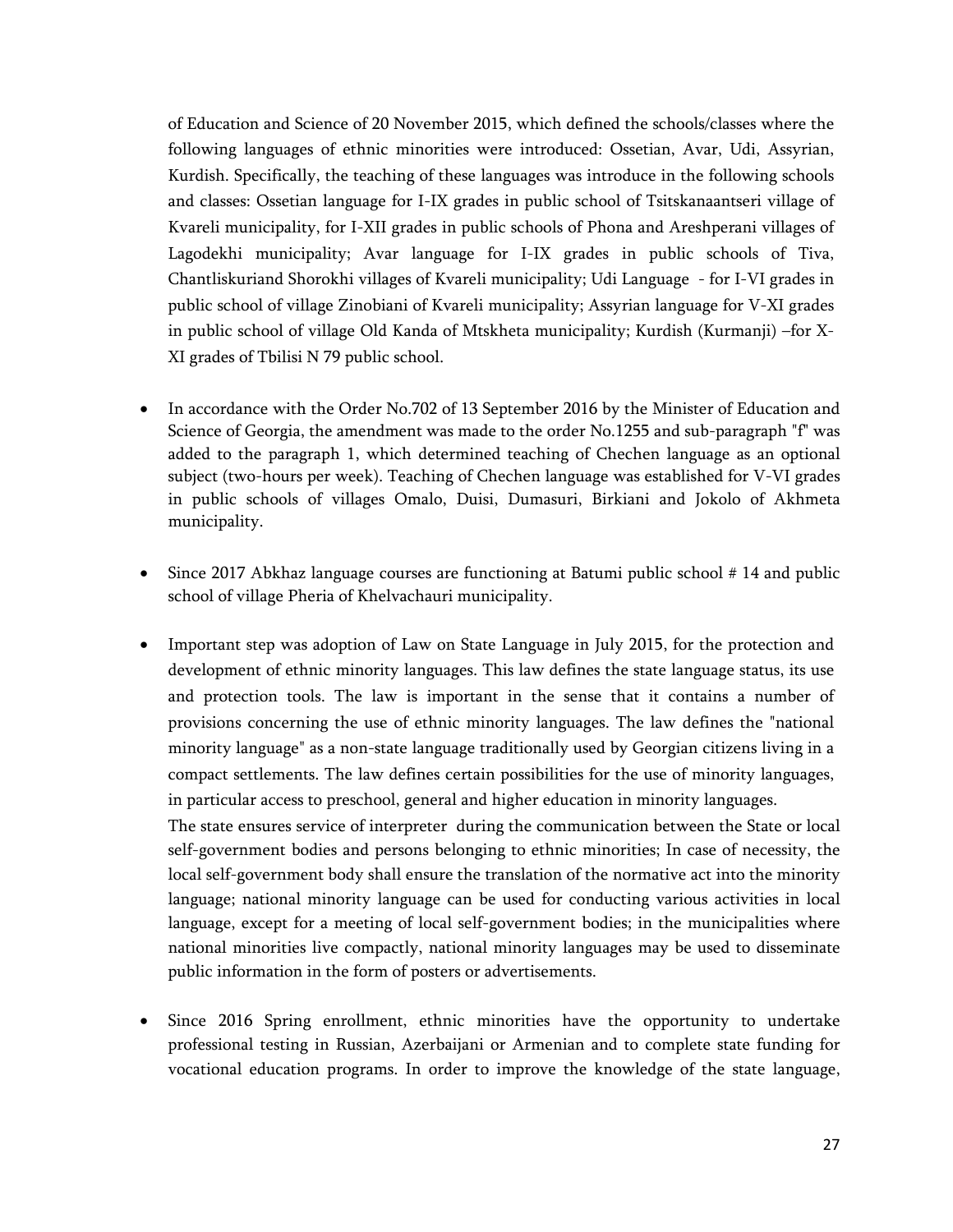ethnic minority students have an opportunity to take Georgian module before starting the educational process (professional programs).

 Since 2010 the Ministry of Education and Science of Georgia implements the "1+4 Program" that offers simplified procedures for the representatives of ethnic minorities, inter alia, Armenians and Azerbaijanis to enroll in higher education institutions of Georgia by passing only one exam in their native language, with one year in Georgian language training followed (in case of obtaining of 60 credits) by four years of undergraduate studies in a program of their own choice. In 2011- 2015 it was possible for Abkhazian entrants to take the General Aptitude Test in Russian language and exams in other subjects in Abkhaz language. Since 2016-2017 academic year the General Aptitude Test became available in Abkhaz language, while access to General Aptitude Test in Ossetian language is ensured since 2015-2016 academic year.

Examining the number of ethnic minorities representatives enrolled in the higher education institutions from and the relevant dynamics, we will clearly see the drastic increase in the number of ethnic minority students in Georgian higher education institutions. For example, on the basis of the results of the General Aptitude Tests in Azerbaijani and Armenian Languages at the Unified National Exams 2015, there were 522 entrants enrolled on the basis of Azerbaijani tests and 219 entrants enrolled based on Armenian tests. In 2016, the number of those enrolled on Azerbaijani-language test increased up to 660, and the Armenianlanguage test - to 300 students. In 2014, 194 entrants were financed with state grant based on the results of Azerbaijani- and Armenian-language tests of general skills at the unified national examinations. (General Aptitude Test in Azerbaijani language – 99 entrants, General Aptitude Test in Armenian language - 95 Entrants).

*Statistics: In 2012, 589 non-Georgian students were enrolled in higher educational institutions of Georgia, in 2013 - 890, in 2014 - 673, in 2015 - 741; in 2016 - 960.*

 The Ministry of Internal Affairs of Georgia carried out number of educational activities, including the academic curriculum of the Ministry of Internal Affairs and focused on human rights education programs. Namely, on the issues of equality, human rights and racial discrimination, as well as non-discrimination. Also, special training programs for preparation and training of district inspectors, patrol and border police officers included training courses in "multi-ethnic society", "public-oriented police". Trainings for non-discrimination were regularly conducted for police officers at the Academy of the Ministry of Internal Affairs of Georgia. Since 2016-17 academic year a one-year educational program in Georgian language is available, therefore, "1+4 Program" is also delivered in the Academy. The program also functions in the Davit Agmashenebeli National Defence Academy.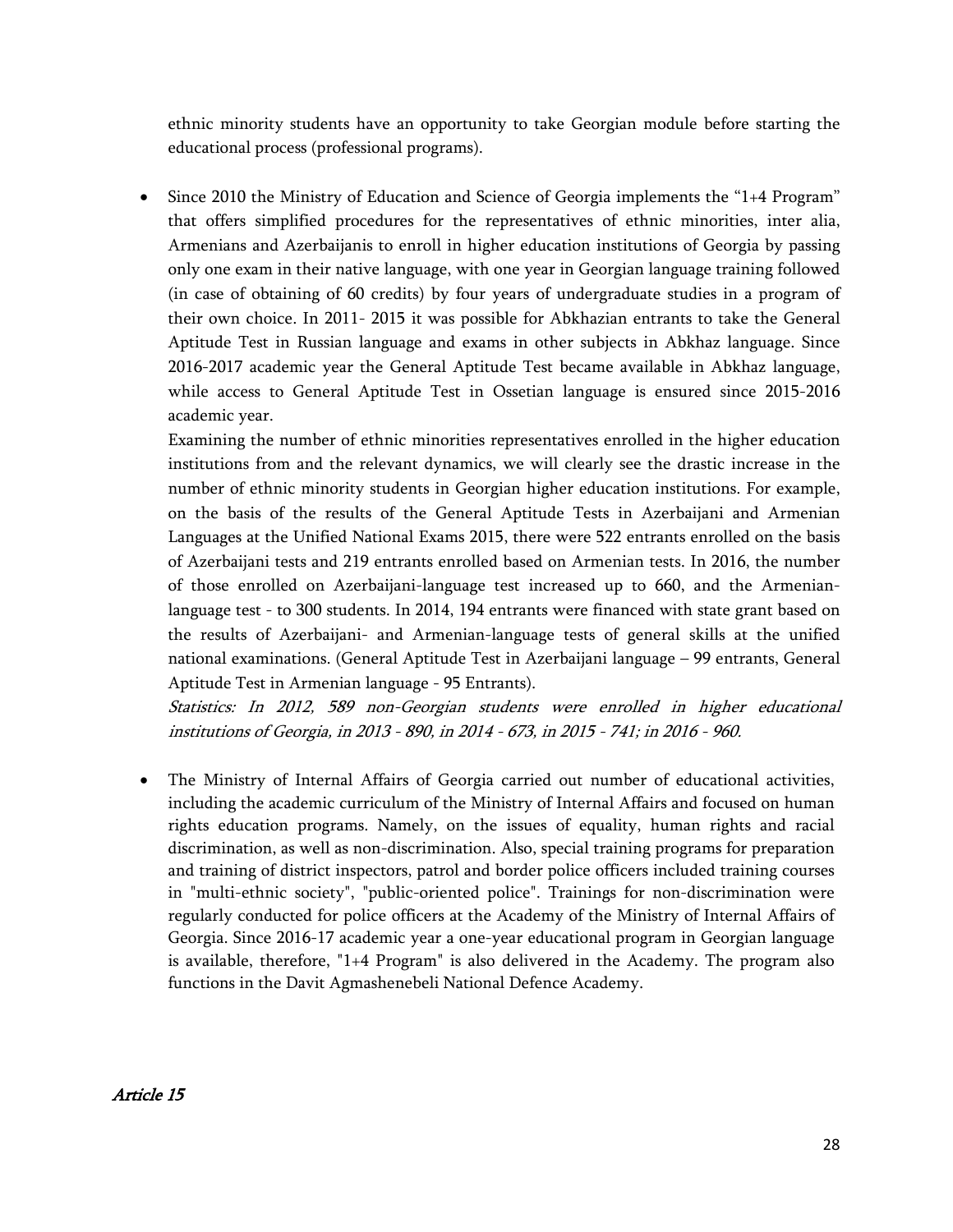# *The Parties shall create the conditions necessary for the effective participation of persons belonging to national minorities in cultural, social and economic life and in public affairs, in particular those affecting them.*

Participation of ethnic minorities in public, cultural and economic life is one of the most important priorities of the Government of Georgia. This is included in the Civic Equality and Integration State Strategy, which defines objectives in the following directions: promoting ethnic minorities in political decision-making process; promoting social and regional mobility; promoting professional education etc. In this respect, creating appropriate conditions for civic mobilization of ethnic minorities that is an important precondition for ensuring involvement of ethnic minorities in various fields.

Regarding participation of ethnic minorities in social and political life, the aim of the Government of Georgia is encouraging and promoting employment of the minorities in public sector, raising awareness with respect to social and political processes, increasing level of knowledge of state language among public servants as well as supporting integration of ethnic minorities living in the regions. In this regard, the following activities were implemented:

- Positive trends were observed with respect to activities carried out for ethnic minorities by the Central Election Commission of Georgia (CEC). CEC carries out a number of important activities in the above-mentioned direction. In particular, it ensures preparation of precinct election commission members of ethnic minorities with regard to elections procedures, translation of election documentation into Armenian and Azerbaijani languages, preparing and showing advertising videos in Armenian and Azerbaijani languages on Public Broadcaster and regional TV stations, implementing education programs for ethnic minority voters, holding information meetings and employing ethnic minorities representatives at the administration of CEC. CEC defines funding directions for grants competition, including for specific target groups (among them, ethnic minorities). Similar to previous years, Legal Entity of Public Law - the Center of Electoral Systems Development, Reforms and Trainings has provided local NGOs with grants in this direction; in 2016the projects of 8 local civil society organizations were financially supported with total amount of over 200,000 GEL.
- The Government of Georgia makes efforts to involve ethnic minority representatives in political decision making process. This is achieved in case of Akhalkalaki and Ninotsminda municipalities where ethnic Armenians are proportionally represented in local selfgovernment bodies. Ethnic Armenians hold governors, deputy governors and other key positions. The Government of Georgia maintains systemic approach towards developing qualifications of public servants in the regions. This approach aim at ensuring social and political involvement of ethnic minorities.

Among the ongoing projects, the programs implemented by Zurab Zhvania School of Public Administration (operational since 2006) is of utmost importance. The purpose of the school is to deal with a lack of qualified personnel in the regions of compact settlement of ethnic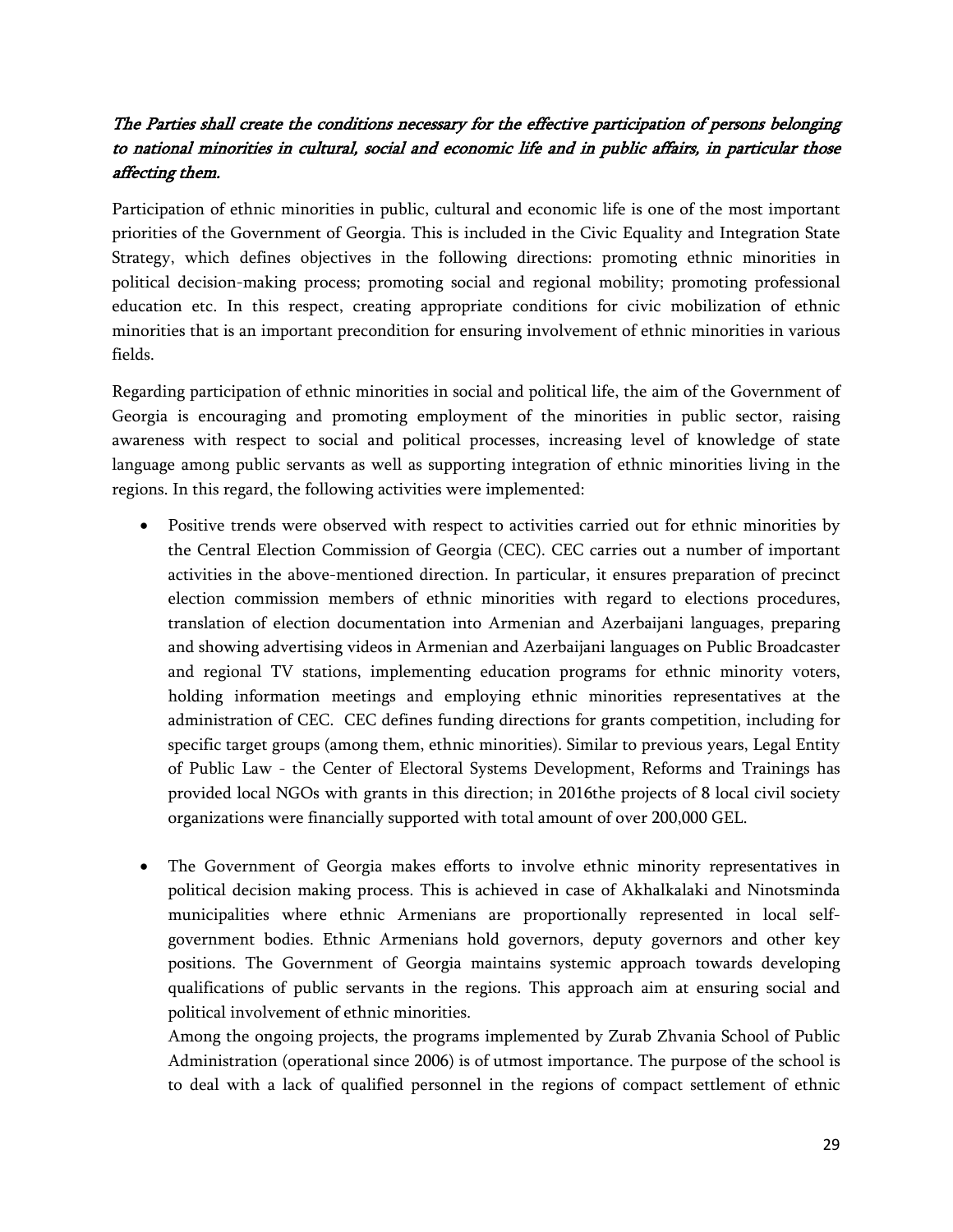minorities and mountainous regions through developing qualifications of public servants. Also, to improve the knowledge of state language among public servants and other interested persons and promoting their integration into society.

In order to achieve these goals, the school carries out two major programs:

- State Language Teaching program for all interested persons (teaching process takes place in 10 regional training centers of the School; mobile groups are deployed in 67 villages. In 2016, 3193 beneficiaries were involved in the program;
- Public Governance and Administration Program is carried out for municipal public servants, employees of local enterprises and non-entrepreneurial (non-commercial) legal entities founded by municipalities, as well as the staff members of governors' administration, Resource Centers of the Ministry of Education and Science of Georgia and public school administration (in 2016, 410 employees of public institutions participated in training). Zhvania School also carries out data filing and e-governance training course (up to 100 public servants participated in the course) and a course in Georgia's Euro-Atlantic integration (up to 200 public servants were involved in the course).
- Improving the knowledge of state language among public servants and in general representatives of ethnic minorities is a top priority for various state agencies. In particular, Georgian language courses for Kvemo Kartli and Samtskhe-Javakheti population are carried out at local public centers by the Ministry of Justice of Georgia. During 2015, Georgian language courses were attended by 90 people at Foka, Kabali, Kvareltskali and Sartichala public centers. In 2016, Georgian courses at 4 public centers in Samtskhe-Javakheti and Kvemo Kartli regions (Kazreti, Poka, Kabali, Sadakhlo) were attended by 97 participants.
- From civic integration viewpoint, implementation of regional development programs by the Government of Georgia is considered to be an important step. In 2013 and 2016 the Government of Georgia approved several-year strategies for development of the Georgian regions, among them those compactly populated by ethnic minorities. Representatives of the Ministry of Regional Development and Infrastructure of Georgia, along with minority representatives were involved in the development of the programs. Ultimately, development strategies of all nine regions of Georgia (Imereti, Mtskheta-Mtianeti, Racha-Lechkhumi and Kvemo Svaneti, Samtskhe-Javakheti, Samegrelo-ZemoSvaneti, Kakheti, Guria, KvemoKartli, ShidaKartli) were approved. The strategies include issues such as protection of ethnic minorities and promoting their full integration into the society. In the course of developing strategies, SWOT analysis was used which revealed the key directions and issues for regional development. Considering challenges with regard to ethnic minorities, the strategy reflects the following tasks: a) development and implementation of specific programs aimed at integration of ethnic minorities in public and political life; b) ensuring dissemination of information at languages of ethnic minorities with regard to political, social and cultural life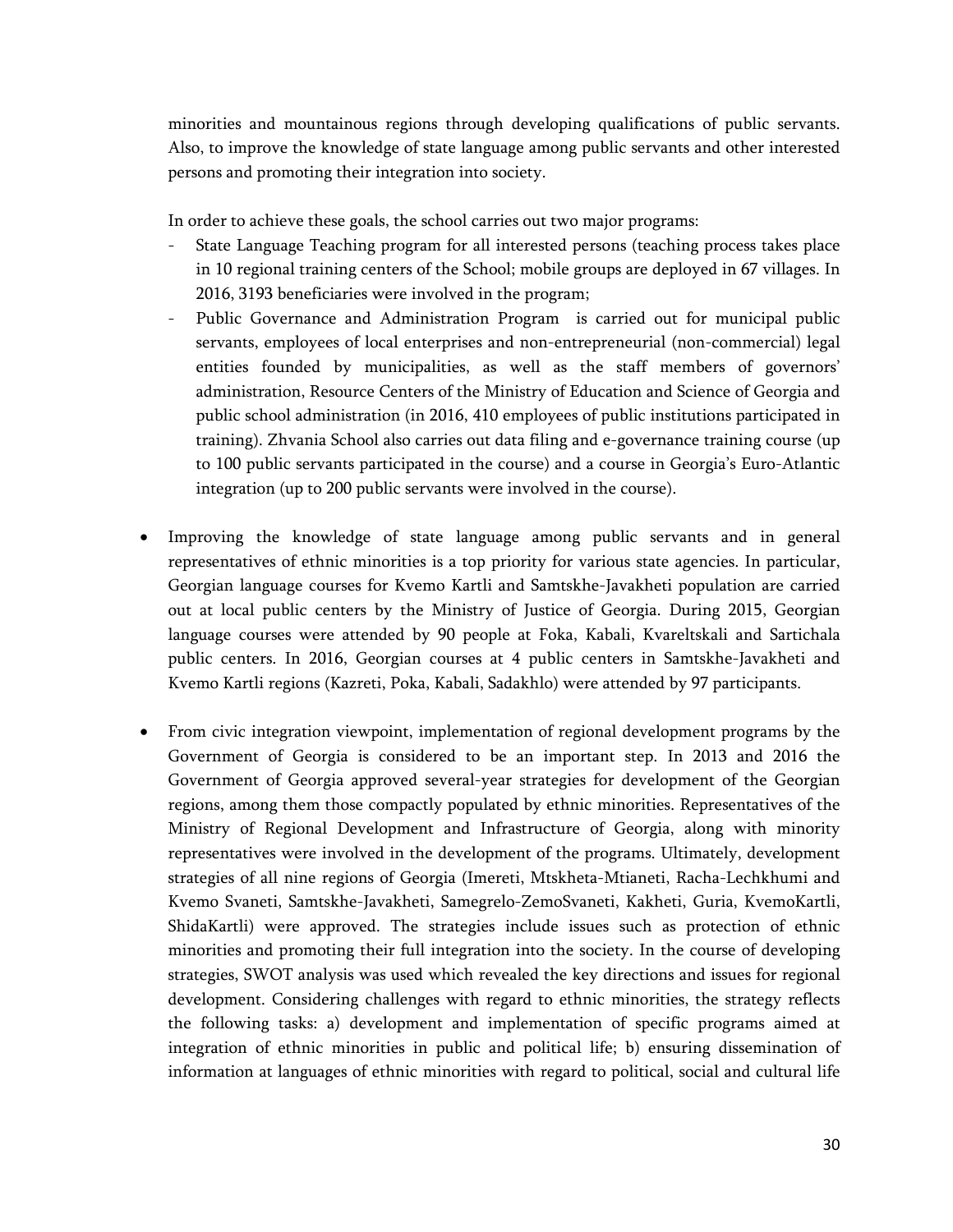of the country; c) promoting participation of ethnic minorities in local self-government bodies.

- In order to ensure access of ethnic minority representatives to state healthcare programs and social services the Ministry of Labor, Health and Social Protection of Georgia has conducted information/awareness raising campaign in the regions of compact settlement of ethnic minorities. Within the campaign the information materials were prepared. Among them, in 2016 brochures on monetary social assistance (in Russian – 1000 copies, in Azerbaijani – 2000 copies and in Armenian – 2000 copies) were prepared and delivered.
- In case of non-Georgian convicts of a penitentiary system, social department ensures their involvement in Georgian Language Teaching program. In 2015, 52 and in 2016 – 128 convicts were involved in Georgian Language program.
- $\bullet$  In 2014-2015, the Ministry of Sports and Youth Affairs developed a special teaching module "Electronic/distance teaching of Georgian Language for Armenian-language and Azerbaijanilanguage young people", which was uploaded on the site *[www.teach.ge](http://www.teach.ge)* and is available free of charge.
- An internship program at public service is an initiative by the Office of the State Minister of Georgia for Reconciliation and Civic Equality which aims at increasing civic and political involvement of ethnic minority representatives. The internship program implying deployment of ethnic minority students in various public agencies (ministries, local selfgovernment bodies, Public Defender's Office, other agencies) is available for "1+4 Program" students who are selected through competition. This pilot program was launched in 2017.
- If we consider minority involvement in parliamentary activity as a defining indicator of political participation of ethnic minorities, the positive trend is already obvious. Ethnic minorities are represented in every term of the Parliament of Georgia. However, their number and percentage constantly varies. Considering the total number of ethnic minorities in the country, the most adequate and proportional representation was in the Parliament of Georgia elected in 2016, where ethnic minorities are represented by 11 Parliament Members (PM), amounting to 7.3 % of the total number of MPs. This indicator, unlike the same indicator from the previous term of the Parliament, is closer to total percentage of ethnic minorities in the country (see Annex 3).
- One of the main priorities of the Government of Georgia is ensuring civic integration through promoting employment and sustainable economic development. In this respect, for the last period the conceptual approach was reviewed and solid economic interventions were undertaken. In particular, according to Civic Equality and Integration State Strategy consideration of regional development problematic within the context of involvement of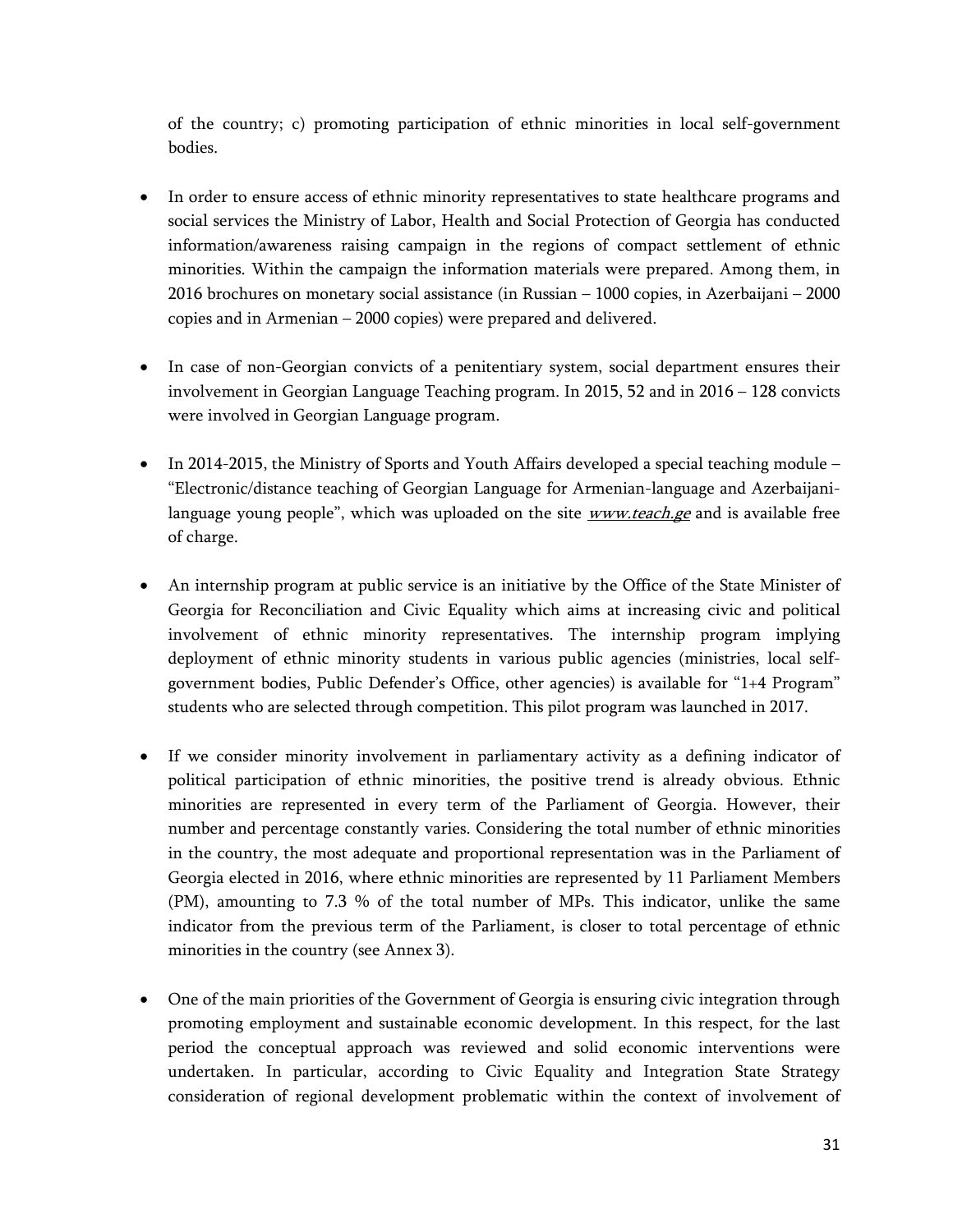ethnic minorities is a novelty. Therefore, activities of the agencies responsible for regional projects are integrated into the policy of ethnic minorities support and protection. Within the framework of the indicated policy, the number of infrastructural projects and financial investments in the regions of compact settlement of ethnic minorities has significantly raised. Many investment projects have been implemented in the regions with compact settlement of ethnic minorities supported through the budget of the Ministry of Regional Development and Infrastructure of Georgia, local municipal budget as well as international organizations. Those projects cover roads rehabilitation of local and international importance, construction/rehabilitation of local schools, bridges, irrigation/drinking water systems, arrangement of external lighting, cultural centers, stadiums, sports halls, clubs, etc. Sub Department of the Ministry of Regional Development and Infrastructure of Georgia and LEPLs Roads Department of Georgia and Municipal Development Fund of Georgia under the Ministry were actively involved in implementation of infrastructural projects in the regions of compact settlement of ethnic minorities. *Below, there is a table demonstrating infrastructural projects for three regions indicating an increasing trend and creating preconditions for employment of ethnic minorities and sustainable economic development.* 

|      | KvemoKartli region | Samtskhe-Javakheti | Kakheti         | region |
|------|--------------------|--------------------|-----------------|--------|
|      |                    | region             | (Lagodekhi      | and    |
|      |                    |                    | Akhmeta         |        |
|      |                    |                    | municipalities) |        |
| 2014 | 14,789,000         | 12,657,987         | 4,379,000       |        |
| 2015 | 20,761,300         | 13,818,000         | 4,344,000       |        |
| 2016 | 23,269,781         | 15,450,642         | 5,511,190       |        |

**Costs in GEL of infrastructural projects implemented in the regions of compact settlement of ethnic minorities (with the support of Regional Development Fund):**

**Indicators of costs incurred in the regions of compact settlement of ethnic minorities, total number of population in municipalities and list of ethnic groups:**

| Municipality | <b>Ethnic Groups</b> | Period    | Population         | Costs in GEL |
|--------------|----------------------|-----------|--------------------|--------------|
|              |                      |           | based<br><b>on</b> |              |
|              |                      |           | 2014               |              |
|              |                      |           | census             |              |
| Rustavi      | Georgians,           | 2012-2016 | 125 103            | 41 395 941   |
|              | Azerbaijanis,        |           |                    |              |
|              | Armenians            |           |                    |              |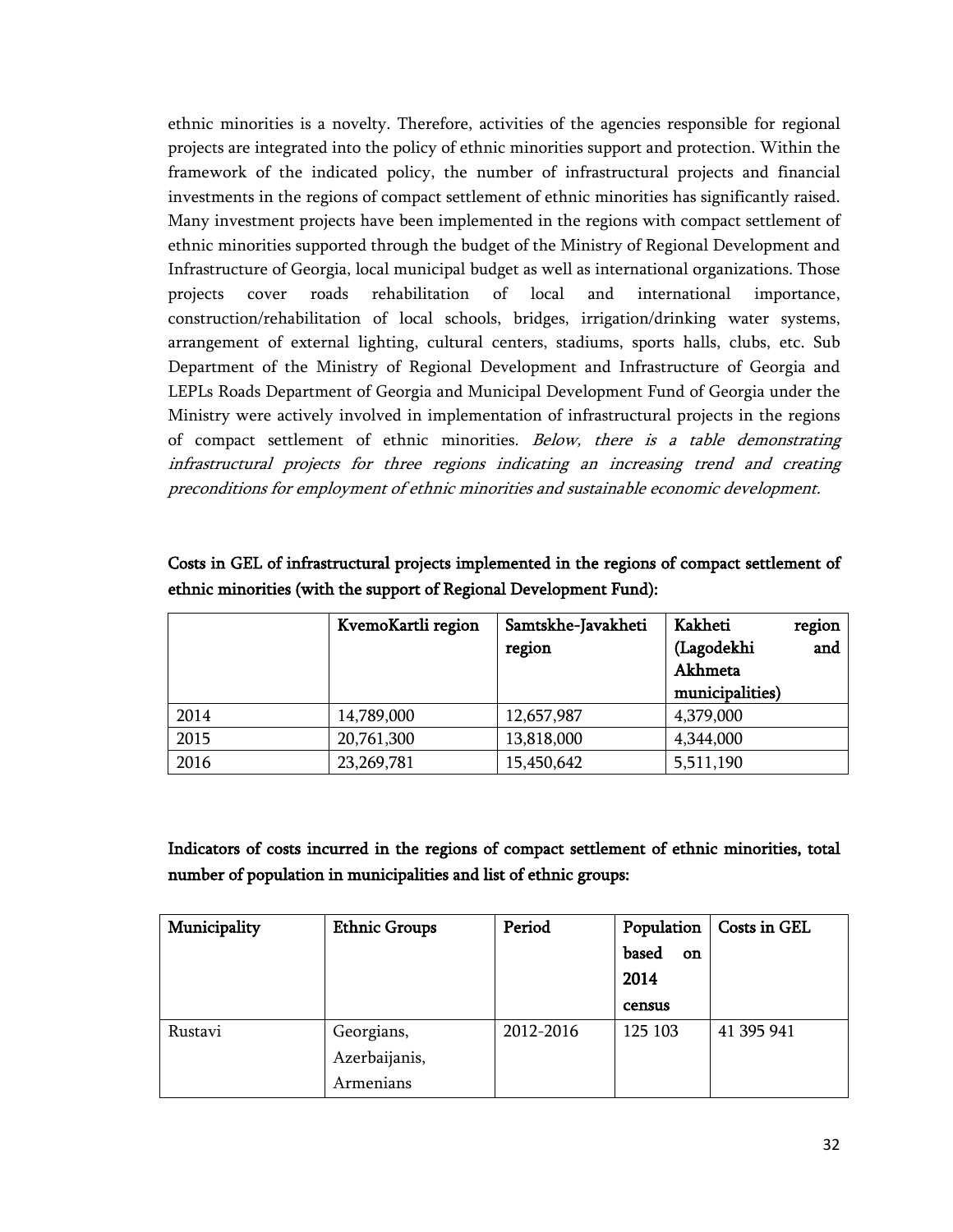| Bolnisi     | Azerbaijanis,         | 2013-2016 | 53 590  | 6 179 228  |
|-------------|-----------------------|-----------|---------|------------|
|             | Georgians             |           |         |            |
| Gardabani   | Azerbaijanis,         | 2012-2016 | 81 876  | 10 674 047 |
|             | Georgians             |           |         |            |
| Dmanisi     | Azerbaijanis          | 2012-2016 | 19 14 1 | 9 537 280  |
| Tetritskaro | Azerbaijanis,         | 2012-2016 | 21 1 27 | 6 339 507  |
|             | Georgians             |           |         |            |
| Marneuli    | Azerbaijanis,         | 2012-2016 | 104 300 | 15 638 078 |
|             | Georgians,            |           |         |            |
|             | Armenians             |           |         |            |
| Tsalka      | Armenians,<br>Greeks, | 2012-2016 | 18849   | 6824474    |
|             | Azerbaijanis,         |           |         |            |
|             | Georgians             |           |         |            |
| Akhaltsikhe | Georgians,            | 2012-2016 | 20 992  | 14 369 416 |
|             | Armenians             |           |         |            |
| Akhalkalaki | Armenians             | 2012-2016 | 45 070  | 10 939 774 |
| Adigeni     | Georgians,            | 2012-2016 | 16 4 62 | 7 442 254  |
|             | Armenians             |           |         |            |
| Aspindza    | Georgians,            | 2012-2016 | 10 372  | 8 171 994  |
|             | Armenians             |           |         |            |
| Ninotsminda | Armenians, Russians   | 2012-2016 | 24 491  | 7 223 744  |
| Borjomi     | Georgians,            | 2012-2016 | 25 214  | 13 31 853  |
|             | Armenians,            |           |         |            |
|             | Ossetians             |           |         |            |

In addition, many local self-government and regional projects are implemented by various NGO funds and projects. In 2016, the measures carried out in accordance with the mentioned projects in the regions compactly populated by ethnic minorities are as follows:

Samtskhe-Javakheti Region:

- LEPL–Municipal Development Fund financed 5 projects with the cost of 9 417 020 GEL.
- Under the Village Assistance Program 410 projects with the total cost of 3 665 668 GEL were financed.
- High Mountainous Settlement (Akhalkalaki, Adigeni, Ninotsminda municipalities) Development Fund financed 9 projects with the total cost of 1 374 832 GEL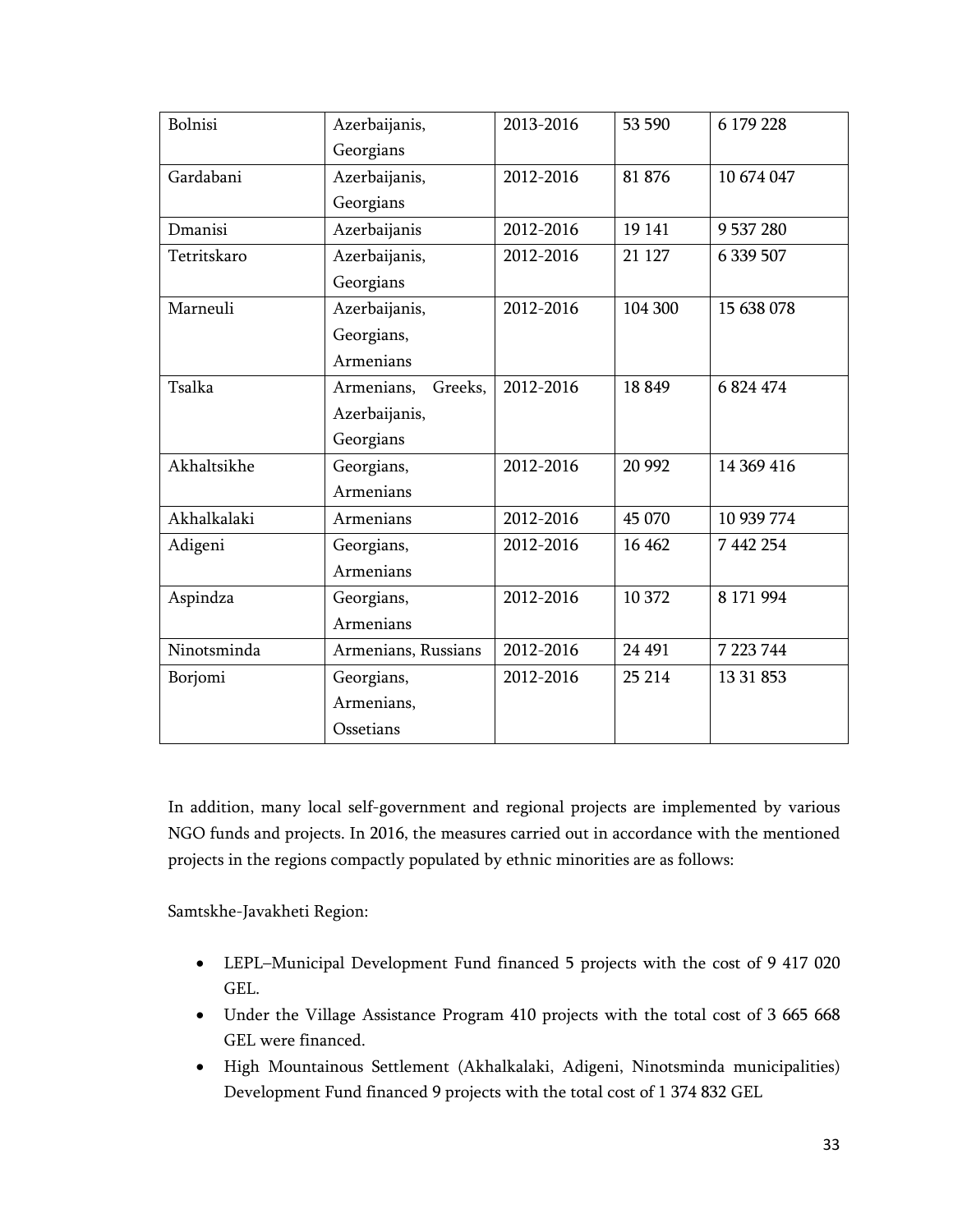- Roads Department financed 9 projects, with the total cost of 16 591 857 GEL.
- Solid Waste Management Company Ltd. financed 3 projects with the total cost of 1 038 585 GEL in Borjomi Municipality.

Kvemo Kartli Region:

- Under the Village Assistance Program, 436 projects with the total cost of 6 879 074 GEL were implemented.
- Solid Waste Management Company Ltd. financed 4 projects with the total cost of 3 915 232 GEL in Rustavi, Tetritskaro and Tsalka municipalities.
- Roads Department financed 11 projects, with the total cost of 13 826 606 GEL.
- LEPL Municipal Development Fund financed 4 projects with the cost of 5 390 708 GEL in Dmanisi and Tetritskaro municipalities.
- High Mountainous Settlement Development Fund financed 2 projects with the total cost of 816 001 GEL in Dmanisi and Tsalka municipality.

Kakheti Region:

- Under the Village Assistance Program 209 projects with the total cost of 1 849 276 GEL were implemented.
- LEPL Municipal Development Fund financed 1 project with the cost of 970 301 GEL in Lagodekhi municipality.
- Roads Department financed 14 projects, with the total cost of 49 843 341 GEL.

# *Article 16*

# *The Parties shall refrain from measures which alter the proportions of the population in areas inhabited by persons belonging to national minorities and are aimed at restricting the rights and freedoms flowing from the principles enshrined in the present framework Convention.*

The government of Georgia fully shares the requirements under article 16, reflected in resettlement and migration policy. Within the above-mentioned policy no actions were carried out directed at changing proportion of population within the regions settled by ethnic minorities. This is confirmed by the results of the Census carried out in 2014, according to which, general ratio of population has remained unchanged within the regions and municipalities compactly populated by ethnic minorities.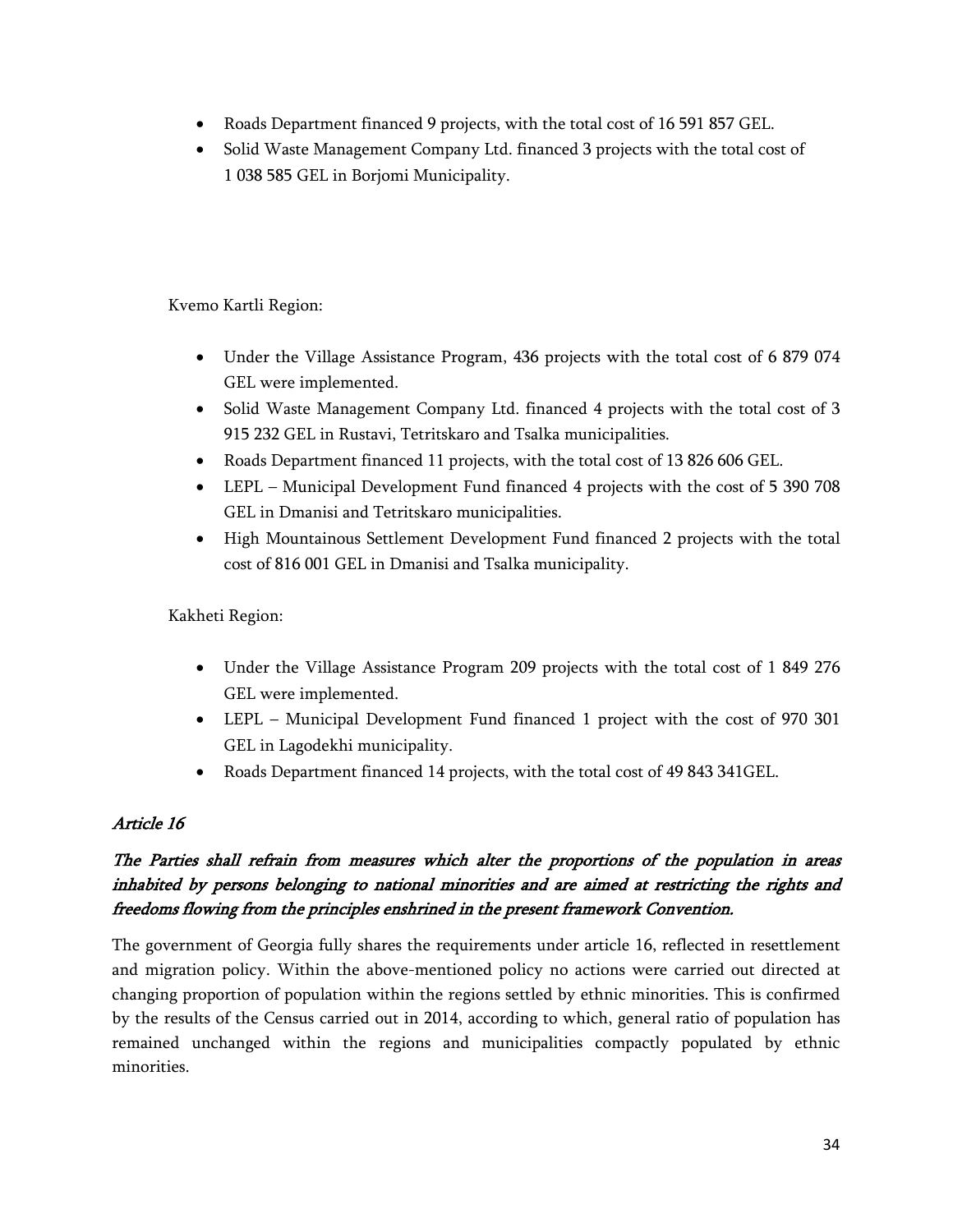### *Article 17*

- *1. The Parties undertake not to interfere with the right of persons belonging to national minorities to establish and maintain free and peaceful contacts across frontiers with persons lawfully staying in other States, in particular those with whom they share an ethnic, cultural, linguistic or religious identity, or a common cultural heritage.*
- *2. The Parties undertake not to interfere with the right of persons belonging to national minorities to participate in the activities of non-governmental organisations, both at the national and international levels.*

From civil participation view, the practice of recent years indicates that ethnic minorities have adequate possibilities to participate in civil processes. The state also promotes institutional mechanisms for communication, consulting and advocacy, in particular:

- Council of National Minorities under Public Defender's Office of Georgia, established in 2005, serves as a communication and consultation channel between the government and ethnic minorities. The Council includes over 100 ethnic minority public associations regardless their number and geographical location. The Council is authorized to voice any issues related to minorities and develop political recommendations. The purpose and mandate of the Council is quite extensive and it is equipped with monitoring and evaluation functions. In this respect, annual involvement of the Council in carrying out implementation monitoring of the Civic Integration Strategy is particularly important.
- With respect to civic integration, there is also an important mechanism at the level of municipalities, in particular, in accordance with the Civic Equality and Integration State Strategy and Action Plan for 2015-2020, consultation mechanism–Public Advisory Council at the Administrations of the State Attorney–Governors in the regions of compact settlement of ethnic minorities will become operational in 2017; the representatives of local authorities as well as ethnic minority representatives will participate in the work of Council.
- Another important consultation mechanism is "Megobrobis Sakhli" (Friendship House) which was founded in 2006 by the Mayor of Batumi. The organization unites all ethnic associations registered in Adjara Autonomous Republic. "Friendship House" of Batumi is financed from the local budget; activities implemented aimed at popularization of ethnic diversity of Adjara and protection of cultural identity.
- The importance of the organizations oriented at consultation and involvement of ethnic minorities in Tbilisi and regions is also determined by their participation in various international mechanisms for preparing alternative reports regarding situation with ethnic minorities in Georgia.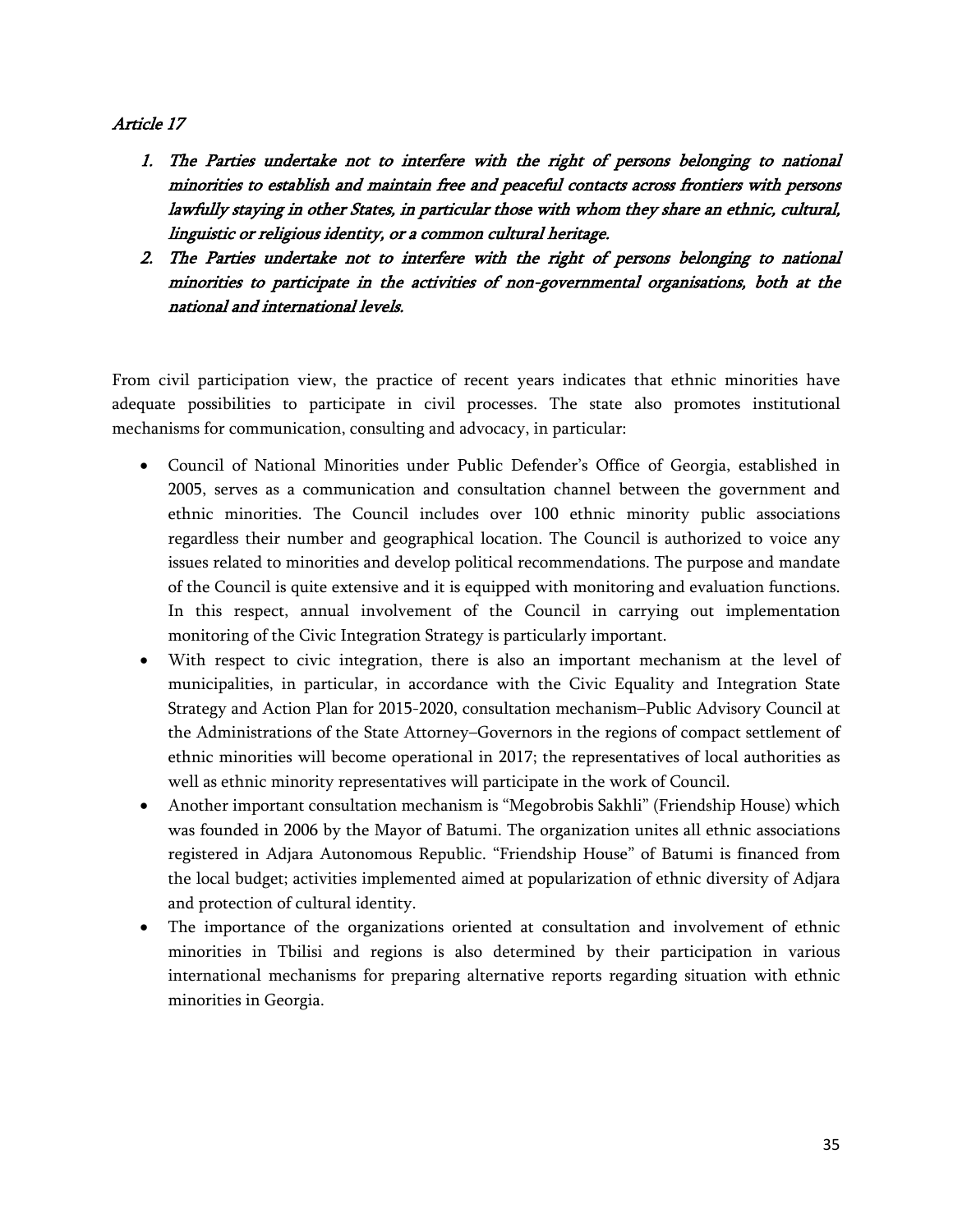### *Article 18*

- *1. The Parties shall endeavor to conclude, where necessary, bilateral and multilateral agreements with other States, in particular neighboring States, in order to ensure the protection of persons belonging to the national minorities concerned.*
- *2. Where relevant, the Parties shall take measures to encourage trans-frontier cooperation*

Bilateral agreements concluded by the Government of Georgia with Azerbaijan and Armenia comply with the above-mentioned article. Several dozens of agreements, developing relations and promoting trans-frontier cooperation in the fields such as environment protection, healthcare, cultural cooperation, sports, border control, economic relations etc. have been concluded until present time. See the complete list of the agreements in Annex 5.

### <span id="page-35-0"></span>**Annex1**



# **Ethnic Map of Georgia as of 2017**

<span id="page-35-1"></span>**Source: Center for the Studies of Ethnicity and Multiculturalism**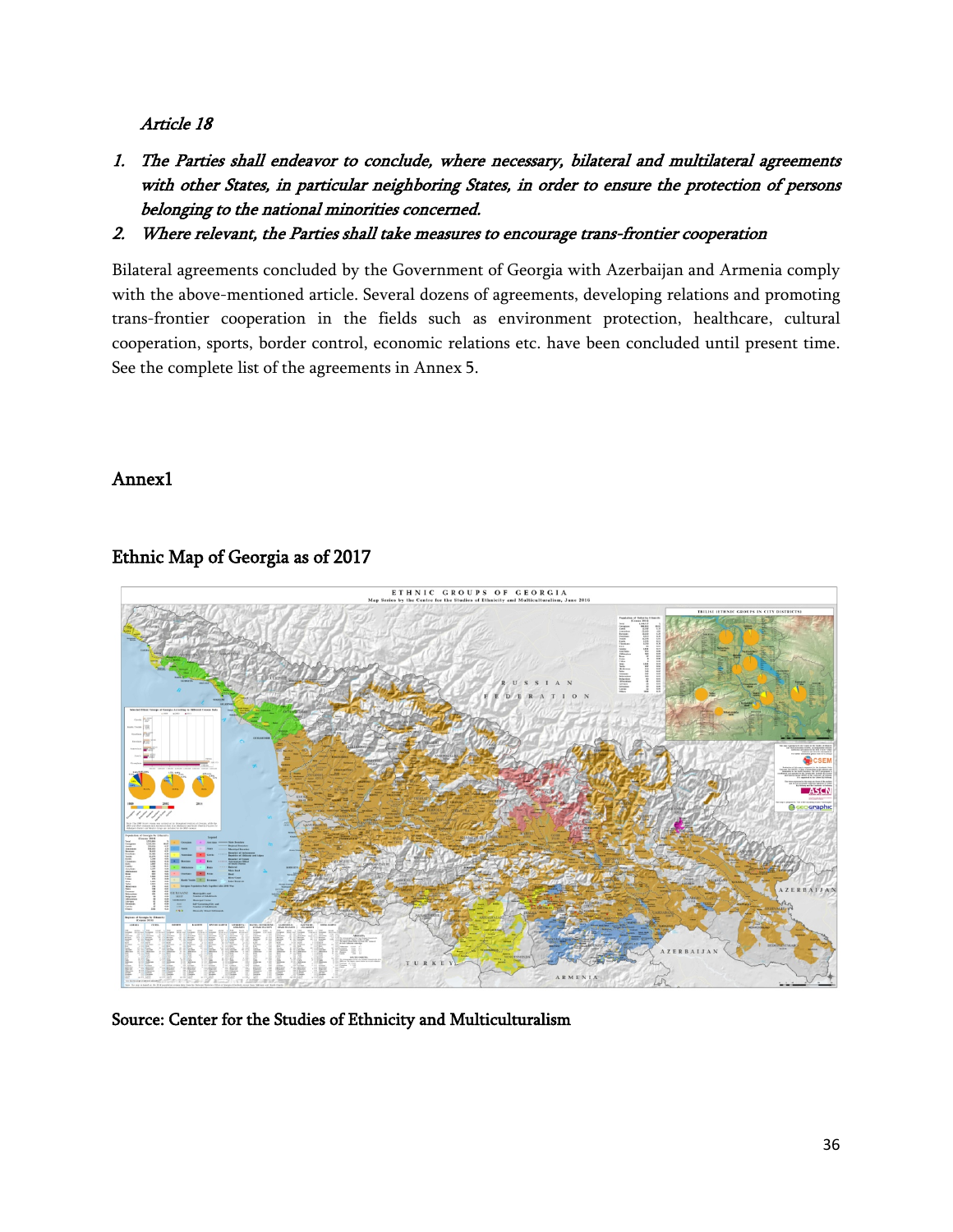# **Annex2**

# **List of Ethnic Groups of Georgia Indicating Statistical Data (based on 2014 Census)**

| Georgians        | 3,224,564 | 86.83%   |
|------------------|-----------|----------|
| Azerbaijanis     | 233,024   | 6.27%    |
| <b>Armenians</b> | 168,102   | 4.53%    |
| Russians         | 26,453    | 0.71%    |
| Ossetians        | 14,385    | 0.39%    |
| Yazidis          | 12,174    | 0.33%    |
| Kurds            | 1,596     | 0.04%    |
| Ukrainians       | 6,034     | 0.16%    |
| Kists            | 5,697     | 0.15%    |
| Greeks           | 5,544     | 0.15%    |
| Assyrians        | 2,377     | $0.06\%$ |
| Turks            | 1,663     | 0.04%    |
| Jews             | 1,405     | 0.04%    |
| Avars            | 1,060     | 0.03%    |
| Abkhazians       | 864       | 0.02%    |
| Moldavans        | 770       | 0.02%    |
| Poles            | 740       | $0.02\%$ |
| Roma             | 604       | $0.02\%$ |
| Germans          | 438       | 0.01%    |
| Belorussians     | 431       | 0.01%    |
| Udis             | 174       | 0.00%    |
| Bulgarians       | 98        | 0.00%    |
|                  |           |          |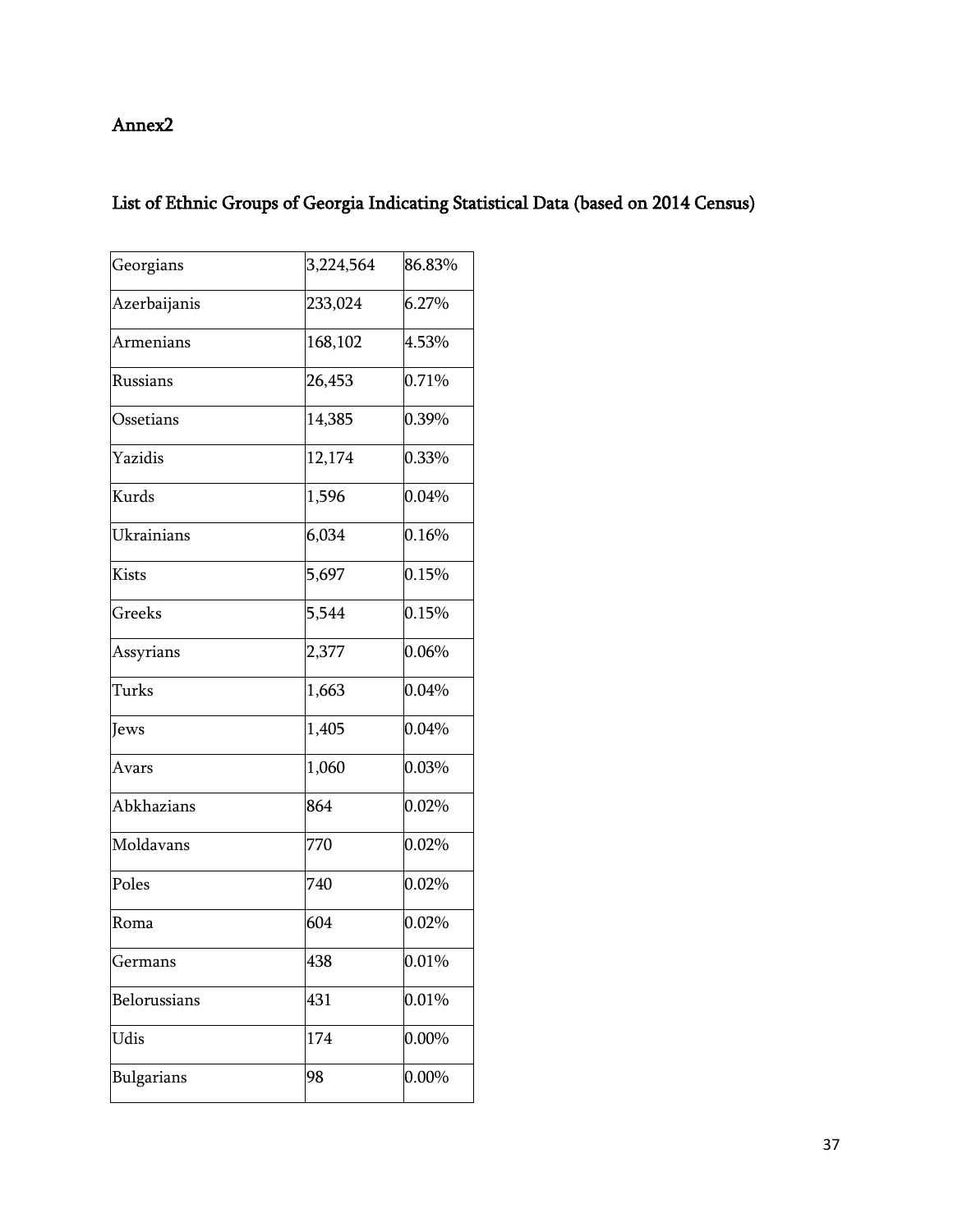| Lithuanians  | 98    | $0.00\%$  |
|--------------|-------|-----------|
| Latvians     | 81    | $0.00\%$  |
| Estonian     | 47    | $0.00\%$  |
| Czechs       | 37    | $ 0.00\%$ |
| Other groups | 4,240 | 0.11%     |
| No answer    | 1,104 | 0.03%     |

<span id="page-37-0"></span>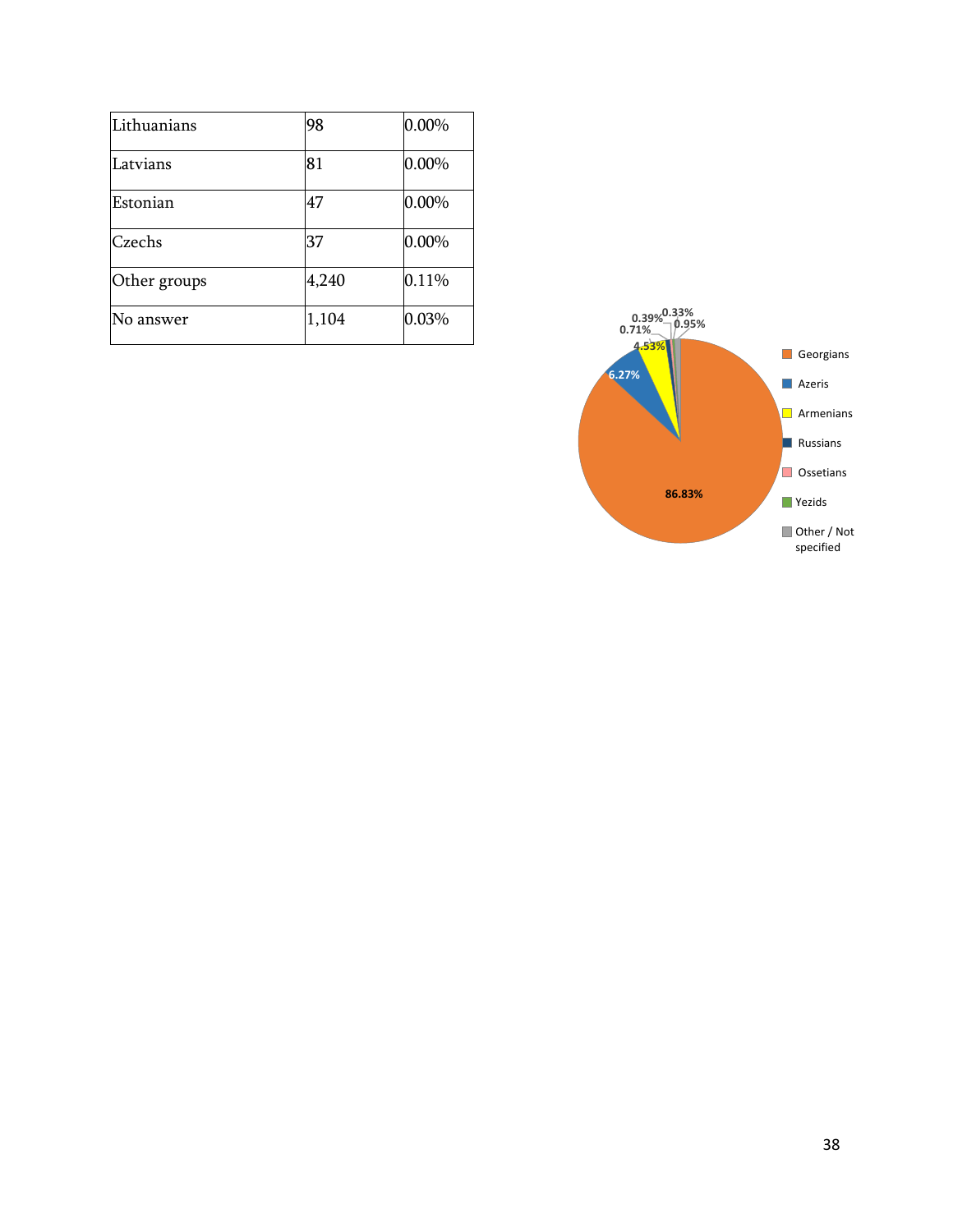### **Annex 3**



# **Ethnic minorities in Parliaments of 1990-2016**

**Source: Center for the Studies of Ethnicity and Multiculturalism**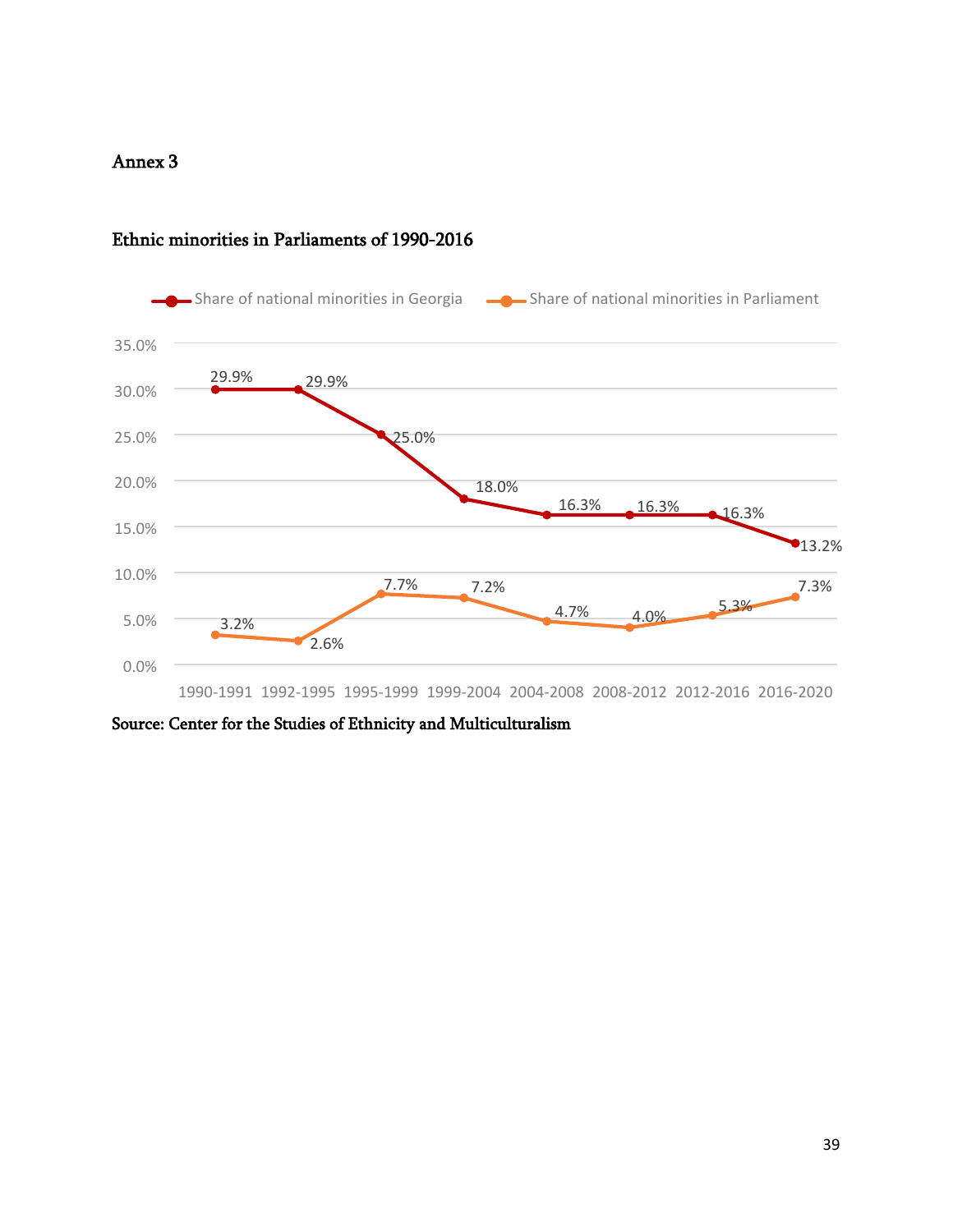# **Annex 4**

# <span id="page-39-0"></span>**Measures carried out to preserve culture and identity of ethnic minorities (2013-2016)**

**2013–agencies involved in planning and carrying out activities: the Ministry of Culture and Monument Protection of Georgia, Office of the State Minister of Georgia for Reconciliation and Civic Equality, National Parliamentary Library of Georgia, the Ministry of Sports and Youth Affairs of Georgia.**

- With the initiative of the Ministry of Culture and Monument Protection of Georgia, a project of Georgian-Armenian and Georgian-Azerbaijani computer mega-game "United Georgia" was carried out. The game aims at introducing diversity of Georgian culture, teach Georgian language to Armenian and Azerbaijani population in the regions compactly settled by ethnic minorities and in Tbilisi and promote their integration into Georgian cultural space;
- LEPL Mirza-Fatali Akhundov Museum of Azerbaijani Culture carried out a project aimed at restoring the tradition of manual weaving of carpets in the villages compactly populated by Azerbaijani population in Kvemo Kartli region. Clubs teaching weaving were organized at the museum, where young generation studied manual weaving technology;
- Bilingual (Georgian and Ossetian) collection of rhymes by Ossetian writer and public figure Giorgi Dzugaev – "Ossetian Romance" was published (author of the project - NGO "The Caucasian Mosaic");
- A collection of works by Armenian writer Gagik Davityan was published in Georgian language;
- Georgian State Museum of Theatre, Music, Cinema and Choreography organized an exhibition demonstrating Georgian-Jewish cultural relations;
- Association of Polish Women Living in Georgia "Friendship" celebrated Polish days. Georgia was visited by the head of the Polish diaspora living in the North Caucasus with a delegation of 30 people for the event;
- D. Shevardnadze National Gallery organized an exhibition demonstrating cultural heritage of Georgian Jews;
- A multicultural festival "Under One Sky" was organized by the Office of the State Minister of Georgia for Reintegration; the festival was supported by the Ministry of Culture and Monument Protection; participants were the representatives of ethnic minority schoolchildren and folklore groups;
- Tbilisi City Hall organized visit of an Armenian painter to Tbilisi, who held meetings with the students of #1 Art School of Tbilisi; within the same program, students of Tbilisi Public School #98 also visited one of the most famous educational complexes of Erevan, where a program of teaching Georgian language has been carried out for several years;
- Several educational and cognitive projects and master classes were organized at art schools of Tbilisi City Hall, which included introduction and popularization of works of representatives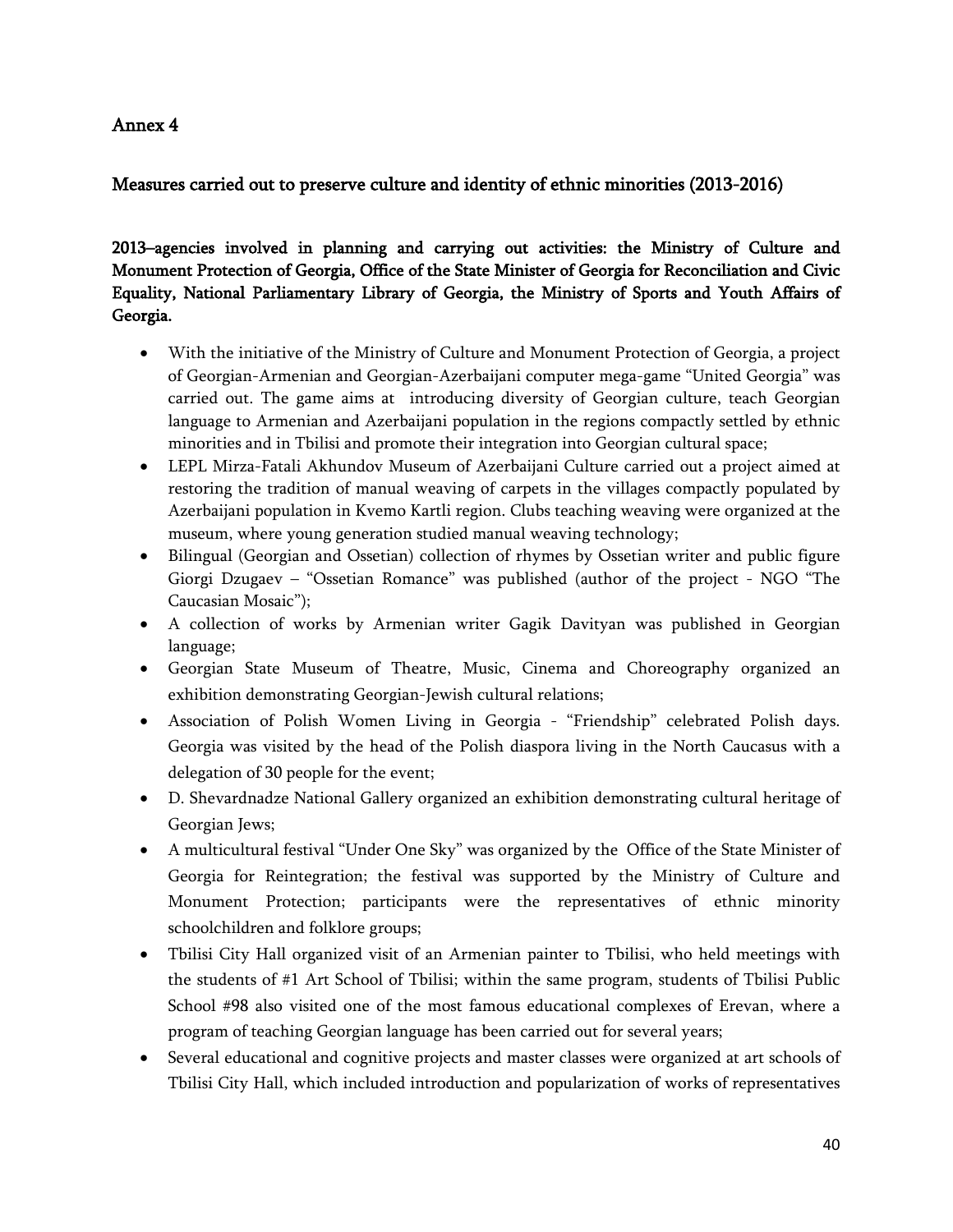of Tbilisi ethnic-minority culture. Students of ethnic minorities were actively involved in this activity;

- National Library organized 14 events with cooperation of collaborating institution in 2013. Painting and photo exhibitions, concerts, and book presentations were among the events. Unique materials from the archives of the National Library on national minorities were shown during the events;
- Presentations dedicated to the history, folklore and culture of the people of the North Caucasus were organized under the initiative of the Office of the State Minister of Georgia for Reintegration and with support of the National Parliamentary Library of Georgia. The event commemorating 69 years since deportation of Chechen and Ingush people; a book by Kist writers Kh. Khangoshvili and D. Pankeli– "Abragebi" (Abreks) was translated from Georgian into Russian language;
- On the initiative of the Ministry of Sports and Youth Affairs, famous Georgian poet Vazha Pshavela's poem "Stumar–Maspindzeli" (Host and Guest) was staged in Azerbaijani, Abkhaz, Ossetian and Russian languages as a radio play, recorded on a DVD (5,000 pieces) and delivered among students;
- On June 21, Georgian and Armenian young people living in village of Shaumiani visited Tbilisi;
- In June, schoolchildren from the villages of Akhmeta municipality visited Tbilisi. The students visited Museum of Ethnography, attended Khridoli martial art show and participated in various games; they also attended European Championship in the Sports Palace of Tbilisi;
- In June, the village Chvishi of Vani municipality hosted competition "Galaktionoba 2013" (named after Georgian poet Galaktion Tabidze); ethnic minority representatives of non-Georgian educational institutions of Gardabani and Marneuli participated in competiotion;
- In October, a multiethnic cultural festival "Kakheti 2013" within "Youth Policy Development Program" was held in Lagodekhi National Park. Within the festival, each municipality presented cultures of ethnic minorities and Georgian folk culture; exhibition, degustation/competition of local cuisines of ethnic minorities of Kakheti region was held. A concert with participation of local folk dances and music groups was organized;
- With the assistance of Lagodekhi municipality, youth festival was organized in Bolnisi; 600 young people, including representatives of ethnic minorities, participated in the festival. Also, exhibition and sale of works of art and sports events were held.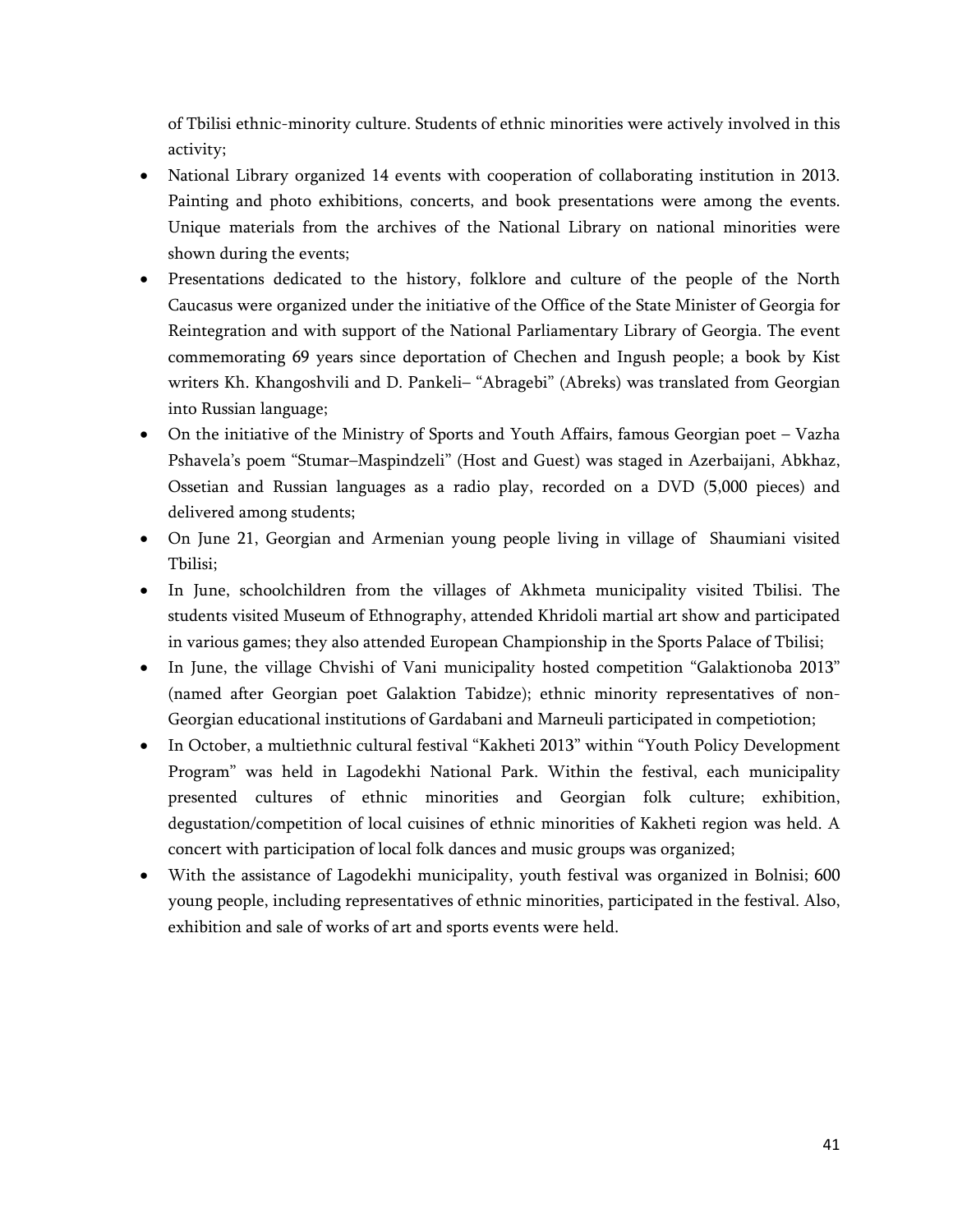**2014 - agencies involved in planning and carrying out activities: the Ministry of Culture and Monument Protection of Georgia, Office of the State Minister of Georgia for Reconciliation and Civic Equality, National Parliamentary Library of Georgia, the Ministry of Sports and Youth Affairs of Georgia.**

- Many events were planned to celebrate 26 centuries of friendship between Georgian and Jewish people within the frame of "Supporting Culture of National Minorities" Program of the Ministry of Culture and Monument Protection. In particular, a gala concert held by LEPL Shota Rustaveli State Professional Theatre; opening of Ethnographic and Historical Museum of Jews named after D. Baazov; exhibition reflecting life of Jewish people in Georgia; project "26th Century" in electronic format which reflected all memorable events of relationship between Georgian and Jewish people;
- Mirza Fatali Akhundov Azerbaijani Cultural Center carried out the project "Azerbaijani Manually Woven Carpets";
- Ossetian writer Napi Jusoiti's collection of rhymes "Mountains My Cradle" was published in Georgian and Ossetian languages;
- A book, "100 Great Georgians", was published in Azerbaijani language;
- A catalogue "Nakh Art" was prepared for publication;
- On the initiative of Cultural- Educational Center "Hayrtun", two albums "Armenian Artists of Georgia in the II Part of the 20<sup>th</sup> Century" and "Illustrations of Old Tbilisi" were prepared for publication;
- As part of multiethnic festival "Under One Sky" music and folklore festivals were held;
- Up to 30 participants from 4 countries held 4 concerts within Caucasus Jazz Festival;
- 21 events were held at the National Parliamentary Library of Georgia, including painting and photo exhibitions, concerts, book presentations. Unique materials from the archives of the National Library on national minorities were displayed during the events. Also, the following activities were implemented: "Georgian-Circassian Dialogue", Sergo Parajanov's movie show, an event dedicated to 70 years since Ingush deportation; events dedicated to Chechen and Ingush people, to the memory of Mr. Ariel Sharon, Mr. Frunzik Mkrtichyan; presentation of translation of the books by Ketevan Davrishev, concert dedicated to works by Ian Hammer, etc.;
- Under the auspices of the Ministry of Sports and Youth Affairs 540 young people representatives of ethnic minorities attended international sports tournaments in water polo, rugby and judo held in Tbilisi,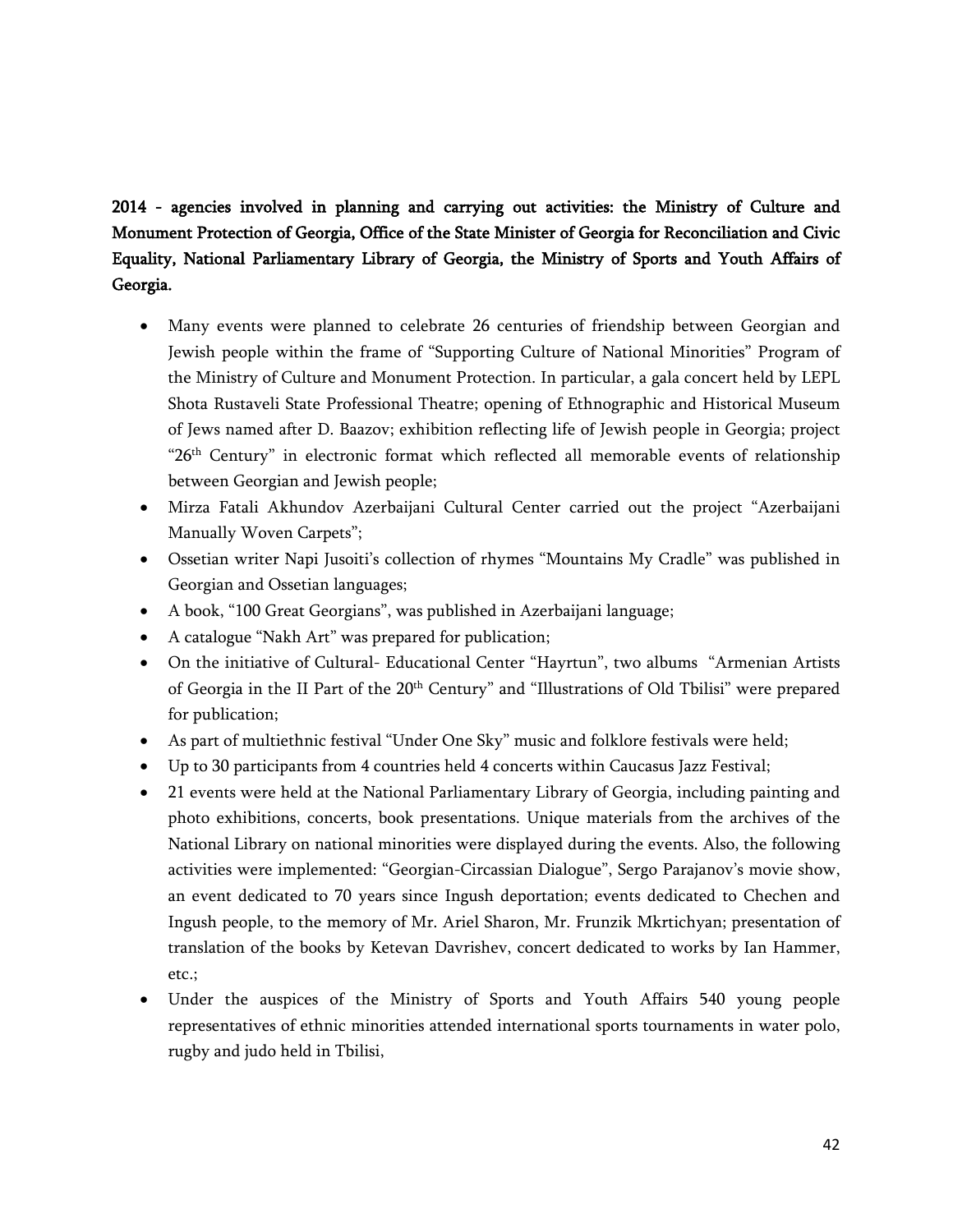- International Football Festival of Meskheti-2014 among juniors was held In Akhaltsikhe; 400 young people from 14 teams participated in the festival and two teams from Armenia and Azerbaijan were invited;
- Festival "Magic Flute" was held in Tsalka, which implied master classes and rehearsals for young flute players;
- For Georgian and Ossetian young people training and educational tournament "Young Peace-Keeping Express" was organized as a result of which up to 20 participants visited 5 countries (Turkey, Greece, Macedonia, Serbia, Kosovo) and got familiar with the life of European youth;
- Training was held on interpersonal skills and communication management attended by up to 50 Armenian, Azerbaijani, Kurd, Kist, Russian and Chechen young people. Also, 50 young people attended training on project management at Kvareli Justice Training Center; personal development trainings and seminars were held for 120 young people within the project "Young People without Barriers";
- For providing information on the process of EU integration of Georgia, a program "Together for the European Choice" was carried out for young people; information meetings and discussion seminars were held in Akhalkalaki, Akhaltsikhe, Ninotsminda, Adigeni, Aspindza and Borjomi municipalities.

**2015 - agencies involved in planning and carrying out activities: the Ministry of Culture and Monument Protection of Georgia, Office of the State Minister of Georgia for Reconciliation and Civic Equality, National Parliamentary Library of Georgia, the Ministry of Sports and Youth Affairs of Georgia, The City Hall of Batumi, Administrations of the State Attorney-Governor in Kvemo Kartli, Samtskhe-Javakheti and Kakheti regions, regional municipalities.**

- Al. Griboedov Russian State Drama Theater staged 121 plays, including 3 premiers, dedicated to the 170<sup>th</sup> anniversary of foundation of the theater. The theater presented 12 plays within various festivals abroad;
- LEPL Tbilisi Heydar Aliyev Azerbaijani State Drama Theater presented 8 plays and carried out 2 tours;
- Tbilisi Petros Adamyan Armenian State Drama Theater performed 9 local plays and 1 visiting play;
- LEPL David Baazov Georgian-Jew Relations History Museum organized presentation of 2 books, 1 perfomance, 2 movie shows, 2 performances and 1 lecture in 2015. On May 18, 3 events dedicated to International Day of Museum were organized; activities aimed at inventory of the museum funds and searching for/collection of funds were underway. The museum hosted former Ambassador of Israel to Georgia, teachers and professors from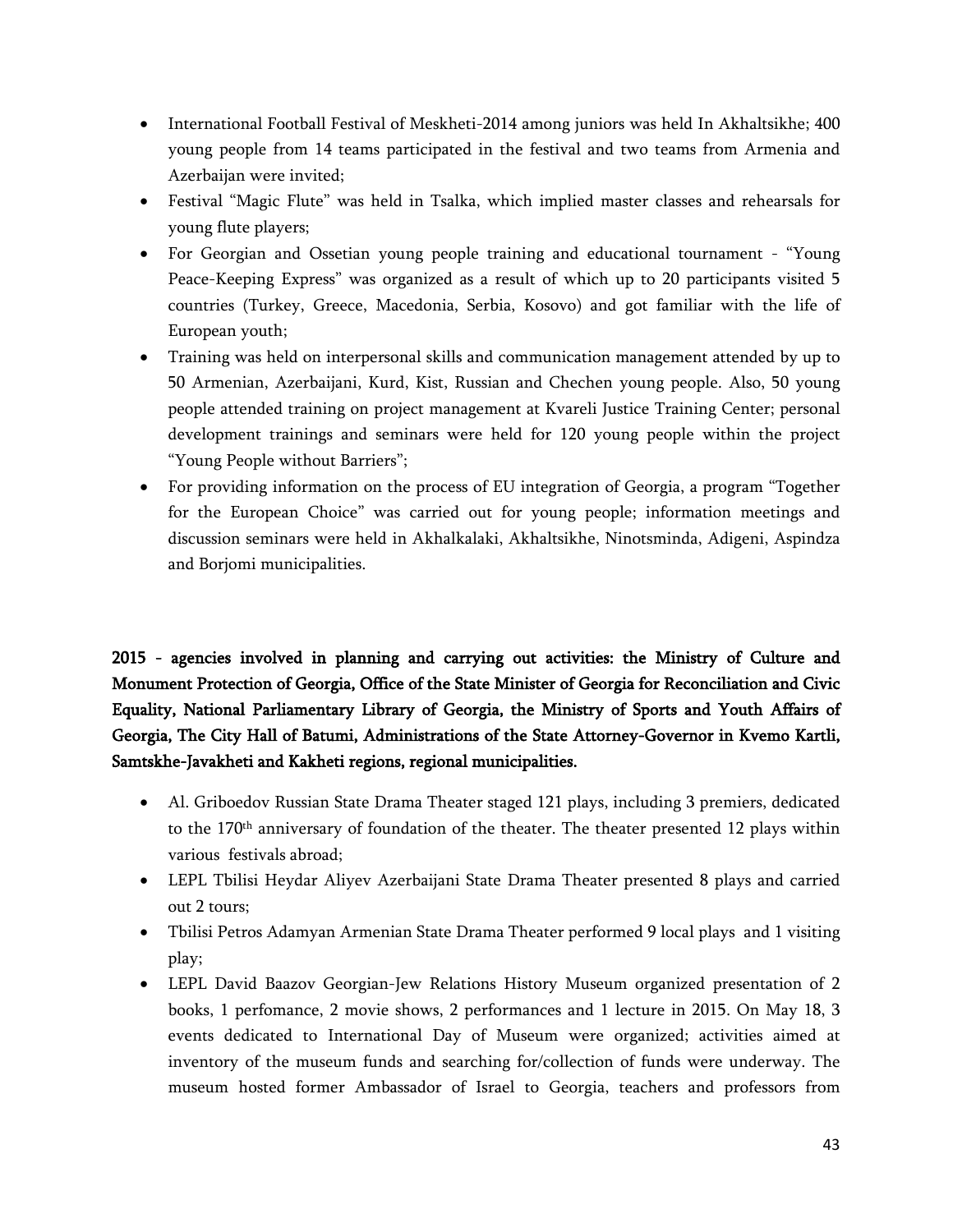Jerusalem National University. In September, the museum held an evening dedicated to the days of Jewish Culture – "Bridges";

- LEPL Mirza Fatali Akhundov Museum of Azerbaijani Culture held 6 meetings, 1 seminar, 8 events, including the conference of the writers from the cities of Ganja and Kutaisi, an evening dedicated to 75th anniversary of the writer E. Mahmudov, photo exhibition "Justice to Khojalo". A presentation of the book "Zelimkhanis Sitkvis Mtzvervali" (the Peak of the Words of Zelimkhan) and presentation of 2 new publications. Five exhibitions were held, including the one on May 21th, organized by the Ministry of Culture and Monument Protection regarding cultural diversity day. Meetings with participation of representatives of Azerbaijani and Georgian organizations; a meeting with the students of Azerbaijani Architecture University was held with the purpose of delivering information on the terms of enrolment of foreign students;
- At the National Parliamentary Library of Georgia Azerbaijani Cultural Heritage Exhibition and presentation of 3 publications were organized. In July an exhibition dedicated to 203 anniversary of Mirza Fatali Akhundov was held; Mirza Fatali Akhundov Museum of Azerbaijani Culture along with the Georgian State Museum of Theatre, Music, Cinema and Choreography were the organizers of the exhibition. In September, classic music concerts dedicated to 130<sup>th</sup> anniversary of Uzeir Hajibekov were held in Marneuli, Gardabani and Bolnisi. A concert dedicated to 100<sup>th</sup> anniversary of Rashid Beibutob, with participation of an orchestra from a music school of the city of Khirdalan was organized;
- A revised project of Norasheni (Tbilisi) church rehabilitation was prepared;
- Rehabilitation of village Kvirike (Kobuleti municipality) Mosque roof was implemented;
- Inventory and documenting of German heritage within the territory of Georgia (historical settlements, places of worship and social and industrial architecture) was completed. Also, the cultural heritage monuments requiring immediate conservation interventions were identified;
- Monitoring of Osman monuments located within the territory of Georgia was carried out;
- The project of LEPL Mirza Fathali Akhundov Museum of Azerbaijani Culture "Azerbaijani Carpets – Retaining the Tradition" was continued; five persons were employed in the project; nineteen persons studied the art of weaving carpets;
- LEPL the Museum of Theatre, Music, Cinema and Choreography, for the first time, published an album "German Artists in Georgia", which relates to the activity of German artists in Georgia;
- An exhibition "Sergo Parajanov A Dream of XXI Century" dedicated to life and activity of the great creator working in Georgia was held;
- A bilingual, Ossetian-Georgian, collection of rhymes by Ossetian writer Kosta Khetagurov was published, it fully presents the works by the Ossetian poet;
- Non-governmental organization "Women's Solidarity" organized Ossetian music evening, presenting pieces of Ossetian classic composers;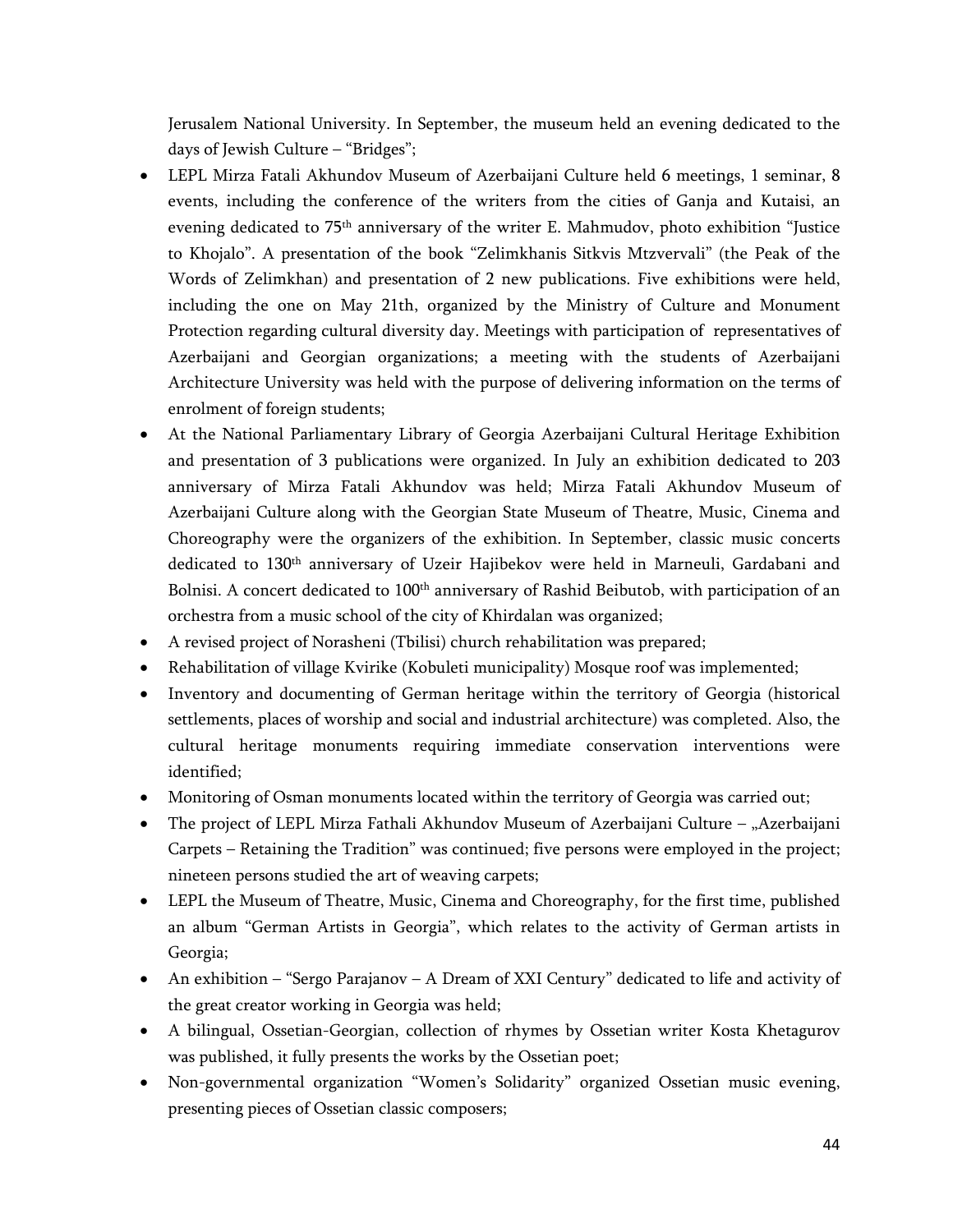- On the initiative of the Ministry of Culture and Monument Protection, in the regions of compact settlement of ethnic minorities (Ninotsminda, Bolnisi), bilingual intellectual mega game "United Georgia" was presented; also current production of Georgian film-making – "Moira" by L. Tutberidze and short motion Georgian pictures were shown;
- As a result of close cooperation with partner institutions, 10 events were organized in the National Parliamentary Library of Georgia. These included painting and photo exhibitions, also book presentations. Unique materials related to ethnic minorities archived within the National Library funds were exhibited. Ukrainian-Georgian, Abkhazian-Georgian, Russian-Georgian, Armenian-Georgian and Georgian-Ossetian dictionaries were uploaded within the unified base of dictionaries within the National Library;
- Armenian school of Patara Pamaji, Akhaltsikhe municipality was provided with 500 books;
- "The Armenian Community of Georgia" and "Yazid's House of Georgia" organized event within the project "Towards tolerance" at the exhibition hall of the National Parliamentary Library of Georgia;
- An event dedicated to 71 years since deportation of Chechen and Ingush people was organized;
- The day of Circassian language and culture was celebrated; the event was organized by Circassian Culture Center and with assistance of the National Parliamentary Library of Georgia;
- As part of the project  $-$  "Azerbaijani Carpets  $-$  Retaining the Tradition" Azerbaijani cultural heritage exhibition was organized at the exhibition hall of the National Parliamentary Library of Georgia. A memorandum of cooperation was signed between the National Library and Mirza-Fathali Akhundov Museum of Azerbaijani Culture;
- An exhibition of Rasim Gasanov's paintings "Freedom" was organized at the National Parliamentary Library of Georgia;
- The Ministry of Sports and Youth Affairs continued recording audio plays ("Gamzrdeli" (Master), the Knight in the Panther's Skin) in Georgian, Armenian and Azerbaijani languages; within the project, presentations were organized, DVDs were prepared and distributed in the regions of Georgia;
- 2-month training course "Active Youth and Free Space" was organized for ethnic minority youth of Lagodekhi municipality. The purpose of the course was improving knowledge and experience through informal education;
- A training course "Civic Activity Diverse Georgia" was organized; ethnic minority young people from Kakheti region participated in the course;
- Cultural, creative and cognitive training/seminars "Let's Know Each Other Better" with the participation of Georgian and ethnic-minority youth from Tbilisi and Samtskhe-Javakheti region were organized;
- Within archaeological expedition, at the base of National Nastakasisi Museum funds, archaeological excavations were organized. 50 representatives of ethnic minority groups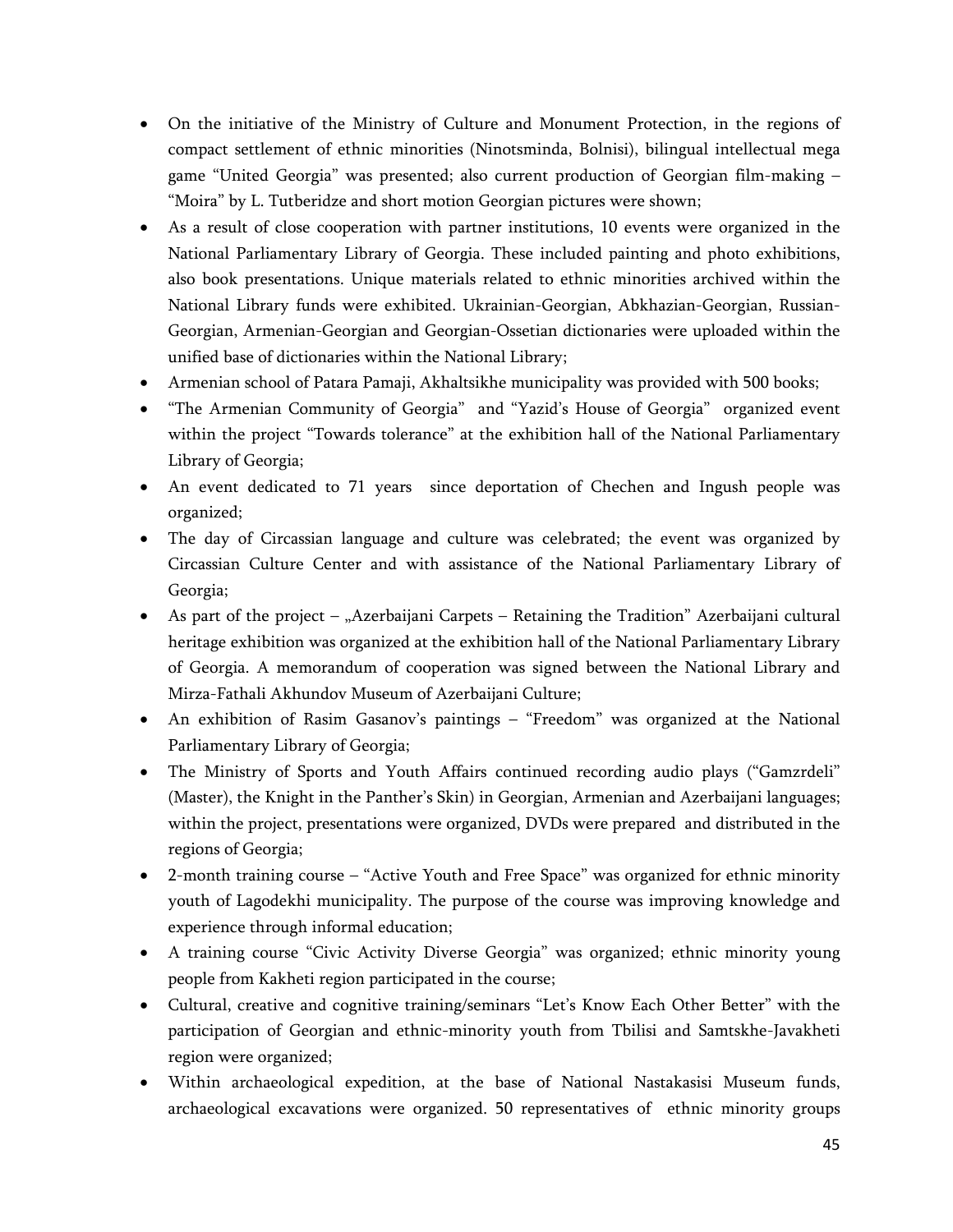(Azerbaijani, Armenian, Russian, Ossetian, Kist) from Kakheti region participated in the expedition;

- Representatives of various ethnic minorities participated in a literary competition "Georgia is My Homeland";
- Various cultural, educational and sports activities were implemented in penitentiary institutions; convicts belonging to ethnic minorities were actively involved in these activities;
- Administrations of State Attorney-Governor in Kvemo Kartli, Samtskhe-Javakheti and Kakheti regions carried out various cultural projects and events, including: celebrating public/religious festivals, carrying out concerts, literary competitions, exhibitions, and music and theater festivals; organizing summer camps. Construction of a library was launched in Marneuli; various activities took place in municipality houses of culture and village clubs.

**2016 - agencies involved in planning and carrying out activities: the Ministry of Culture and Monument Protection of Georgia, Office of the State Minister of Georgia for Reconciliation and Civic Equality, the Ministry of Corrections of Georgia, National Parliamentary Library of Georgia, the Ministry of Sports and Youth Affairs of Georgia, Tbilisi City Hall and Municipality Council, Batumi City Hall, Administrations of State Attorney-Governor in KvemoKartli, Samtskhe-Javakheti and Kakheti regions, local municipalities.**

- Al. Griboedov Russian State Drama Theater carried out many activities in 2016: 118 plays, including 7 premieres attended by 5000 spectators; also, 7 visiting performances in the regions, 2 tours abroad which were attended by 950 spectators;
- Tbilisi H. Aliyev Azerbaijani State Drama Theater staged two plays, including 5 premieres;
- Tbilisi Petros Adamyan Armenian State Drama Theater presented 15 plays, including 1 premier, and 7 tours in the regions. Visiting plays were staged in 9 villages;
- David Baazov Georgian Jew Relations History Museum carried out the following activities: a scientific conference "Tbilisi-Jerusalem", inventory and digitalization of the museum funds, inventory of the library and the museum, searching and digitalization of the materials on Georgian Jews in the  $19<sup>th</sup>$  century press; 11 events in total were organized during the year;
- LEPL Mirza Fathali Akhundov Museum of Azerbaijani Culture held 3 exhibitions, 1 presentation of a video clip, 3 meetings;
- LEPL Smirnov's Museum completed inventory process;
- Inventory of German cultural heritage in Georgia was completed, in particular: in Tetritskaro, Tsalka, Marneuli and Dmanisi municipalities and Didube district of Tbilisi. Up to 150 objects were recorded as a result of the inventory. Field and recording cards were prepared for each object. In addition, a map of Georgia was prepared with marked German cultural heritage objects identified;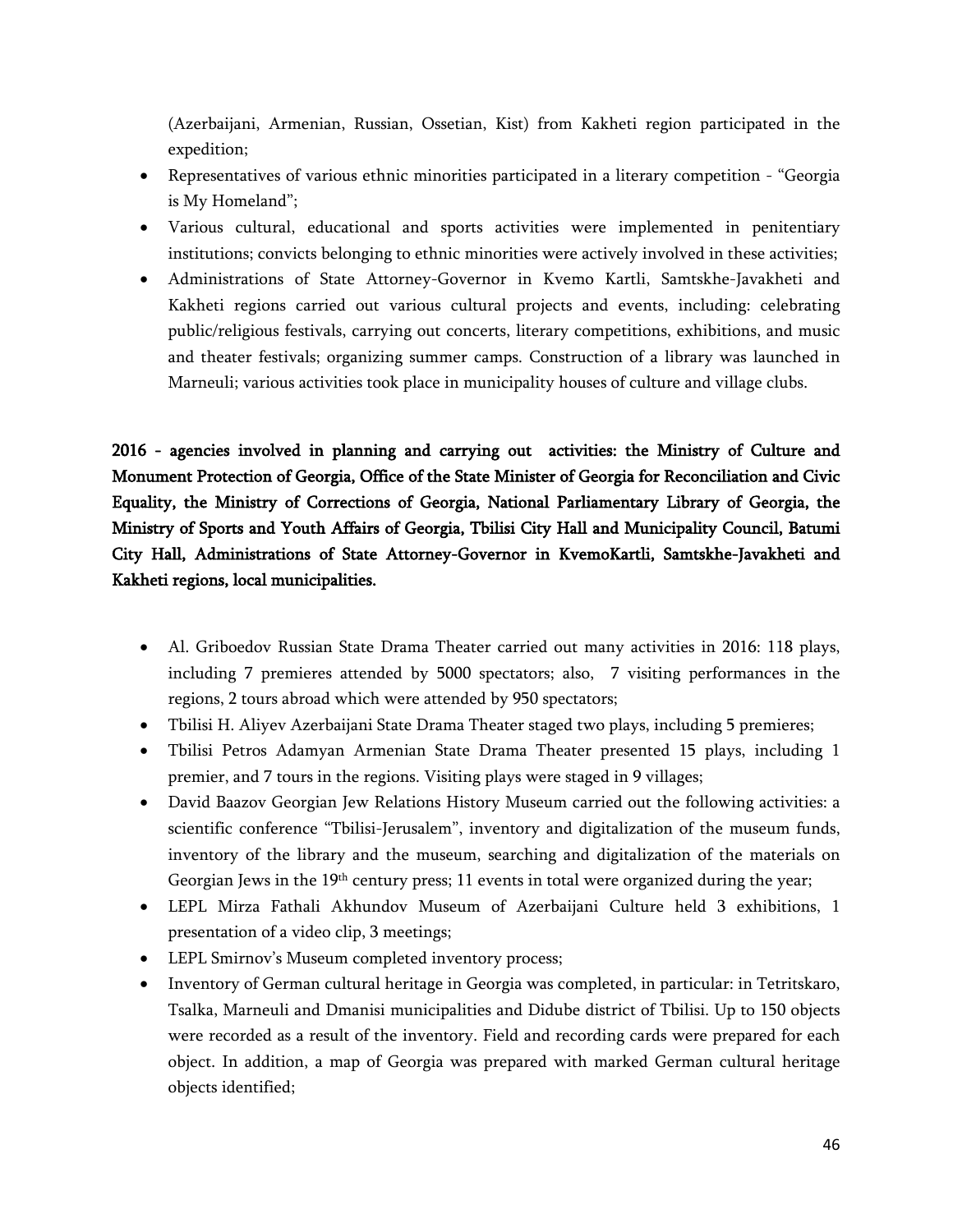- A status of immoveable cultural heritage monument was granted up to 40 German cultural heritage objects, including Trialeti Church located on Khramhesi street in the village of Trialeti, Tsalka municipality;
- With the funding of the Foundation for Protection and Rescuing Georgian Historical Monuments rehabilitation of Norasheni Church was carried out;
- The project "Retaining Tradition of Azerbaijani Manually Woven Carpets" was carried out with support of the Ministry of Culture and Monument Protection;
- For the purpose of retaining uniqueness of the culture of ethnic minorities the following events were implemented: a concert dedicated to 85<sup>th</sup> anniversary of Michael Tariverdiev; publication of bilingual Georgian-Ossetian collection of the Ossetian writer Giorgi Bestauti by non-governmental organization "Caucasian Mosaic"; a concert dedicated to 100<sup>th</sup> anniversary of Rashid Beibutov; scientific session "Circassian, Abkhaz, Ossetian and Georgian-Caucasian civilization support" organized by LEPL Center of Circassian (Adyghe) Culture Center; "Khamsa" (Quintet), a modern ballet made on the music of the famous Composer Polad Bülbüloğlu, E.Mechitova Caucasian Jazz Festival which unites famous creative groups of Georgia and the Caucasus. An international festival of carpets aimed at collecting, sharing and making connections between carpet producers was held in Akhaltsikhe;
- Folk concerts and art competition of various ethnicity representatives were organized within the project **"**All cultures are different, but equal" in Marneuli and Ninotsminda municipalities. In Tbilisi a photo exhibition reflecting these competitions and concerts was organized;
- Classic music evening "A celebration of Diversity" was organized by non-governmental organization "Ethnic Culture Society". The authors of the project selected talented young people from various parts of Georgia and held a meeting at the concert hall of A. Khachaturyan Tbilisi Music School;
- A catalogue "Diverse Georgia in Placards" as a part of the project by non-governmental organization "Art Support Center" was prepared and published; placards were printed and displayed;
- A catalogue reflecting works by Sergo Parajanov within the project "Sergo Parajanov's Tbilisi" was published;
- Anniversary and creative evening of the master of Georgian choreography Omar Khubaev was held;
- "Caucasian Culture festival in Pankisi" was held;
- Folk concert with the participation of Tush Nakh people within the project "Popularization of Cultural Heritage of National Minorities" was organized;
- In May 2016, Cultural Diversity Day was celebrated in the village of Duisi;
- Album "Pankisi Gorge and a master of Kist dances" aiming at preserving, demonstrating and popularizing local dance traditions was organized;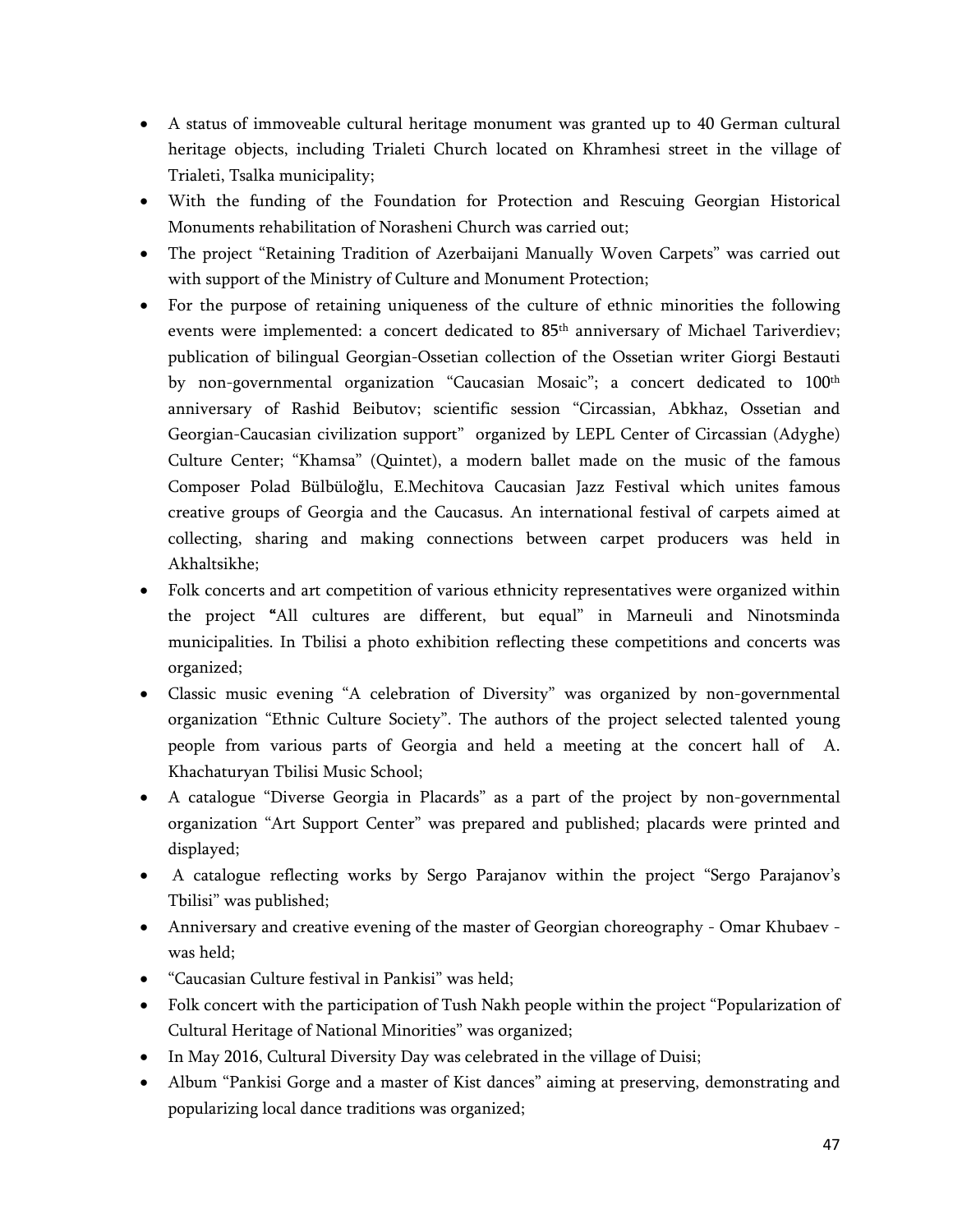- Album-catalogue "Nakh art" presenting informationon Nakh works of art, traditional culture, applied and decorative arts, ancient artisanship technologies and mastery was published;
- Nakh fairy tales for children aimed at popularization of ancient Nakh fairy tales, traditions, everyday culture was prepared for publication in Georgian language;
- Book fund of village libraries (villages of Jokholo and lower Khalatsani) was provided by the Central Library Book Fund; also, the library of village Duisi restored its status;
- Ethnographic museum got additional 15 exhibit items, mostly due to public donations;
- Information meetings were organized twice a month at penitentiary institutions; there is a room at each penitentiary institution for spiritual rituals and meeting with spiritual fathers;
- 4 events were organized at the National Library, including exhibitions of paintings and photos, book presentations. Ukrainian-Georgian, Abkhaz-Georgian, Russian-Georgian, Armenian-Georgian and Georgian-Ossetian dictionaries were placed in the unified base of dictionaries within the National Library;
- "Union of Tbilisi Youth Centers" under Education, Sports and Youth Service of Tbilisi City Hall carries out the project "Friendship House"; various project and events took place, in particular: a meeting with representatives of Russian diaspora, meeting on culture of Roma, information meeting for young people belonging to ethnic minorities residing at various parts of Georgia, a conference on the topic of women's engagement, etc.;
- During 2006-2016 Tbilisi City Assembly assigned a name of ethnic minority representatives to 11 streets in Tbilisi within the framework of process naming geographical objects;
- In 2016, a catalogue of Georgian and Azerbaijani artists was published with the assistance of the Culture Service of Tbilisi City Hall. The catalogue was displayed at the exhibition hall of the National Parliamentary Library of Georgia;
- In 2016, within the frame of "Tbilisoba" celebration Azerbaijani corner was arranged; folk music and dances were performed, degustation of national cuisine was also organized;
- In September 2016, an event "Stories of Friendship of Peoples" with financial support of Cultural Events Center of Tbilisi City Hall was organized. Various ethnic minority groups from the regions as well as from Tbilisi participated in the event;
- In 2016, "House of Friendship" founded by non-commercial legal Entity "Batumi Cultural Center" organized meetings with the representatives of ethnic minorities;
- Ministry of Sports and Youth Affairs of Georgia continued staging/recording audio plays on DVDs –Vazha Pshavela's "Host and Guest" (in Georgian, Abkhaz, Ossetian, Azerbaijani and Russian languages); Akaki Tsereteli's "Gamzrdeli" (Master) in Georgian and Abkhazian languages, Shota Rustaveli's "The Night in the Panther's Skin"(in Georgian, Armenian and Azerbaijani languages). The above-mentioned DVDs were distributed in different regions of Georgia;
- Expedition "Chaokhi 2016" was organized within "Expedition in Chaokhi of Alpine camp," where young people representatives of ethnic minorities participated;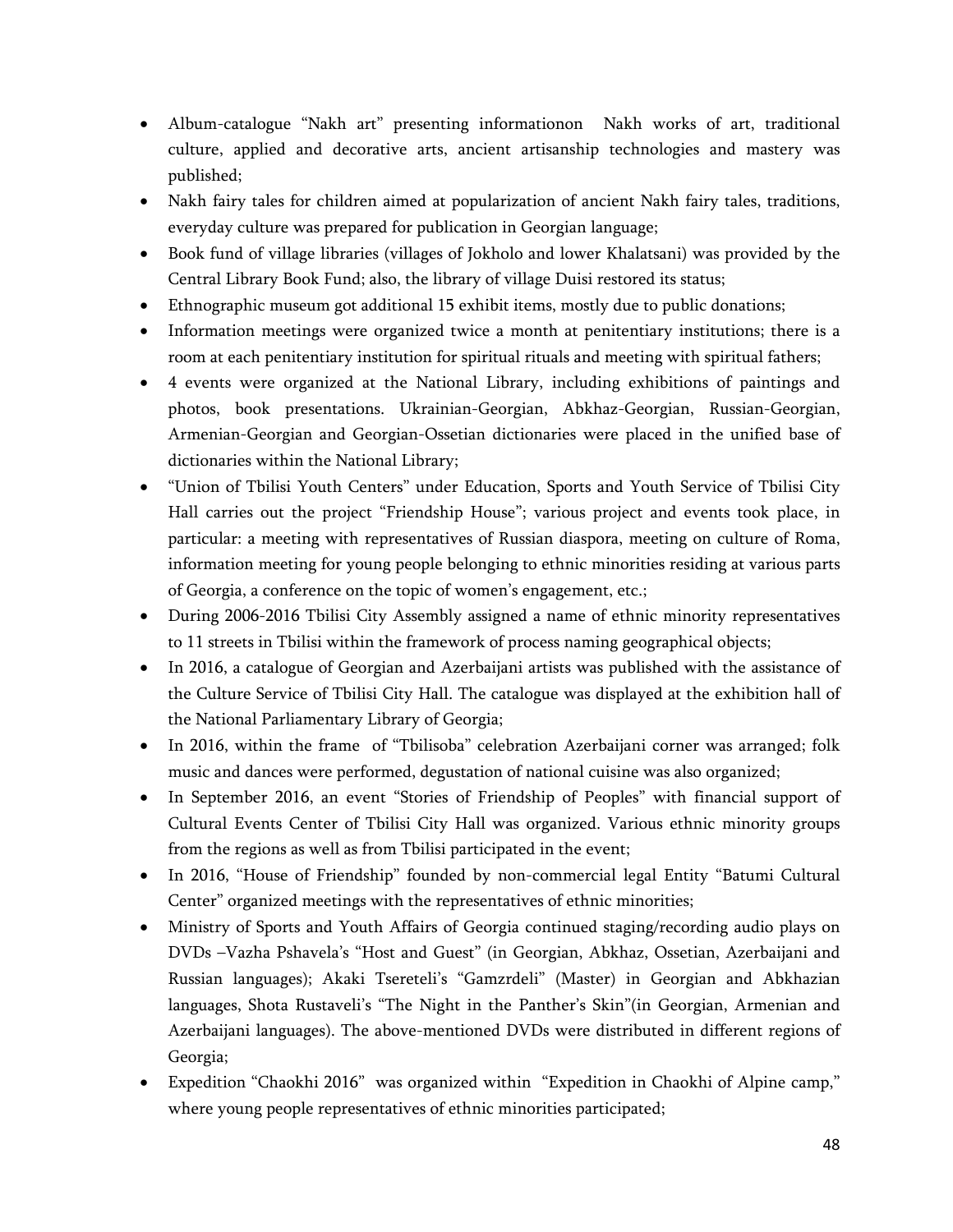Sports training in judo was carried out throughout the year for 150 young people living in village of Duisi in Pankisi Gorge.

# **Annex 5**

# <span id="page-48-0"></span>**Bilateral Agreements Concluded between Georgia and Azerbaijan, Georgia and Armenia**

# **Bilateral agreements between Georgia and Azerbaijan:**

- 1. Agreement between the Republic of Georgia and Republic of Azerbaijan on Cooperation in Healthcare Matters. Signed on 3 February 1993, effective on 3 February 1993;
- 2. Agreement between the Republic of Georgia and Republic of Azerbaijan on Transit Supply of Iranian Gas to Georgia. Signed on 3 February 1993, effective on 3 February 1993;
- 3. Agreement between the Republic of Georgia and Republic of Azerbaijan on the Basis of Relations in the Field of Customs. Signed on 3 February 1993, effective from the day of signing, 3 February 1993;
- 4. Agreement between the Customs Committee of the Republic of Georgia and the Customs Committee of the Republic of Azerbaijan on Customs Registration of Transit Cargos. Signed on 3 February 1993, effective on 3 February 1993;
- 5. Agreement between the Customs Committee of the Republic of Georgia and the Customs Committee of the Republic of Azerbaijan on Cooperation in the Field of Customs. Signed on 3 February 1993, effective on 3 February 1993;
- 6. Agreement between the Customs Committee of the Republic of Georgia and the Customs Committee of the Republic of Azerbaijan on Fight Against Illegal Turnover of Drugs and Psychotropic Substances. Signed on 3 February 1993, effective on 3 February 1993;
- 7. Agreement between the Customs Committee of the Republic of Georgia and the Customs Committee of the Republic of Azerbaijan on Opening Customs Checkpoints. Signed on 3 February 1993, effective on 3 February 1993;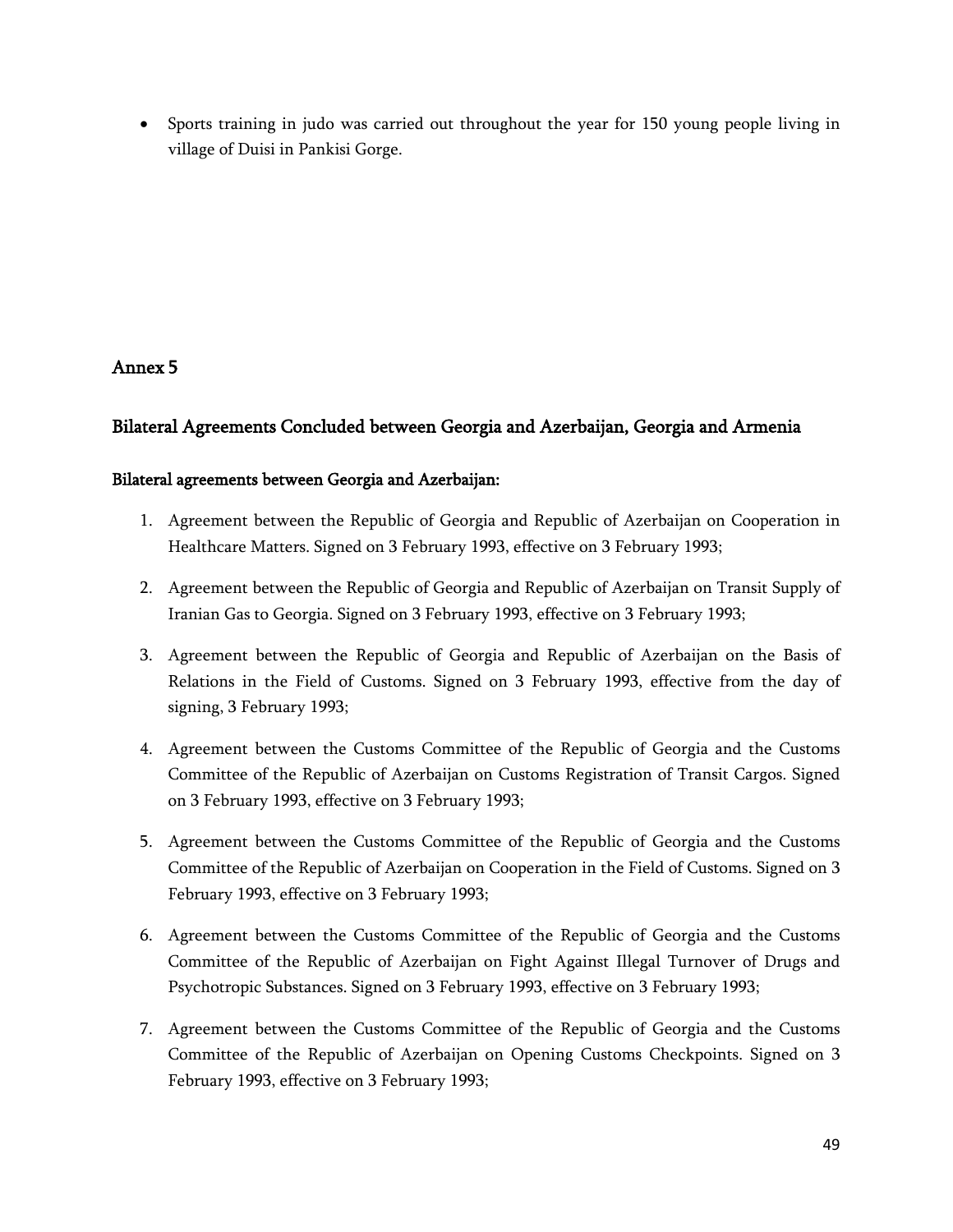- 8. Memorandum of Understanding between the Government of the Republic of Georgia and the Republic of Azerbaijan in the Field of Agriculture and Food Industry. Signed on 3 February 1993, effective on 3 February 1993;
- 9. Agreement between the Government of the Republic of Georgia and the Government of the Republic of Azerbaijan on Cooperation in the Field of Healthcare. Signed on 3 February 1993, effective on 3 February 1993;
- 10. Agreement between the Republic of Georgia and Republic of Azerbaijan on Visa Free Cross-Border Movement of their Citizens. Signed on 3 February 1993, effective on 3 February 1993;
- 11. Agreement between the Government of the Republic of Georgia and the Government of the Republic of Azerbaijan on Guarantees of the Rights of their Citizens in the Field of Pension. Signed on 3 February 1993, effective on 3 February 1993;
- 12. Agreement between the Government of the Republic of Georgia and the Government of the Republic of Azerbaijan on Cooperation in Cultural, Scientific and Humanitarian Matters. Signed on 3 February 1993, effective on 3 February 1993;
- 13. Agreement between the Government of the Republic of Georgia and the Government of the Republic of Azerbaijan on Cooperation in Fighting Against Smuggling and Violation of Customs Procedures. Signed on 07/05/95, effective 10/08/1996;
- 14. Treaty between Georgia and the Republic of Azerbaijan on Strengthening Friendship, Cooperation and Mutual Security; Signed on 08/08/96, effective 02/1997;
- 15. Minutes on consultations between the Ministry of Foreign Affairs of Georgia and the Ministry of Foreign Affairs of the Republic of Azerbaijan; signed on 08/03/96, from the day of signing;
- 16. Treaty between Georgia and the Republic of Azerbaijan on Assistance and Legal Relations on the Cases of Family and Criminal Law; signed on 08/03/96, effective on 20/03/97;
- 17. Agreement between the Government of Georgia and the Government of the Republic of Azerbaijan on Free Trade; signed on 08/03/96, effective on 10/07/96;
- 18. Agreement between the Government of Georgia and the Government of the Republic of Azerbaijan on the Principles of Trade and Economic Cooperation; signed on 08/03/96, effective on 10/07/96;
- 19. Agreement between the Government of Georgia and the Government of the Republic of Azerbaijan on Promoting Investments and Mutual Protection; signed on 08/03/96, effective on 10/08/96;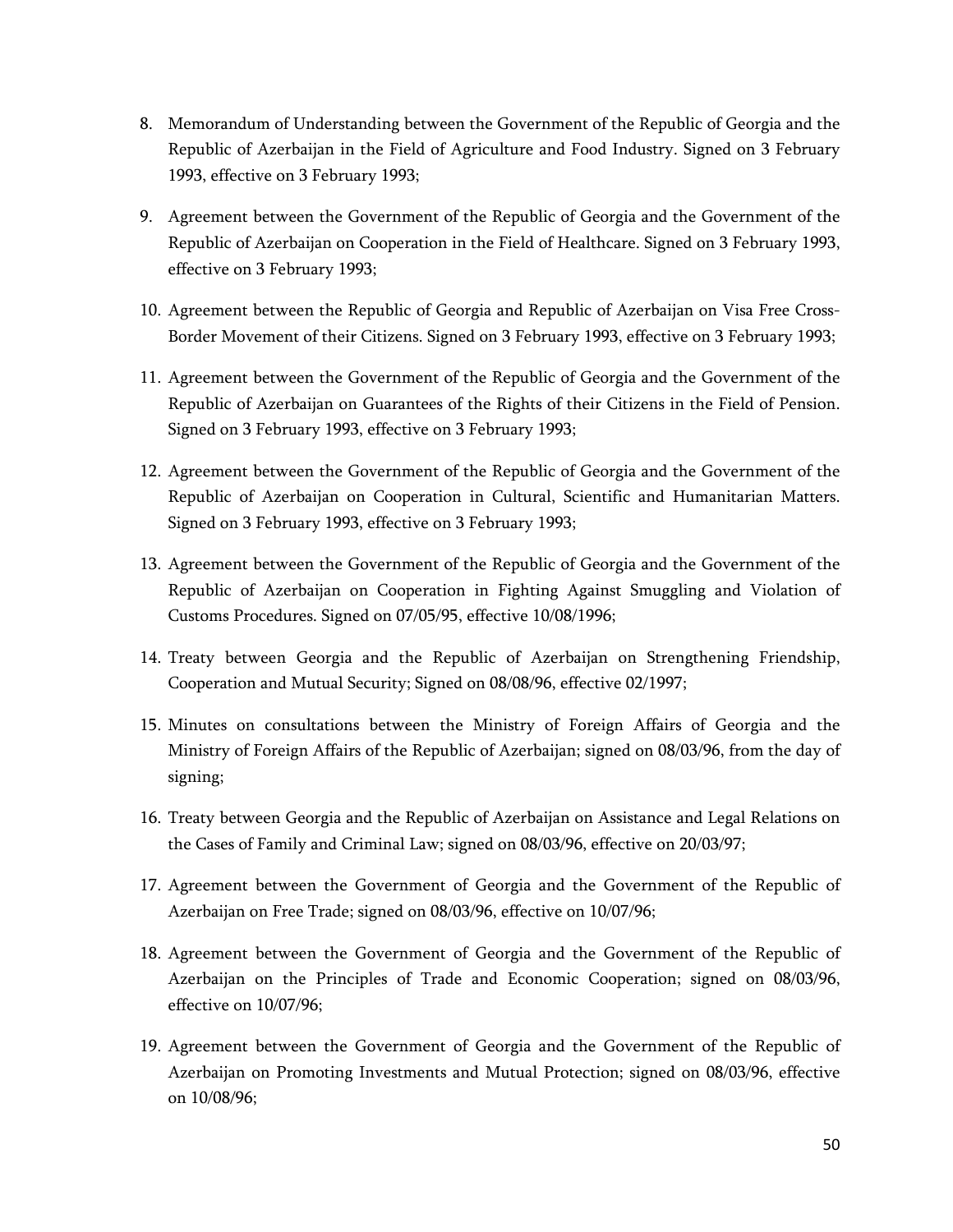- 20. Agreement between the Government of Georgia and the Government of the Republic of Azerbaijan on Commercial Sailing; signed on 08/03/96, effective on 10/07/96;
- 21. Agreement between the Government of Georgia and the Government of the Republic of Azerbaijan on Industrial Cooperation; signed on 08/03/96, effective on 10/07/96;
- 22. Agreement between the Government of Georgia and the Government of the Republic of Azerbaijan on Cooperation in the Fields of Economy and Food; signed on 08/03/96, effective on 10/07/96;
- 23. Contract between the Government of Georgia and the Government of the Republic of Azerbaijan on Elaboration and Renovation of Some Existing Pipelines, Creation of New Pipelines and Transportation of Oil through the Territory of Georgia by these means; signed on 08/03/96, effective on 08/03/96;
- 24. Agreement between the Ministry of Justice of Georgia and the Ministry of Justice of the Republic of Azerbaijan in the Field of Forensic Examination; signed on 08/03/96, effective on 08/03/96;
- 25. Memorandum of the Mutual Commission of Azerbaijan and Georgia on the Issues of Demarcation and Delimitation of State Border Between Georgia and the Republic of Azerbaijan; signed on 20/12/96, effective on 20/12/96;
- 26. Minutes of the meeting of the working groups of the State Commissions on Issues of Demarcation and Delimitation of State Border Between Georgia and the Republic of Azerbaijan; signed on 05/12/96, effective on 05/12/96;
- 27. Minutes of the meeting of representatives of Georgia and the Republic of Azerbaijan on Issues of Demarcation and Delimitation of State Border. Signed on 17/12/96, effective on 17/10/96;
- 28. Agreement between the Government of Georgia and the Government of the Republic of Azerbaijan on Development of Passenger Traffic Development. Signed on 18/02/97, effective on 29/01/98;
- 29. Agreement between the Government of Georgia and the Government of the Republic of Azerbaijan on Cooperation in the Field of Environmentally Clean Automated Special Transportation and its Infrastructure. Signed on 18/02/97, effective on 08/05/97;
- 30. Convention between the Government of Georgia and the Government of the Republic of Azerbaijan on Prevention of Double Taxation and Elimination of Non-payment of Taxes on Income and Property. Singed on 18/02/97, effective on 01/12/97;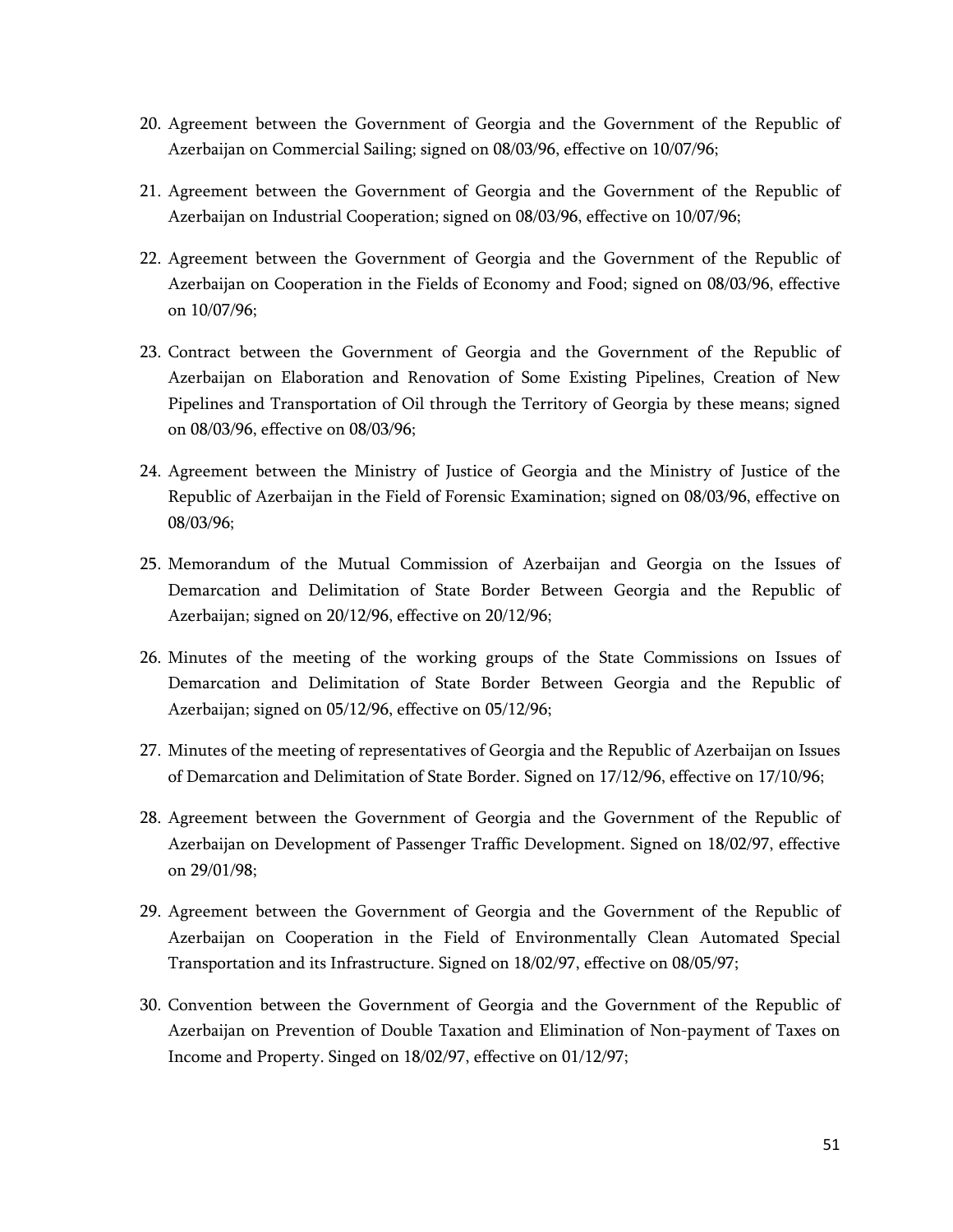- 31. Agreement between the Government of Georgia and the Government of the Republic of Azerbaijan on Cooperation in the Matters of Compliance with the Tax Legislation and Mutual Assistance. Singed on 18/02/97, effective on 01/12/97;
- 32. Agreement between the Government of Georgia and the Government of the Republic of Azerbaijan on Restructuring Indebtedness of the Government of Georgia towards the Government of the Republic of Azerbaijan; singed on 02/97, effective on 15/05/98;
- 33. Agreement between Georgia and the Republic of Azerbaijan on Cooperation in Oil and Gas Industry. Singed on 18/02/97, effective on 10/07/97;
- 34. Agreement between Georgia and the Republic of Azerbaijan on Cooperation in Border Issues. Singed on 18/02/97, effective on 01/12/97;
- 35. Agreement between the Government of Georgia and the Government of the Republic of Azerbaijan on Exchange of Representatives of the Ministry of Internal Affairs of Georgia and the Ministry of Internal Affairs of the Government of the Republic of Azerbaijan. Singed on 18/02/97, effective on 25/02/99;
- 36. Agreement between the Government of Georgia and the Government of the Republic of Azerbaijan on Cooperation in Prevention and Elimination of Emergencies. Singed on 18/02/97, effective on 08/05/97;
- 37. Agreement between the Government of Georgia and the Government of the Republic of Azerbaijan on Cooperation in the Field of Environmental Protection. Singed on 18/02/97, effective on 08/05/97;
- 38. Agreement between the Government of Georgia and the Government of the Republic of Azerbaijan on Cooperation in the Field of Education. Singed on 18/02/97, effective on 08/05/97;
- 39. Agreement between the Government of Georgia and the Government of the Republic of Azerbaijan on Cooperation in the Field of Youth Affairs. Singed on 18/02/97, effective on 08/05/97;
- 40. Agreement between the Government of Georgia and the Government of the Republic of Azerbaijan on Cooperation in the Field of Culture. Baku. Singed on 18/02/97, effective on 08/05/97;
- 41. Agreement between the Government of Georgia and the Government of the Republic of Azerbaijan on Scientific and Technical Cooperation. Singed on 18/02/97, effective on 08/05/97;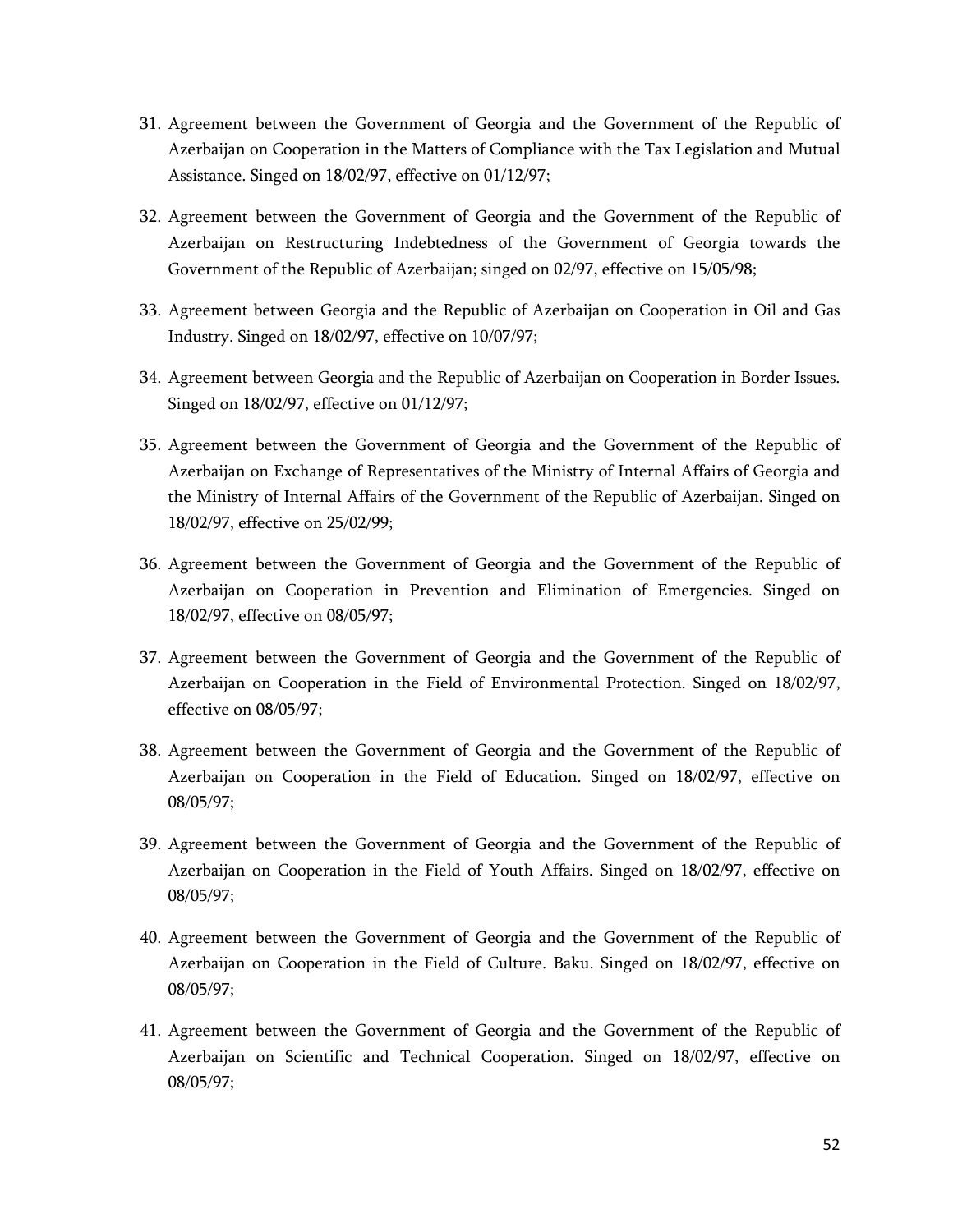- 42. Agreement between the Government of Georgia and the Government of the Republic of Azerbaijan on Cooperation in the Fields of Geodesy, Cartography, Cadastre and Remote Sensing. Singed on 18/02/97, effective on 10/07/97;
- 43. Agreement between the Government of Georgia and the Government of the Republic of Azerbaijan on Cooperation in the Fields of Standardization, Metrology and Certification. Singed on 18/02/97, effective on 10/07/97;
- 44. Minutes of the meeting of the working groups of the State Commissions on Issues of Demarcation and Delimitation of State Border between Georgia and the Republic of Azerbaijan; signed on 21/02/97, effective on 21/02/97;
- 45. Minutes of the meeting of the working groups of the State Commissions on Issues of Demarcation and Delimitation of State Border between Georgia and the Republic of Azerbaijan; signed on 06/06/97, effective on 06/06/97;
- 46. Minutes of the meeting of the working groups of the State Commissions on Issues of Demarcation and Delimitation of State Border between Georgia and the Republic of Azerbaijan; signed on 22/04/97, effective on 22/02/97;
- 47. Agreement between the Government of Georgia and the Government of the Republic of Azerbaijan on Cooperation in the Field of Exchange and Export Control. Signed on 27/12/97, effective on 15/06/98;
- 48. Agreement between the Government of Georgia and the Government of the Republic of Azerbaijan on the Principles of Indirect Tax for Export and Import of Goods (work, service); signed on 27/12/1997, effective on 06/07/1998.
- 49. Agreement between the Government of Georgia and the Government of the Republic of Azerbaijan on Cooperation in the Field of Electricity. Signed on 27/12/97, effective on 15/06/98;
- 50. Agreement between the executive Government of Georgia and the Government of the Republic of Azerbaijan on Cooperation in the Field of Tourism. Signed, effective on 25/02/99;
- 51. Agreement between the executive Government of Georgia and the Government of the Republic of Azerbaijan on Cooperation in Fight against Economic and Financial Violations. Signed on 09/11/1998, effective on 06/04/1999;
- 52. Memorandum on Introducing Amendments into the Agreement signed on February 18, 1997 in Baku on Exchange of Representatives of the Ministry of Internal Affairs of Georgia and the Ministry of Internal Affairs of the Government of the Republic of Azerbaijan. Signed on 09/11/1998, effective on 25/02/1999;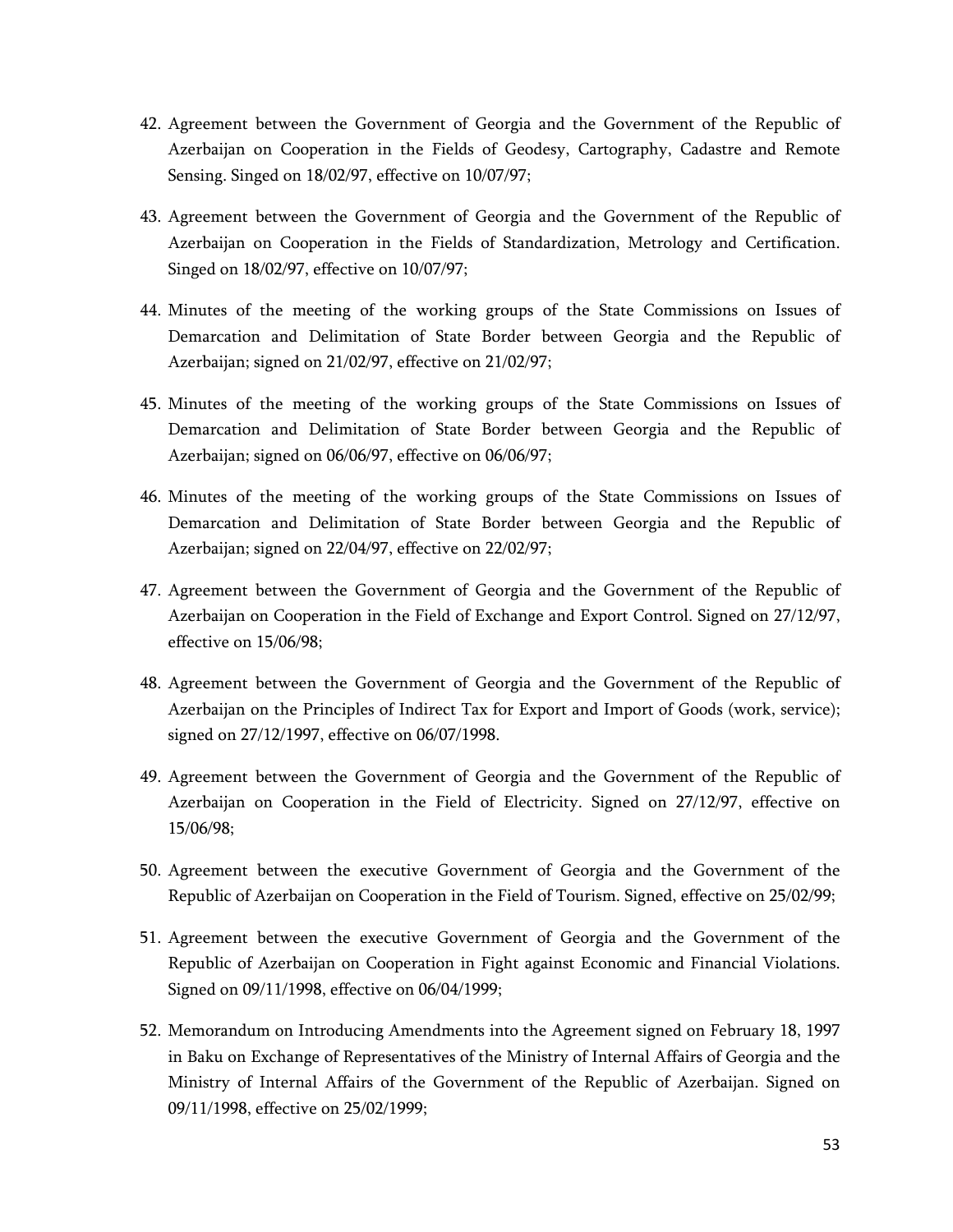- 53. Agreement between the Government of Georgia and the Government of the Republic of Azerbaijan on Mutual Regulation of the Matters Related to the Activity of Embassies. Signed on 22/03/2000, effective on 21/08/1999;
- 54. Agreement between the Government of Georgia and the Government of the Republic of Azerbaijan on Cooperation in the Field of Communications. Signed on 22/03/2000, effective on 21/07/2000;
- 55. Agreement between the Ministry of Health and Social Protection of Georgia and the Ministry of Labor and Social Protection of the Population of the Republic of Azerbaijan on Cooperation in the Field of Labor and Social Protection of Population. Signed on 22/03/2000, effective on 28/07/2000;
- 56. Agreement between the Government of Georgia and the Government of the Republic of Azerbaijan on Exchange of Legal Information. Signed on 22/03/2000, effective on 28/07/2000;
- 57. Agreement on Cooperation between the Ministry of Justice of Georgia and the Ministry of Justice of the Republic of Azerbaijan. Signed on 22/03/2000, effective on 28/07/2000;
- 58. Contract on Transit, Transportation and Sale of Natural Gas through the South Caucasus Pipeline System within the Areas of Georgia and Azerbaijan and beyond. Signed on 29/09/2001, effective on 04/02/2002;
- 59. Memorandum on Cooperation between the Ministry of Foreign Affairs of Georgia and the Ministry of Foreign Affairs of the Republic of Azerbaijan. Signed, Baku, 18/11/1992, effective on 18/11/1992;
- 60. Agreement between the Ministry of Defense of Georgia and the Ministry of Defense of the Republic of Azerbaijan on Cooperation in the Field of Defense. Signed on 16/12/2002, effective on 27/08/03;
- 61. Agreement between the Government of Georgia and the Government of the Republic of Azerbaijan on Adjustment of the Indebtedness of Georgia towards Azerbaijan in accordance with "the Agreement of February 18, 1997, between the Government of Georgia and the Government of the Republic of Azerbaijan on Restructuring Indebtedness of the Government of Georgia towards the Government of the Republic of Azerbaijan. Signed on 07/10/2003, effective on 18/07/2005;
- 62. Agreement between the Ministry of Education and Science of Georgia and the Ministry of Education of the Republic of Azerbaijan on Cooperation in the Field of Education. Signed on 04/03/2004, effective on July 2nd, 2004;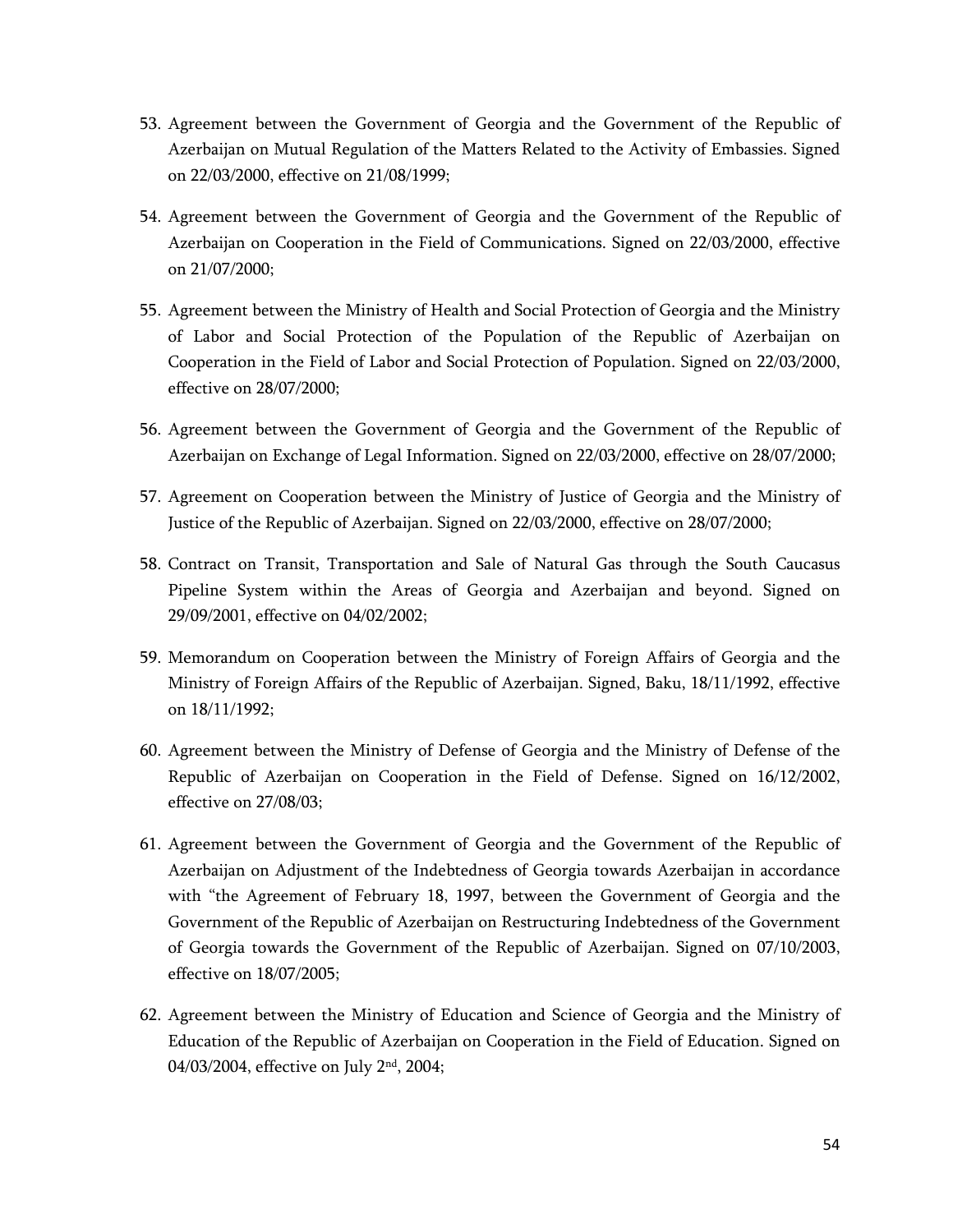- 63. Agreement between the Government of Georgia and the Government of the Republic of Azerbaijan on Cooperation in the Field of Information; Baku; signed on 04/03/2004, effective on 24/11/2004;
- 64. Agreement between the Government of Georgia and the Government of the Republic of Azerbaijan on Coordination of the Operation of Railway Transport; signed on 14/06/2004, effective on 24/11/2004;
- 65. Agreement between the Government of Georgia and the Government of the Republic of Azerbaijan on Extending Cooperation in the Field of Energy; signed on 14/06/2004, effective on 11/11/2004;
- 66. Agreement between the Ministry of Finance of Georgia and the Ministry of Taxation of the Republic of Azerbaijan on Cooperation and Mutual Assistance; signed on 14/06/2004, effective on 29/12/2004;
- 67. Agreement between the Government of Georgia and the Government of the Republic of Azerbaijan on Restructuring of Indebtedness of Georgia towards the Republic of Azerbaijan; signed on 17/08/2006, effective on 28/03/2007;
- 68. Memorandum between the Government of the Republic of Georgia and the Government of the Republic of Azerbaijan on Making Amendments into the Agreement on Air Traffic; signed on 20/05/2009, effective on 30/11/2009;
- 69. Agreement between the Government of Georgia and the Government of the Republic of Azerbaijan on Cooperation in the Field of Intellectual Property Protection; signed on 20/05/2009, effective on 29/07/2009;
- 70. Memorandum between the Government of Georgia and the Government of the Republic of Azerbaijan on Making Amendments into the Agreement of March 8, 1996 on Free Trade; signed on 20/05/2009, effective on 29/07/2009;
- 71. Agreement between the Government of Georgia and the Government of the Republic of Azerbaijan on Exchange and Mutual Protection of Information; signed on 26/10/2011, effective on 09/04/2012;
- 72. Agreement between the Government of Georgia and the Government of the Republic of Azerbaijan on Mutual Administrative Assistance in the Field of Customs; signed on March 17, 2014;
- 73. Agreement between the Government of Georgia and the Government of the Republic of Azerbaijan on Prevention, Restriction and Alleviation of Emergency Outcomes; signed on August 1, 2013;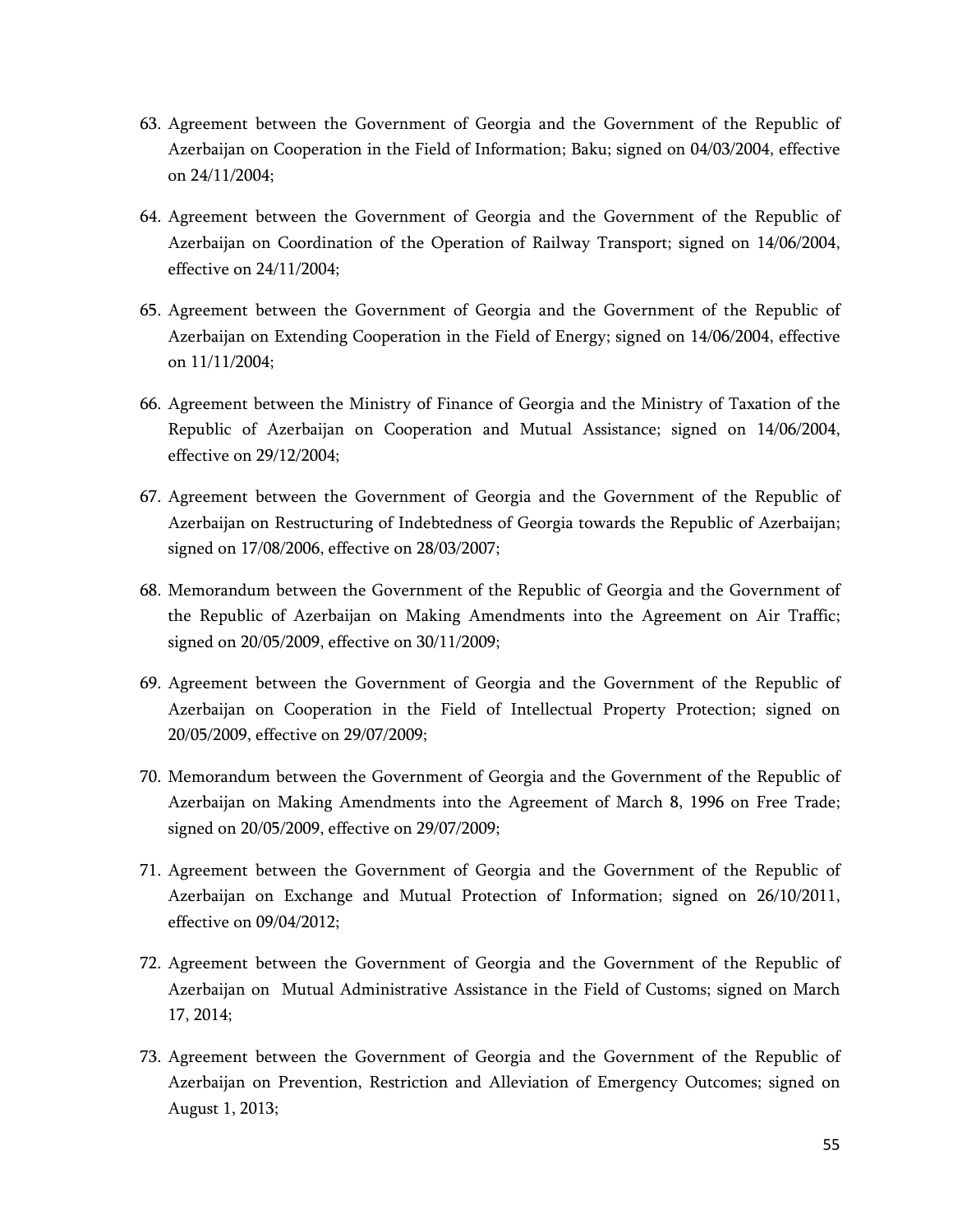74. "Agreement on Baku-Tbilisi-Kars rail line between the Governments of Georgia, Turkey and Azerbaijan", signed on February 7, 2007.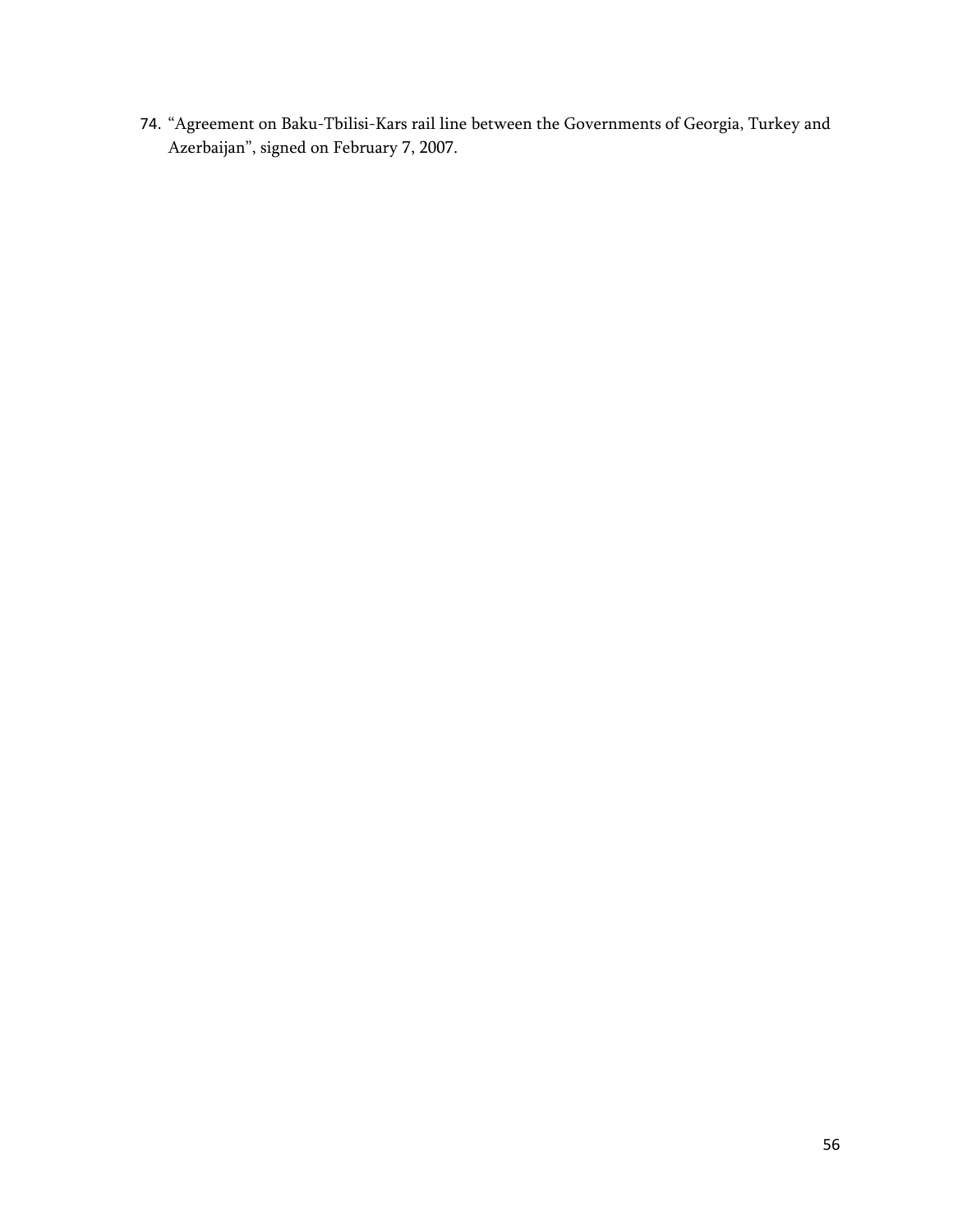#### **Bilateral Agreements between Georgia and Armenia:**

- 1. Memorandum on Mutual Cooperation between the Ministry of Foreign Affairs of the Republic of Georgia and the Ministry of Foreign Affairs of the Republic of Armenia; effective: 17.07.1992.
- 2. Agreement between the Government of the Republic of Georgia and the Government of the Republic of Armenia on development of Trade and Economic Cooperation; effective: 17.07.1992.
- 3. Agreement between the Customs Committee of the Republic of Georgia and the Customs Committee of the Republic of Armenia on Fight Against Illegal Movement of Psychotropic substances; effective: 19.05.1993.
- 4. Agreement between the Government of the Republic of Georgia and the Government of the Republic of Armenia on Cooperation in the Field of Communications; effective: 19.05.1993.
- 5. Agreement between the Customs Committee of the Republic of Georgia and the Customs Committee of the Republic of Armenia on Opening Customs Checkpoints of both States; effective: 19.05.1993.
- 6. Agreement between the Government of the Republic of Georgia and the Government of the Republic of Armenia on Cooperation in the Field of Sports. Effective: 19.051993.
- 7. Agreement between the Government of the Republic of Georgia and the Government of the Republic of Armenia on Cooperation in the Field of Tourism Effective: 19.05.1993;
- 8. Agreement between the Government of the Republic of Georgia and the Government of the Republic of Armenia on Recognition of Visas. Effective 19.05.1993;
- 9. Agreement between the Government of the Republic of Georgia and the Government of the Republic of Armenia on Cooperation in Cultural, Scientific and Humanitarian Matters. Effective19.05.1993.
- 10. Agreement between the Government of the Republic of Georgia and the Government of the Republic of Armenia on the Main Principles of Transit Carriage. Effective 19.05.1993.
- 11. Agreement between the Government of the Republic of Georgia and the Government of the Republic of Armenia on Cooperation in the Field of Geodesy, Cartography and Remote Sensing.
- 12. Agreement between the Government of the Republic of Georgia and the Government of the Republic of Armenia on Cooperation in the Fields of Standardization, Metrology and Certification. Effective 03.12.1993.
- 13. Agreement between the Government of the Republic of Georgia and the Government of the Republic of Armenia on Cooperation in the Field of Healthcare. Effective 19.05.1993.
- 14. Agreement between the Government of the Republic of Georgia and the Government of the Republic of Armenia on Cooperation in the Field of Free Trade. Effective 11.11.1998.
- 15. Agreement between the Government of the Republic of Georgia and the Government of the Republic of Armenia on Legal Assistance in Criminal Cases. Effective 23.10.2001.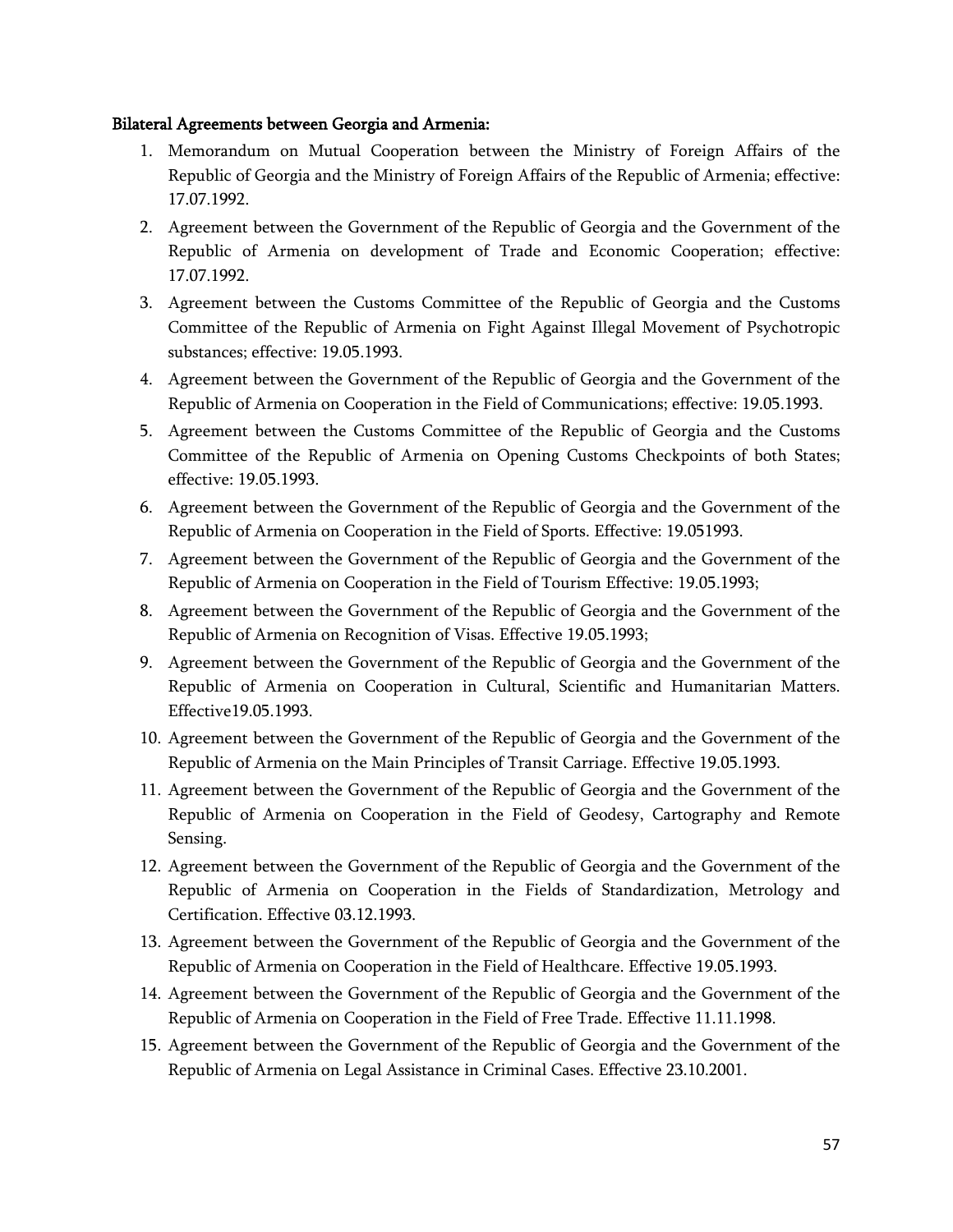- 16. Agreement between the Government of Georgia and the Government of the Republic of Armenia on the Main Principles of Creating Financial and Industrial Groups. Effective 18.12.1998.
- 17. Agreement between the Government of Georgia and the Government of the Republic of Armenia on Promoting Investments and Mutual Protection. Effective 18.01.1999.
- 18. Agreement between the Government of Georgia and the Government of the Republic of Armenia on Industrial Cooperation. Effective 11.11.1998.
- 19. Agreement between the Government of the Republic of Georgia and the Government of the Republic of Armenia on Coordination of Rail Transport. Effective 19.05.1993.
- 20. Agreement between the Government of Georgia and the Government of the Republic of Armenia on Cooperation and Mutual Assistance in Matters of Considering Tax Legislation. Effective 04.07.2001.
- 21. Agreement between the Government of Georgia and the Government of the Republic of Armenia on Exchange of Information and Cooperation in the Field of Fighting Tax Legislation Violations. Effective 04.07.2001.
- 22. Agreement between the Government of the republic of Georgia and the Government of the Republic of Armenia on Rule of Regulation and Requirements of 1992 Debt Liabilities. Effective 19.05.1993.
- 23. Memorandum between the Government of the republic of Georgia and the Government of the Republic of Armenia on Regulation of a Number of Economic Relations. Effective 15.06.1993.
- 24. Memorandum between the Government of the republic of Georgia and the Government of the Republic of Armenia on Agreement of the Conditions of Mutual Supply of Goods. Effective 01.01.1994.
- 25. Agreement between the republic of Georgia and the Republic of Armenia on Transfer. Effective 10.10.2000.
- 26. Agreement between the Government of Georgia and the Government of the Republic of Armenia on Scientific-Technical Cooperation. Effective 28.09.1998.
- 27. Agreement between the Government of Georgia and the Government of the Republic of Armenia on Cooperation in Prevention of Emergencies and Elimination of their Outcomes. Effective 31.05.2000.
- 28. Agreement between the Government of Georgia and the Government of the Republic of Armenia on Cooperation in the Field of Education. Effective 29.09.1998.
- 29. Consular Convention between Georgia and the Republic of Armenia. Effective 30.12.1999.
- 30. Memorandum of Consular Cooperation between the Ministry of Foreign Affairs of Georgia and the Ministry of Foreign Affairs of the Republic of Armenia. Effective 03.05.97.
- 31. Agreement between Georgia and the Republic of Armenia on the Prevention of Double Taxation and Elimination of Non-payment of Taxes on Income and Property. Effective 03.07.2000.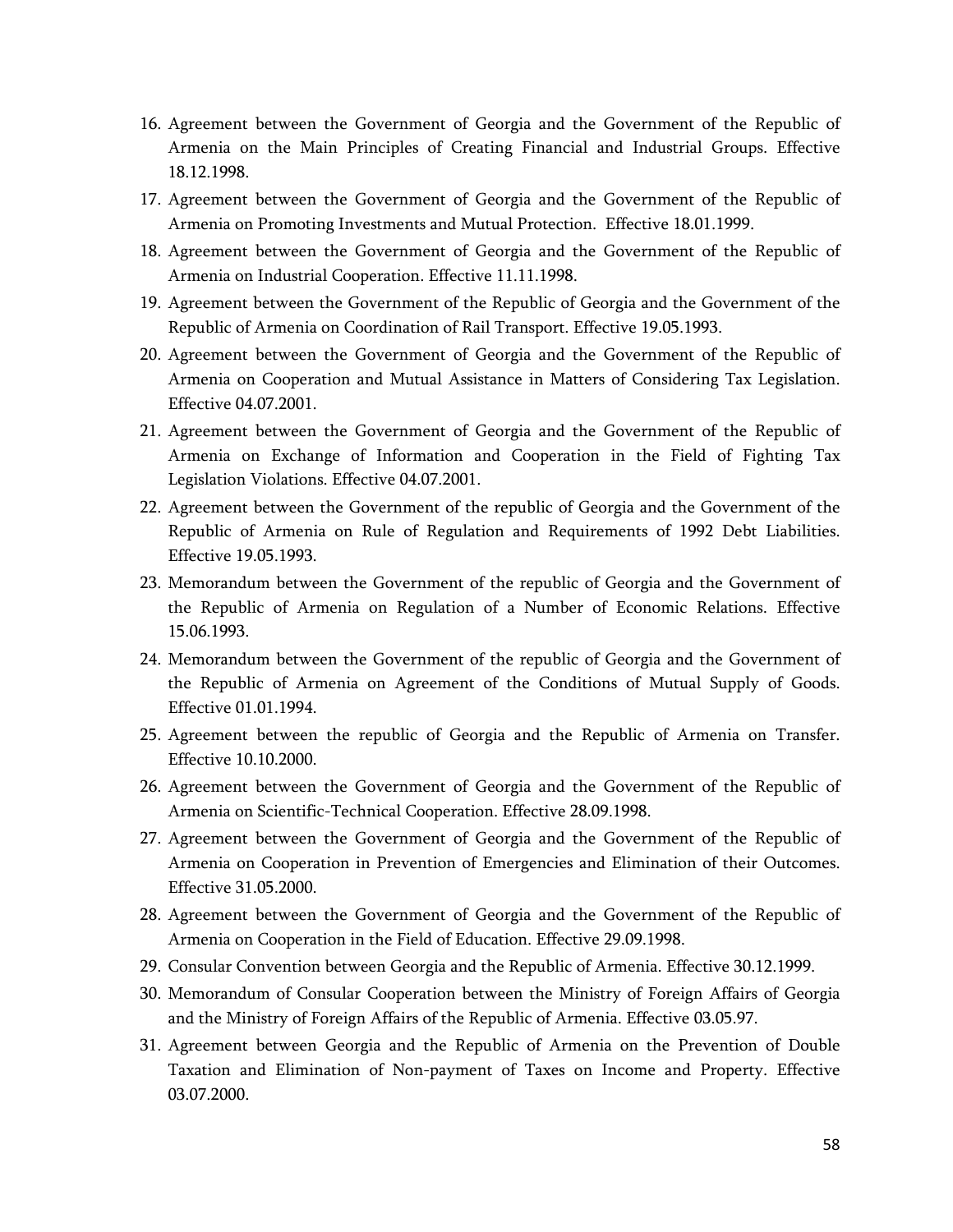- 32. Agreement between the Government of Georgia and the Government of the Republic of Armenia on Cooperation in the Field of Environment and Natural Resources Protection. 30.11.1999.
- 33. Agreement between the executive Government of Georgia and the Government of the Republic of Armenia on Cooperation in the Field of Protecting Industrial Property. Effective 21.09.1999.
- 34. Agreement between the executive Government of Georgia and the Government of the Republic of Armenia on Cooperation in the Field of Geodesy, Cartography and Geo Informatics. Effective 07.06.1999.
- 35. Agreement between the Executive Government of Georgia and the Government of the Republic of Armenia on the Principles of Indirect Tax for Export and Import of Goods (work, service). Effective 07.06.1999.
- 36. Agreement between the executive Government of Georgia and the Government of the Republic of Armenia on Cooperation in the Field of Qualifying Examinations of the Highest Qualified Scientific and Scientific-Pedagogical Staff. Effective 14.06.2001.
- 37. Agreement between the Ministry of justice of Georgia and the Ministry of Justice of the Republic of Armenia on Cooperation in the Field of Legal Examination. Effective 04.03.2005.
- 38. Agreement on Cooperation between the Ministry of Justice of Georgia and the Ministry of Justice of the Republic of Armenia. Effective 04.03.2005.
- 39. Agreement between the Ministry of Culture of Georgia and the Ministry of Culture, Sports and Youth Affairs of the Republic of Armenia on Cooperation in the Field of Culture. Effective30.07.1999.
- 40. Agreement between Georgia and the Republic of Armenia on Friendship, Cooperation and Mutual Security. 12.03.2004.
- 41. Agreement between Georgia and the Republic of Armenia on Cooperation on the Basis of Cooperation in the Field of Customs Operation. Effective 24.06.1993.
- 42. Agreement between the Customs Committee of Georgia and the Customs Committee of the Republic of Armenia on Cooperation in Customs Operations. Effective 15.06.1993.
- 43. Agreement between the Government of Georgia and the Government of the Republic of Armenia on Restructuring Indebtedness of the Government of Georgia towards the Government of the Republic of Armenia. Effective 20.12.2005.
- 44. Agreement between the Executive Government of Georgia and the Government of the Republic of Armenia on Exchange of Legal Information. Effective 03.03.2005.
- 45. Agreement between the Government of Georgia and the Government of the Republic of Armenia on Restructuring Indebtedness of the Government of Georgia towards the Government of the Republic of Armenia. Effective 08.02.2006.
- 46. Agreement between the Government of Georgia and the Government of the Republic of Armenia on International Road Traffic. Effective 05.06.2006.